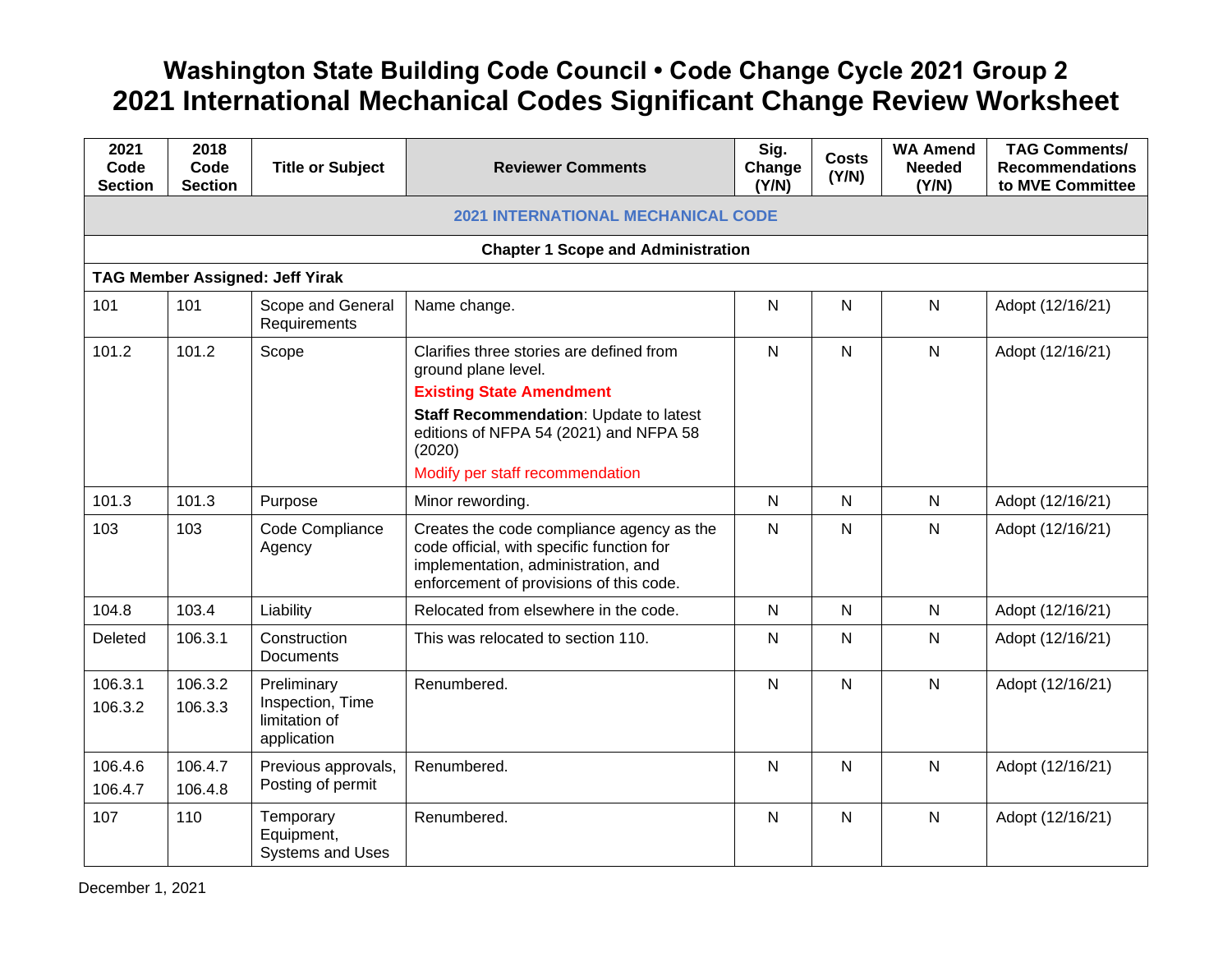| 2021<br>Code<br><b>Section</b> | 2018<br>Code<br><b>Section</b> | <b>Title or Subject</b>                      | <b>Reviewer Comments</b>                                                                                                                                                                                                                                         | Sig.<br>Change<br>(Y/N) | <b>Costs</b><br>(Y/N) | <b>WA Amend</b><br><b>Needed</b><br>(Y/N) | <b>TAG Comments/</b><br><b>Recommendations</b><br>to MVE Committee |
|--------------------------------|--------------------------------|----------------------------------------------|------------------------------------------------------------------------------------------------------------------------------------------------------------------------------------------------------------------------------------------------------------------|-------------------------|-----------------------|-------------------------------------------|--------------------------------------------------------------------|
| 108                            | 107                            | Inspections and<br>Testing                   | Renumbered.                                                                                                                                                                                                                                                      | $\mathsf{N}$            | $\mathsf{N}$          | $\mathsf{N}$                              | Adopt (12/16/21)                                                   |
| 109                            | 106.5                          | Fees                                         | Relocated into its own section.                                                                                                                                                                                                                                  | $\mathsf{N}$            | ${\sf N}$             | $\mathsf{N}$                              | Adopt (12/16/21)                                                   |
| 109.1                          | 106.5                          | Payment of fees.                             | Minor rewording.                                                                                                                                                                                                                                                 | $\mathsf{N}$            | $\mathsf{N}$          | $\mathsf{N}$                              | Adopt (12/16/21)                                                   |
| 109.2                          | 106.5.2                        | Schedule of permit<br>fees.                  | This removes prescriptive stipulations<br>regarding refund amounts or timeliness,<br>giving the code official more flexibility.                                                                                                                                  | $\mathsf{N}$            | $\mathsf{N}$          | $\mathsf{N}$                              | Adopt (12/16/21)                                                   |
| 109.3                          | N/A                            | Permit valuations.                           | This removes prescriptive stipulations<br>regarding refund amounts or timeliness,<br>giving the code official more flexibility. Adds<br>authority for the code official to challenge the<br>attested value of the work as a function of<br>the permit valuation. | $\mathsf{N}$            | ${\sf N}$             | $\mathsf{N}$                              | Adopt (12/16/21)                                                   |
| 109.4                          | 106.5.1                        | Work commencing<br>before permit<br>issuance | Changes prescriptive requirement of "100%<br>of the usual permit fee" to a fee established<br>by the code official. This could be higher or<br>lower than 100% of the usual permit fee.                                                                          | N                       | Y                     | $\overline{N}$                            | Adopt (12/16/21)                                                   |
| 109.5                          | N/A                            | <b>Related fees</b>                          | Reminds the applicate that all permits and<br>fees are required.                                                                                                                                                                                                 | $\mathsf{N}$            | ${\sf N}$             | $\mathsf{N}$                              | Adopt (12/16/21)                                                   |
| 109.6                          | 106.5.3                        | <b>Refunds</b>                               | Authorizes code official authority to establish<br>a refund policy. This removes prescriptive<br>stipulations regarding refund amounts or<br>timeliness, giving the code official more<br>flexibility.                                                           | $\mathsf{N}$            | $\mathsf{N}$          | $\mathsf{N}$                              | Adopt (12/16/21)                                                   |
| 110                            | 106.3.1<br>106.4.6             | Construction<br><b>Documents</b>             | Relocated to its own section. Adds digital<br>format as an acceptable means of contract<br>document submittal.                                                                                                                                                   | $\mathsf{N}$            | $\mathsf{N}$          | $\mathsf{N}$                              | Adopt (12/16/21)                                                   |
| 111                            | 107.4<br>107.4.1               | Notice of Approval                           | Renumbered.                                                                                                                                                                                                                                                      | $\mathsf{N}$            | $\mathsf{N}$          | $\mathsf{N}$                              | Adopt (12/16/21)                                                   |
| 112.1                          | 107.6<br>107.5                 | Connection of<br>service utilities           | Relocated to a new section.                                                                                                                                                                                                                                      | $\mathsf{N}$            | $\mathsf{N}$          | $\mathsf{N}$                              | Adopt (12/16/21)                                                   |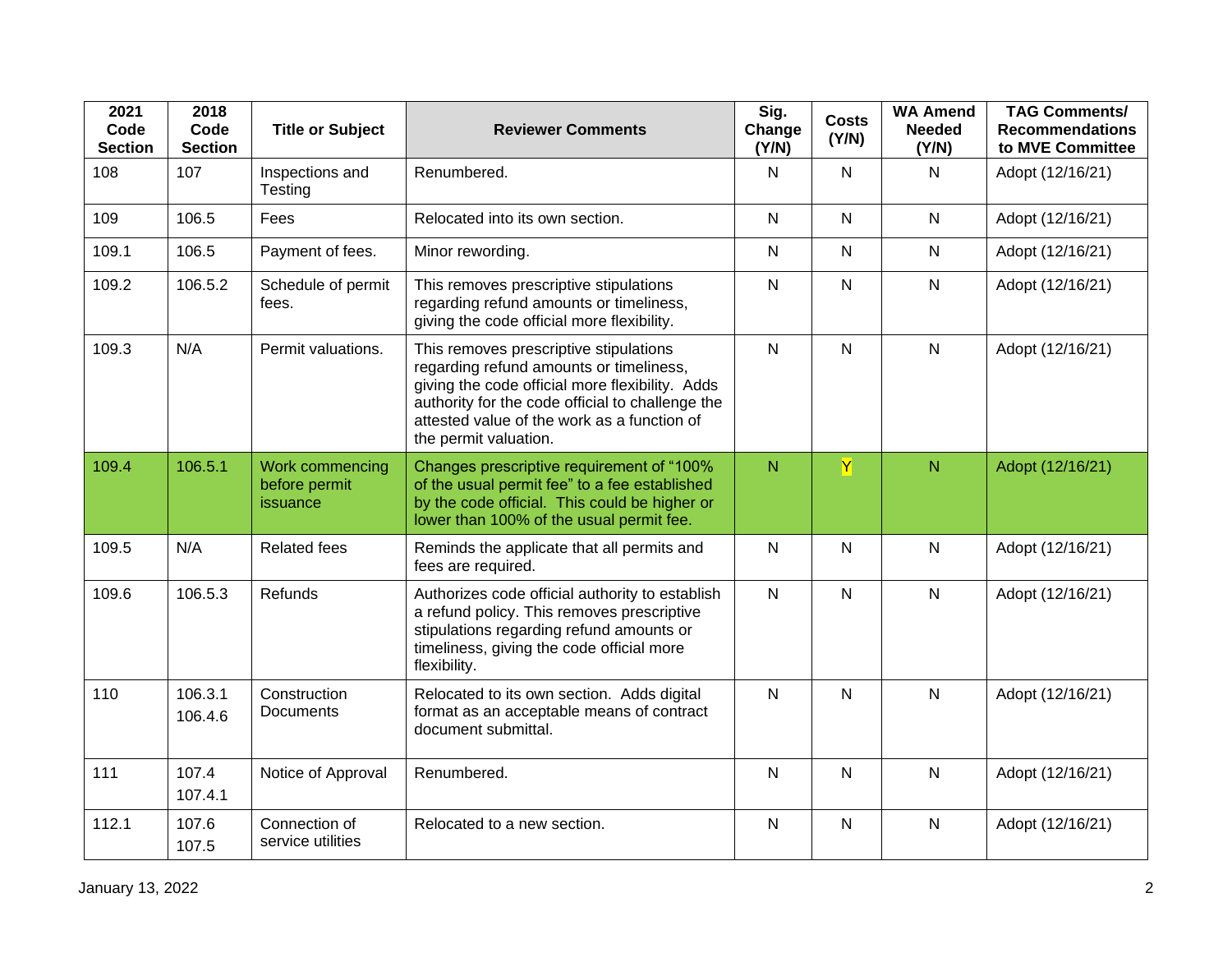| 2021<br>Code<br><b>Section</b> | 2018<br>Code<br><b>Section</b> | <b>Title or Subject</b>                         | <b>Reviewer Comments</b>                                                                                                                                                                                                                                                                                                            | Sig.<br>Change<br>(Y/N) | <b>Costs</b><br>(Y/N) | <b>WA Amend</b><br><b>Needed</b><br>(Y/N) | <b>TAG Comments/</b><br><b>Recommendations</b><br>to MVE Committee |
|--------------------------------|--------------------------------|-------------------------------------------------|-------------------------------------------------------------------------------------------------------------------------------------------------------------------------------------------------------------------------------------------------------------------------------------------------------------------------------------|-------------------------|-----------------------|-------------------------------------------|--------------------------------------------------------------------|
| 112.2                          | 107.5                          | Temporary<br>connection                         | Expands the definition of a temporary source<br>connection and grants authorization by the<br>code official without needing a temporary<br>certificate of occupancy.                                                                                                                                                                | $\mathsf{N}$            | $\mathsf{N}$          | $\mathsf{N}$                              | Adopt (12/16/21)                                                   |
| 112.3                          | N/A                            | Authority to<br>disconnect service<br>utilities | Grants the code official the authority to<br>disconnect service utilities to eliminate<br>immediate hazard to life or property or where<br>such utility connection has been made<br>without approval.                                                                                                                               | $\overline{\mathsf{Y}}$ | $\overline{N}$        | $\mathsf{N}$                              | Adopt (12/16/21)                                                   |
| 113                            | N/A                            | Stop Work Order                                 | New section                                                                                                                                                                                                                                                                                                                         | $\mathsf{N}$            | $\mathsf{N}$          | $\mathsf{N}$                              | Adopt (12/16/21)                                                   |
| 113.1                          | N/A                            | Authority                                       | Grants the code official the authority to issue<br>a stop work order if work is not performed<br>per this code or in a dangerous or unsafe<br>manner.                                                                                                                                                                               | $\overline{\mathsf{Y}}$ | $\mathsf{N}$          | $\mathsf{N}$                              | Adopt (12/16/21)                                                   |
| 113.2                          | N/A                            | Issuance                                        | Describes how to issue the stop work order.                                                                                                                                                                                                                                                                                         | $\mathsf{N}$            | N                     | $\mathsf{N}$                              | Adopt (12/16/21)                                                   |
| 113.3                          | N/A                            | Emergencies                                     | Provides exception to providing written notice<br>if an emergency exists. Does not define an<br>emergency.                                                                                                                                                                                                                          | ${\sf N}$               | $\mathsf{N}$          | $\mathsf{N}$                              | Adopt (12/16/21)                                                   |
| 113.4                          | N/A                            | Failure to comply                               | Any person who does not stop work after<br>being served a stop work order, with<br>exception, shall be subject to fines<br>established by the authority having<br>jurisdiction. Since authority having<br>jurisdiction isn't defined, recommend<br>modifying to refer to code official in lieu of<br>authority having jurisdiction. | $\mathsf{N}$            | $\mathsf{N}$          | Y                                         | <b>Adopt with</b><br>modification<br>(12/16/21)                    |
| 114                            | 109                            | Means of Appeals                                | Renumbered from previous section and<br>expanded.                                                                                                                                                                                                                                                                                   | $\mathsf{N}$            | $\mathsf{N}$          | $\mathsf{N}$                              | Adopt (12/16/21)                                                   |
| 114.1                          | N/A                            | General                                         | Defines who creates the board of appeals<br>and its purpose. Does away with most<br>prescriptive procedural articles found in 2018<br>IMC.                                                                                                                                                                                          | $\mathsf{N}$            | ${\sf N}$             | $\mathsf{N}$                              | Adopt (12/16/21)                                                   |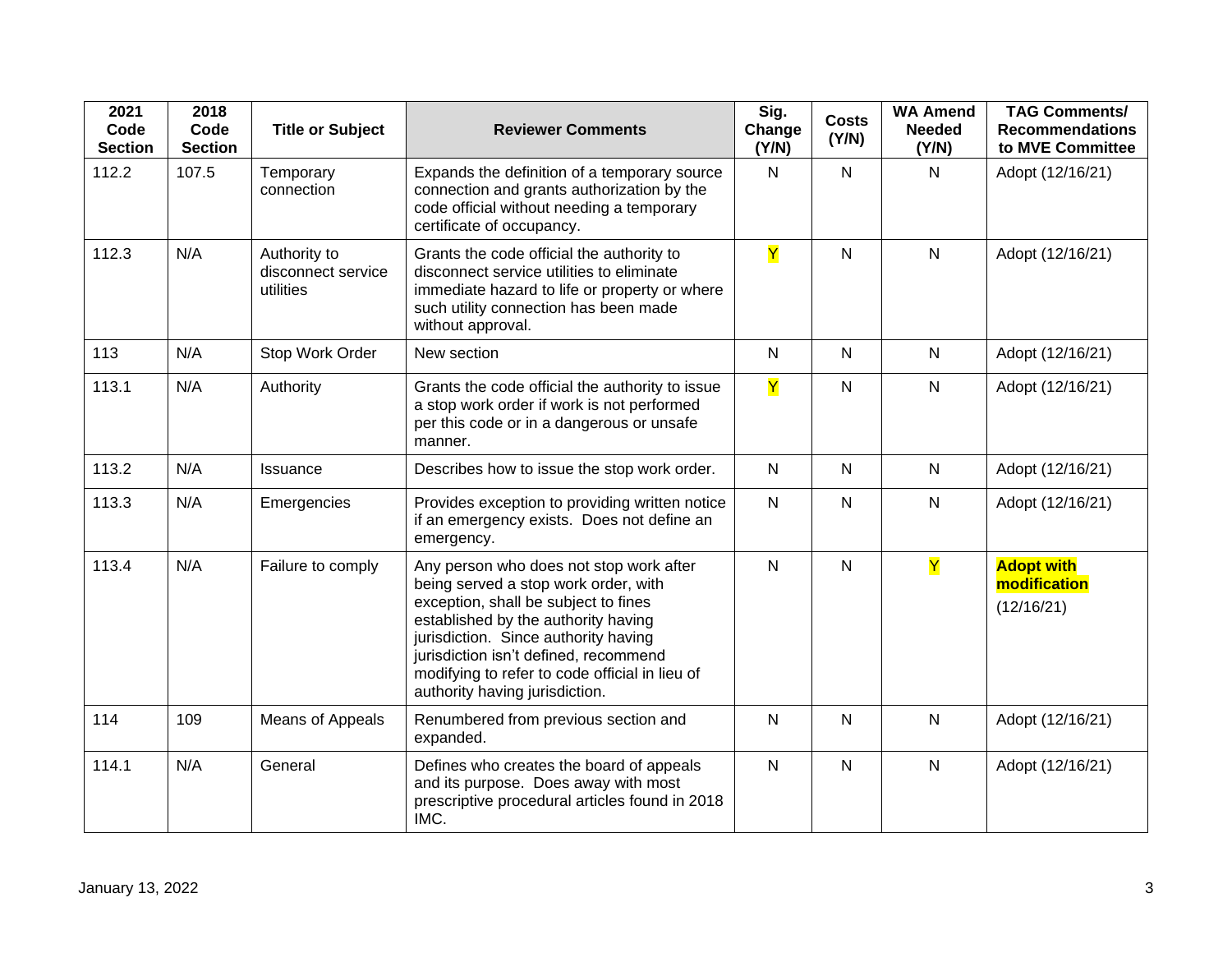| 2021<br>Code<br><b>Section</b> | 2018<br>Code<br><b>Section</b> | <b>Title or Subject</b>                           | <b>Reviewer Comments</b>                                                                                                                                                                                                                                                                                                                                                                                                                                                                                                                                                                                                                                                                                                                                                                             | Sig.<br>Change<br>(Y/N) | <b>Costs</b><br>(Y/N) | <b>WA Amend</b><br><b>Needed</b><br>(Y/N) | <b>TAG Comments/</b><br><b>Recommendations</b><br>to MVE Committee |  |  |
|--------------------------------|--------------------------------|---------------------------------------------------|------------------------------------------------------------------------------------------------------------------------------------------------------------------------------------------------------------------------------------------------------------------------------------------------------------------------------------------------------------------------------------------------------------------------------------------------------------------------------------------------------------------------------------------------------------------------------------------------------------------------------------------------------------------------------------------------------------------------------------------------------------------------------------------------------|-------------------------|-----------------------|-------------------------------------------|--------------------------------------------------------------------|--|--|
| 114.2                          | 109.1                          | Limitations on<br>authority                       | Minor revisions to 2018 paragraphs.                                                                                                                                                                                                                                                                                                                                                                                                                                                                                                                                                                                                                                                                                                                                                                  | $\mathsf{N}$            | N                     | $\mathsf{N}$                              | Adopt (12/16/21)                                                   |  |  |
| 114.3                          | 109.2.1                        | Qualifications                                    | Defines the board to be made up of qualified<br>members and not employees of the<br>jurisdiction. Removes stipulated<br>qualifications based on experience.                                                                                                                                                                                                                                                                                                                                                                                                                                                                                                                                                                                                                                          | $\mathsf{N}$            | $\mathsf{N}$          | $\mathsf{N}$                              | Adopt (12/16/21)                                                   |  |  |
| 114.4                          | N/A                            | Administration                                    | Directs the code official to take immediate<br>action in accordance with the decision of the<br>board.                                                                                                                                                                                                                                                                                                                                                                                                                                                                                                                                                                                                                                                                                               | $\mathsf{N}$            | ${\sf N}$             | $\mathsf{N}$                              | Adopt (12/16/21)                                                   |  |  |
| 115                            | 108                            | Violations                                        | Section is renumbered.                                                                                                                                                                                                                                                                                                                                                                                                                                                                                                                                                                                                                                                                                                                                                                               | $\mathsf{N}$            | $\mathsf{N}$          | $\mathsf{N}$                              | Adopt (12/16/21)                                                   |  |  |
|                                | <b>Chapter 2 Definitions</b>   |                                                   |                                                                                                                                                                                                                                                                                                                                                                                                                                                                                                                                                                                                                                                                                                                                                                                                      |                         |                       |                                           |                                                                    |  |  |
|                                |                                | <b>TAG Member Assigned: Andrea Smith</b>          |                                                                                                                                                                                                                                                                                                                                                                                                                                                                                                                                                                                                                                                                                                                                                                                                      |                         |                       |                                           |                                                                    |  |  |
| 202                            | 202                            | Balanced<br>Ventilation                           | New definition added to IMC                                                                                                                                                                                                                                                                                                                                                                                                                                                                                                                                                                                                                                                                                                                                                                          | $\mathsf{N}$            | N                     | $\mathsf{N}$                              | Adopt (1/13/22)                                                    |  |  |
|                                |                                | <b>Balanced Whole</b><br><b>House Ventilation</b> | <b>Existing Amendment</b><br>2021 IMC adds a new definition for Balanced<br>ventilation that is similar but missing the<br>second sentence<br>Staff recommendation: Remove state<br>amendment. Second sentence is a code<br>exception that should be moved to Chapter<br>4.<br>Accept staff recommendation                                                                                                                                                                                                                                                                                                                                                                                                                                                                                           |                         |                       |                                           | Remove state<br>amendment<br>(1/13/22)                             |  |  |
|                                |                                |                                                   | Balanced whole house ventilation. Any combination of concurrently operating residential unit<br>mechanical exhaust and mechanical supply whereby the total mechanical exhaust airflow rate is within<br>10 percent or 5 cfm, whichever is greater, of the total mechanical supply airflow rate. Intermittent dryer<br>exhaust, intermittent range hood exhaust, and intermittent toilet room exhaust airflow rates above the<br>residential dwelling or sleeping unit minimum ventilation rate are exempt from the balanced airflow<br>calculation.<br>[2021 IMC] BALANCED VENTILATION. Any combination of concurrently operating mechanical exhaust<br>and mechanical supply whereby the total mechanical exhaust airflow rate is within 10 percent of the total<br>mechanical supply airflow rate. |                         |                       |                                           |                                                                    |  |  |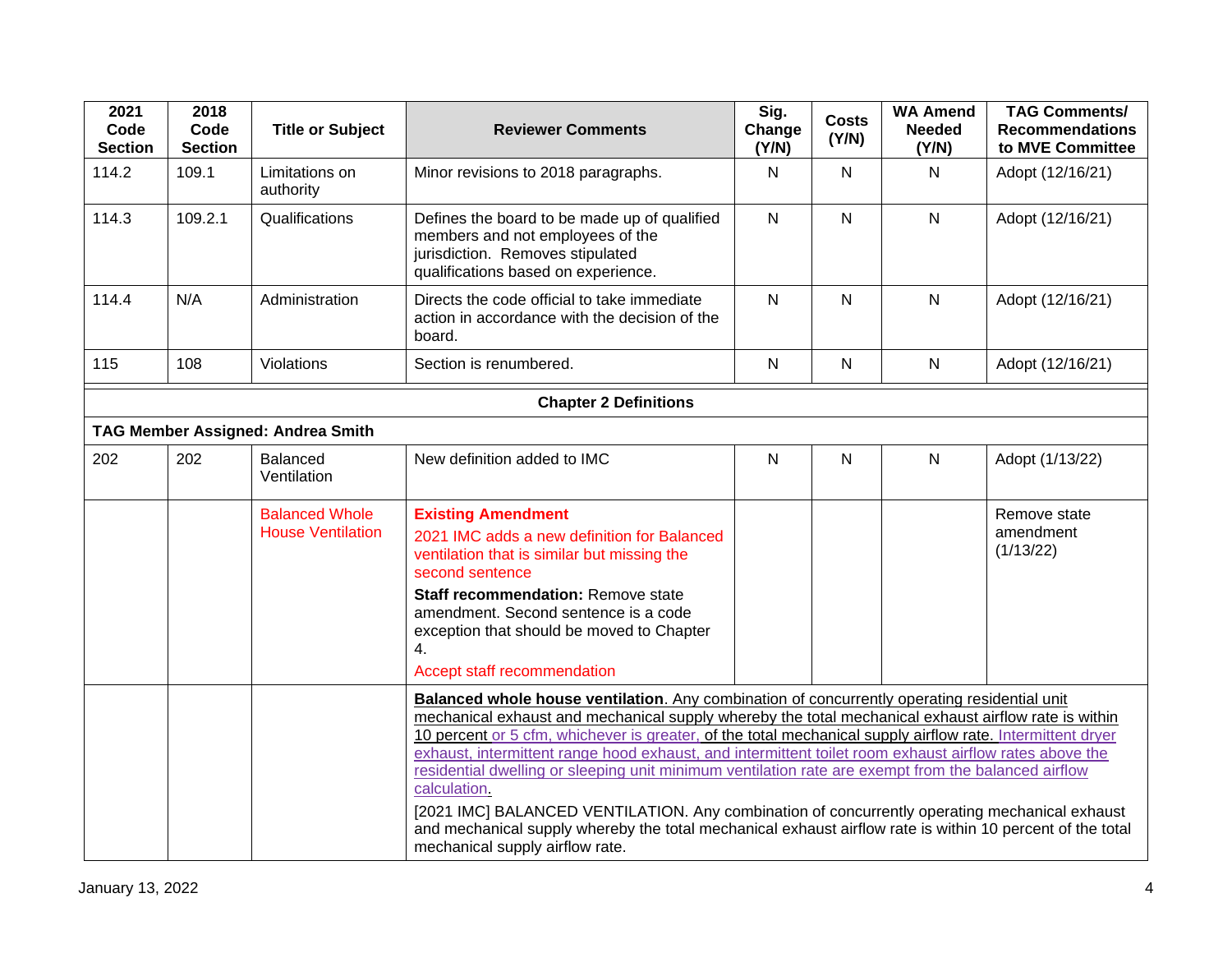| 2021<br>Code<br><b>Section</b> | 2018<br>Code<br><b>Section</b> | <b>Title or Subject</b>                                            | <b>Reviewer Comments</b>                                                                                                    | Sig.<br>Change<br>(Y/N) | <b>Costs</b><br>(Y/N) | <b>WA Amend</b><br><b>Needed</b><br>(Y/N) | <b>TAG Comments/</b><br><b>Recommendations</b><br>to MVE Committee |
|--------------------------------|--------------------------------|--------------------------------------------------------------------|-----------------------------------------------------------------------------------------------------------------------------|-------------------------|-----------------------|-------------------------------------------|--------------------------------------------------------------------|
| 202                            | 202                            | Ceiling Radiation<br>Dampers                                       | New definition added to IMC<br>Adopt definition                                                                             | $\mathsf{N}$            | $\mathsf{N}$          | N                                         | Adopt (12/16/21)                                                   |
| 202                            | 202                            | Direct Evaporative<br>Cooling                                      | New definition added to IMC<br>Adopt definition                                                                             | $\overline{N}$          | N                     | N                                         | Adopt (12/16/21)                                                   |
| 202                            | 202                            | Flammability<br>Classification<br>(Refrigerant)                    | Creates flammability classifications<br>Adopt definition                                                                    | $\mathsf{N}$            | $\mathsf{N}$          | N                                         | Adopt (12/16/21)                                                   |
| 202                            | 202                            | Indirect<br>Evaporative<br>Cooling                                 | New definition added to IMC<br>Adopt definition                                                                             | $\mathsf{N}$            | $\mathsf{N}$          | N                                         | Adopt (12/16/21)                                                   |
| 202                            | 202                            | Large-Diameter<br>Ceiling Fan                                      | New definition added to IMC<br>Adopt definition                                                                             | $\mathsf{N}$            | N                     | N                                         | Adopt (12/16/21)                                                   |
| 202                            | 202                            | Press-Connect<br>Joint                                             | Added "bite ring" to definition<br>Adopt change in definition                                                               | $\mathsf{N}$            | $\mathsf{N}$          | N                                         | Adopt (12/16/21)                                                   |
| 202                            | 202                            | <b>Refrigerant Safety</b><br>Group<br>Classification               | Creates safety classification based on<br>flammability and toxicity<br>Adopt definition                                     | $\overline{N}$          | $\mathsf{N}$          | N                                         | Adopt (12/16/21)                                                   |
| 202                            | 202                            | <b>Toxicity</b><br>Classification<br>(Refrigerant)                 | Creates toxicity classifications<br>Adopt definition                                                                        | $\mathsf{N}$            | $\mathsf{N}$          | N                                         | Adopt (12/16/21)                                                   |
| 202                            | 202                            | <b>Unvented Alcohol</b><br>Fuel-Burning<br>Decorative<br>Appliance | New definition added to IMC<br>Adopt definition                                                                             | $\mathsf{N}$            | $\mathsf{N}$          | N                                         | Adopt (12/16/21)                                                   |
|                                |                                | <b>Distributed whole</b><br>house ventilation                      | <b>Existing Amendment</b><br>WA only language<br>Staff Recommendation: Retain state<br>amendment<br>Keep existing amendment |                         |                       |                                           | Retain (12/16/21)                                                  |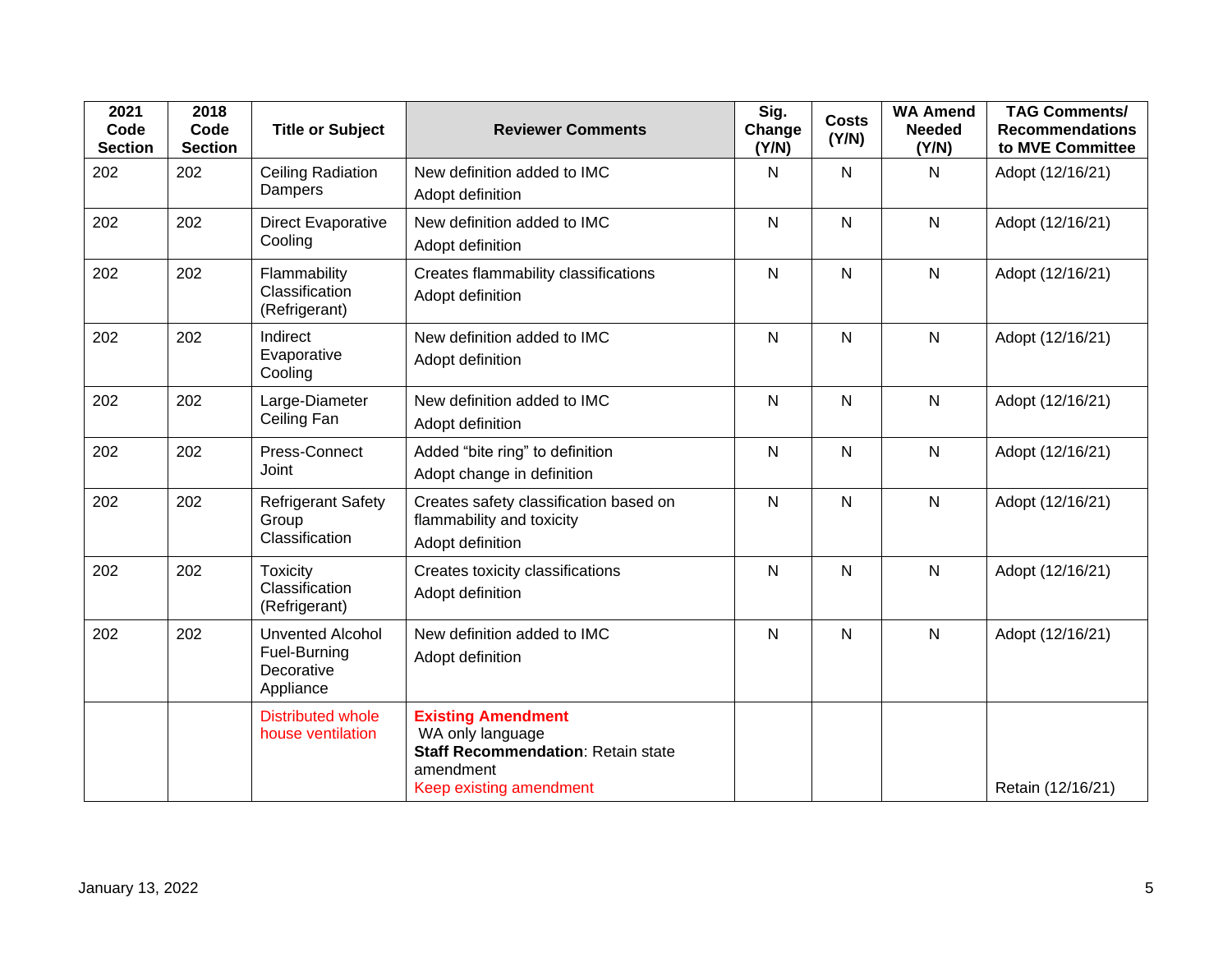| 2021<br>Code<br><b>Section</b> | 2018<br>Code<br><b>Section</b>       | <b>Title or Subject</b>                  | <b>Reviewer Comments</b>                                                                                                           | Sig.<br>Change<br>(Y/N) | <b>Costs</b><br>(Y/N) | <b>WA Amend</b><br><b>Needed</b><br>(Y/N) | <b>TAG Comments/</b><br><b>Recommendations</b><br>to MVE Committee |  |  |
|--------------------------------|--------------------------------------|------------------------------------------|------------------------------------------------------------------------------------------------------------------------------------|-------------------------|-----------------------|-------------------------------------------|--------------------------------------------------------------------|--|--|
|                                |                                      | Local exhaust                            | <b>Existing Amendment</b><br>WA only language<br>Staff Recommendation: Retain state<br>amendment<br>Keep existing amendment        |                         |                       |                                           | Retain (12/16/21)                                                  |  |  |
|                                |                                      | Permanent<br>construction                | <b>Existing Amendment</b><br>WA only language<br><b>Staff Recommendation: Retain state</b><br>amendment<br>Keep existing amendment |                         |                       |                                           | Retain (12/16/21)                                                  |  |  |
|                                |                                      | <b>Relief</b> air                        | <b>Existing Amendment</b><br>WA only language<br><b>Staff Recommendation: Retain state</b><br>amendment<br>Keep existing amendment |                         |                       |                                           | Retain (12/16/21)                                                  |  |  |
|                                |                                      | Replacement air                          | <b>Existing Amendment</b><br>WA only language<br><b>Staff Recommendation: Retain state</b><br>amendment<br>Keep existing amendment |                         |                       |                                           | Retain (12/16/21)                                                  |  |  |
|                                |                                      | <b>Whole house</b><br>ventilation system | <b>Existing Amendment</b><br>WA only language<br><b>Staff Recommendation: Retain state</b><br>amendment<br>Keep existing amendment |                         |                       |                                           | Retain (12/16/21)                                                  |  |  |
|                                |                                      | <b>Ventilation zone</b>                  | <b>Existing Amendment</b><br>WA only language<br><b>Staff Recommendation: Retain state</b><br>amendment<br>Keep existing amendment |                         |                       |                                           | Retain (12/16/21)                                                  |  |  |
|                                | <b>Chapter 3 General Regulations</b> |                                          |                                                                                                                                    |                         |                       |                                           |                                                                    |  |  |
|                                | TAG Member Assigned: Andrea Smith    |                                          |                                                                                                                                    |                         |                       |                                           |                                                                    |  |  |
| 301.18                         | 301.18                               | Seismic resistance                       | Adds anchoring and bracing to seismic<br>resistance requirements                                                                   | N                       | M                     | N                                         | Adopt (12/16/21)                                                   |  |  |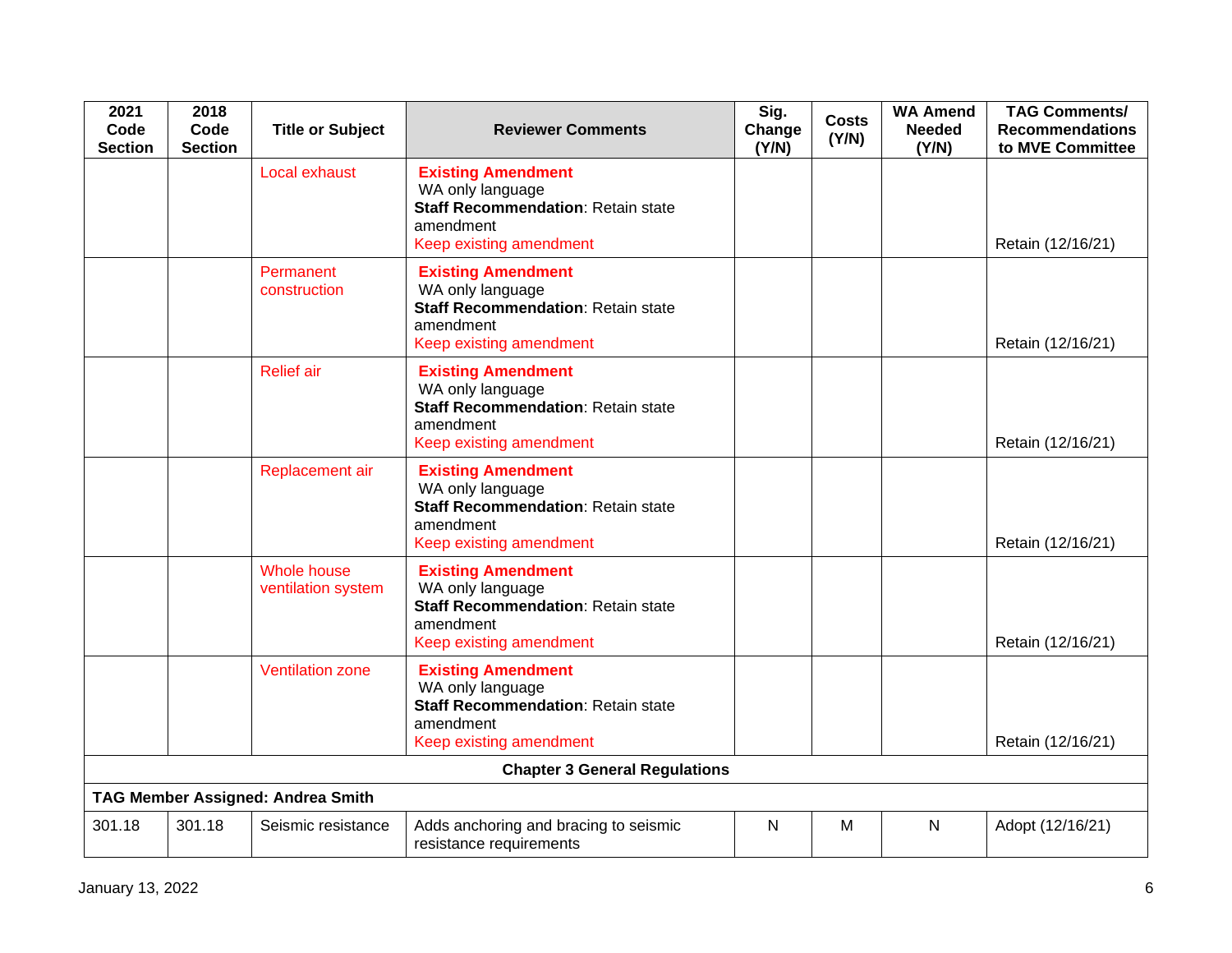| 2021<br>Code<br><b>Section</b> | 2018<br>Code<br><b>Section</b> | <b>Title or Subject</b>                                                  | <b>Reviewer Comments</b>                                                                                                                                                                                                          | Sig.<br>Change<br>(Y/N) | <b>Costs</b><br>(Y/N) | <b>WA Amend</b><br><b>Needed</b><br>(Y/N) | <b>TAG Comments/</b><br><b>Recommendations</b><br>to MVE Committee |
|--------------------------------|--------------------------------|--------------------------------------------------------------------------|-----------------------------------------------------------------------------------------------------------------------------------------------------------------------------------------------------------------------------------|-------------------------|-----------------------|-------------------------------------------|--------------------------------------------------------------------|
| 304.11                         | 304.11                         | Guards                                                                   | Guard shall extend not less than 30 inches<br>beyond each end of components that require<br>service and each end of the roof hatch<br>parallel to the roof edge // Adds reference to<br>standards the exception should meet.      | N                       | $\mathsf{N}$          | $\mathsf{N}$                              | Adopt (12/16/21)                                                   |
| 306.5                          | 306.5                          | <b>Equipment and</b><br>appliances on roofs<br>or elevated<br>structures | <b>Existing State Amendment</b><br>Modifies heights to match WISHA standards                                                                                                                                                      |                         |                       |                                           | Retain (12/16/21)                                                  |
| 306.6                          | 306.6                          | Appliances above<br>ceilings                                             | <b>Existing State Amendment</b><br>WA only language                                                                                                                                                                               |                         |                       |                                           | Retain (12/16/21)                                                  |
| 307.1.1                        | N/A                            | Identification                                                           | Requires end of piping to be marked so it's<br>easily determined if it is connected to primary<br>or secondary drain                                                                                                              | $\mathsf{N}$            | N                     | $\mathsf{N}$                              | Adopt (12/16/21)                                                   |
| 307.2.1.1                      | N/A                            | Condensate<br>discharge                                                  | Condensate drains cannot connect to any<br>plumbing drain, waste, or vent pipe.<br>Shouldn't discharge into plumbing fixtures<br>other than those listed.                                                                         | Y                       | $\mathsf{N}$          | $\mathsf{N}$                              | Adopt (12/16/21)                                                   |
| 307.2.2                        | 307.2.2                        | Drain pipe<br>materials and sizes                                        | Adds ABS, CPVC, galvanized steel, PE-RT,<br>polypropylene, and PVDF as components of<br>systems and determines appropriate size of<br>piping.                                                                                     | $\mathsf{N}$            | $\mathsf{N}$          | $\mathsf{N}$                              | Adopt (12/16/21)                                                   |
| 307.2.3                        | 307.2.3                        | <b>Auxiliary and</b><br>secondary drain<br>systems                       | <b>Existing State Amendment</b><br>Added exception to the requirement for<br>water-level detection devices for unducted<br>fan coil units<br><b>Staff Recommendation: Retain existing</b><br>Amendment<br>Keep existing amendment |                         |                       |                                           | Retain (12/16/21)                                                  |
| 307.2.3.3                      | N/A                            | Identification                                                           | Requires the end of condensate piping is<br>marked to indicate which drain pipe it is<br>connected to.                                                                                                                            | $\mathsf{N}$            | N                     | $\mathsf{N}$                              | Adopt (12/16/21)                                                   |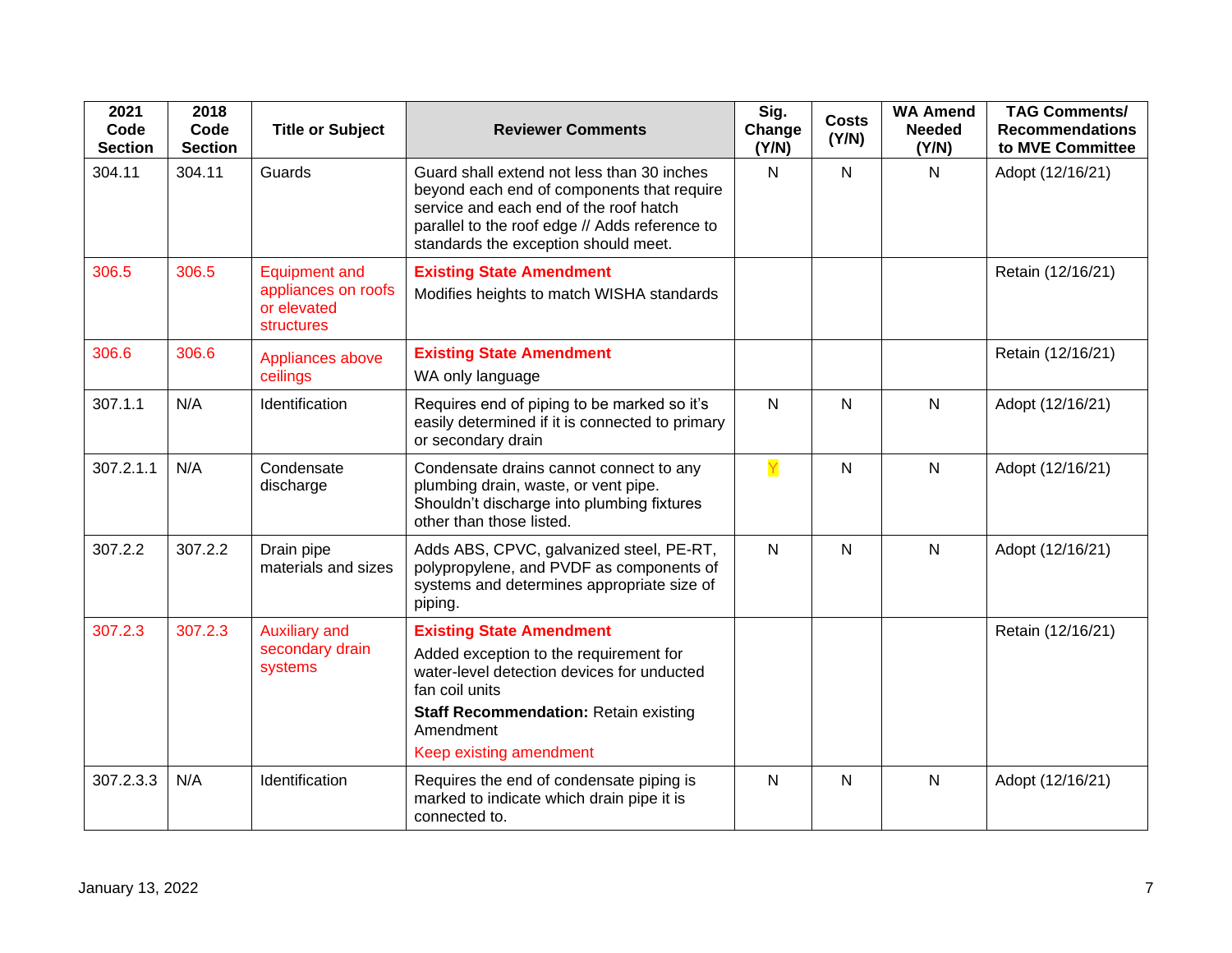| 2021<br>Code<br><b>Section</b> | 2018<br>Code<br><b>Section</b> | <b>Title or Subject</b>                                    | <b>Reviewer Comments</b>                                                                                                                                            | Sig.<br>Change<br>(Y/N) | <b>Costs</b><br>(Y/N) | <b>WA Amend</b><br><b>Needed</b><br>(Y/N) | <b>TAG Comments/</b><br><b>Recommendations</b><br>to MVE Committee |
|--------------------------------|--------------------------------|------------------------------------------------------------|---------------------------------------------------------------------------------------------------------------------------------------------------------------------|-------------------------|-----------------------|-------------------------------------------|--------------------------------------------------------------------|
| 307.2.4.1                      | 307.2.4.1                      | Ductless mini-split<br>system traps                        | <b>Existing State Amendment</b><br>Adds allowance for other means of<br>condensate drainage                                                                         |                         |                       |                                           | Retain (12/16/21)                                                  |
|                                |                                |                                                            | <b>Staff Recommendation: Retain existing</b><br>amendment                                                                                                           |                         |                       |                                           |                                                                    |
|                                |                                |                                                            | Keep existing amendment                                                                                                                                             |                         |                       |                                           |                                                                    |
|                                |                                |                                                            | <b>Chapter 4 Ventilation</b>                                                                                                                                        |                         |                       |                                           |                                                                    |
|                                |                                |                                                            | TAG Member Assigned: Mike Lubliner, Tom Jensen, Nancy Bernard                                                                                                       |                         |                       |                                           |                                                                    |
| 401.2                          | 401.2                          | Ventilation required                                       | WA amendments supersede                                                                                                                                             | Y                       | $\mathsf{N}$          | N                                         | Keep state<br>amendment<br>(1/06/22)                               |
| 401.2                          | 401.2                          |                                                            | <b>Existing state amendment</b><br>Reformats section into subsections that point<br>to state requirements<br><b>Staff Recommendation: Retain state</b><br>amendment |                         |                       |                                           | Concur with staff<br>(1/06/22)                                     |
| 401.2.1                        | 401.2.1                        | Group R<br>occupancies                                     | <b>Existing state amendment</b><br>WA language pointer for whole house<br>ventilation requirements<br><b>Staff Recommendation: Retain state</b><br>amendment        |                         |                       |                                           | Concur with staff<br>(1/06/22)                                     |
| 401.2.2                        | 401.2.2                        | Ambulatory care<br>facilities and Group<br>I-2 occupancies | <b>Existing state amendment</b><br>WA amendment pulled from 401.2<br><b>Staff Recommendation: Retain state</b><br>amendment                                         |                         |                       |                                           | Concur with staff<br>(1/06/22)                                     |
| 401.2.3                        | 401.2.3                        | All other<br>occupancies                                   | <b>Existing state amendment</b><br>WA amendment pulled from 401.2<br><b>Staff Recommendation: Retain state</b><br>amendment                                         |                         |                       |                                           | Concur with staff<br>(1/06/22)                                     |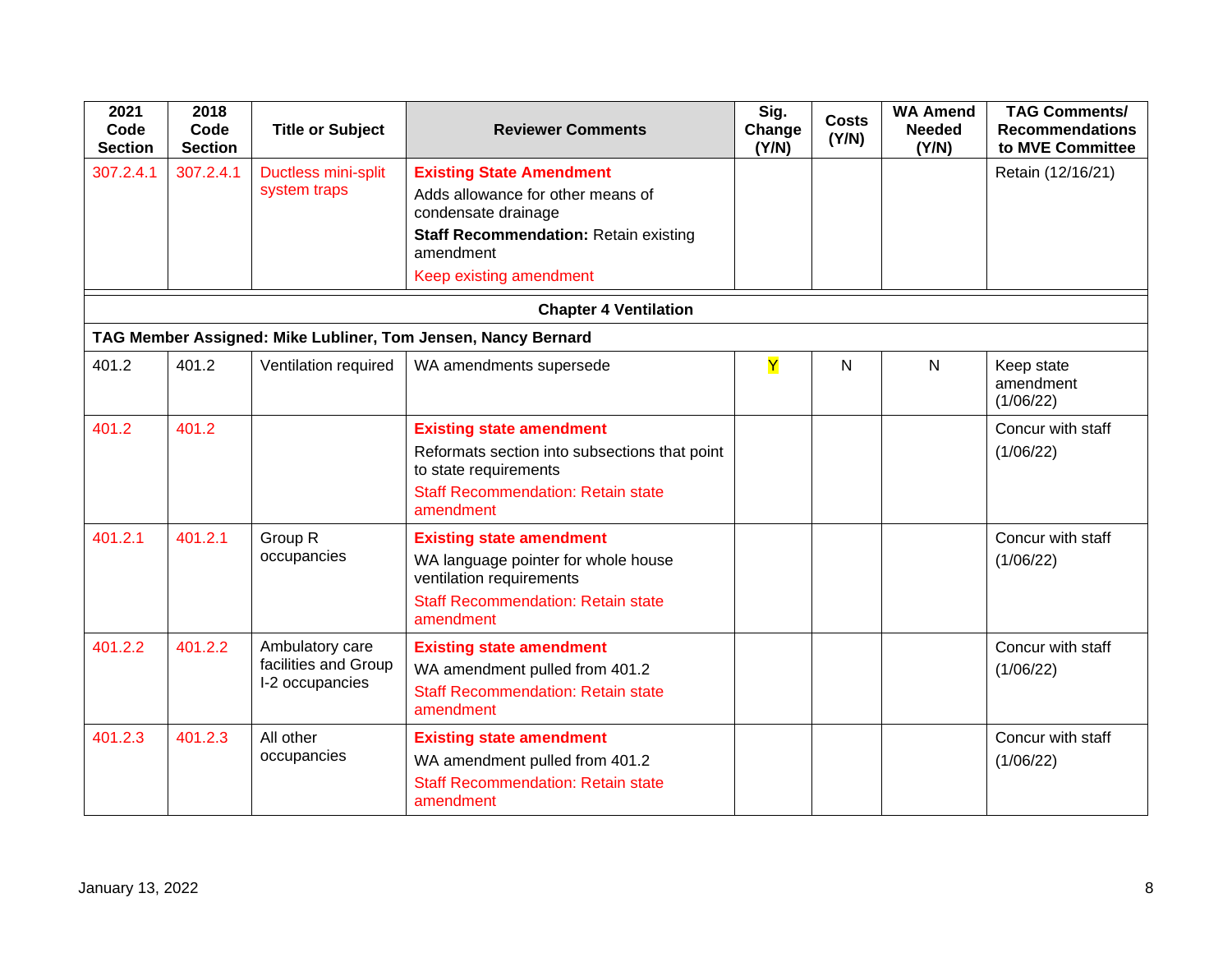| 2021<br>Code<br><b>Section</b> | 2018<br>Code<br><b>Section</b> | <b>Title or Subject</b>    | <b>Reviewer Comments</b>                                                                                                                                                                                                                                                                                                                                                                                                             | Sig.<br>Change<br>(Y/N) | <b>Costs</b><br>(Y/N) | <b>WA Amend</b><br><b>Needed</b><br>(Y/N) | <b>TAG Comments/</b><br><b>Recommendations</b><br>to MVE Committee                   |
|--------------------------------|--------------------------------|----------------------------|--------------------------------------------------------------------------------------------------------------------------------------------------------------------------------------------------------------------------------------------------------------------------------------------------------------------------------------------------------------------------------------------------------------------------------------|-------------------------|-----------------------|-------------------------------------------|--------------------------------------------------------------------------------------|
| 401.3                          | 401.3                          | When required              | <b>Existing state amendment</b><br>Specific charging language for whole house<br>ventilation is added<br><b>Staff Recommendation: Retain state</b><br>amendment                                                                                                                                                                                                                                                                      |                         |                       |                                           | Concur with staff<br>(1/06/22)                                                       |
| 401.4                          | 401.4                          | Intake opening<br>location | Eliminate amendment                                                                                                                                                                                                                                                                                                                                                                                                                  | $\overline{\mathsf{Y}}$ | $\mathsf{N}$          | $\mathsf{N}$                              | Modify existing<br>amendment and<br>bring in new<br>language for item 3<br>(1/06/22) |
|                                |                                |                            | <b>Existing state amendment</b><br>Two exceptions are added regarding<br>environmental air exhaust and intake<br>openings and enclosed parking garage<br>intake openings. 2021 IMC adds language to<br>item 3 that is effectively the same as the first<br>state added exception.<br><b>Staff recommendation</b><br>Modify the state amendment to delete the<br>exception to item 3 and replace it with the<br>new 2021 IMC language |                         |                       |                                           | Concur with staff<br>(1/06/22)                                                       |
| 401.7                          | 401.7                          |                            | <b>Existing State Amendment</b><br>WA only language allowing the code official<br>to require flow testing<br><b>Staff Recommendation:</b><br>Modify the state amendment to replace<br>"building official" with "code official"                                                                                                                                                                                                       |                         |                       |                                           | Concur with staff<br>(1/06/22)                                                       |
| 403.1                          | 403.1                          | Ventilation system         | WA amendment eliminates the affected<br>sentence                                                                                                                                                                                                                                                                                                                                                                                     | $\mathbf Y$             | N                     | N                                         | Keep existing<br>amendment<br>(1/06/22)                                              |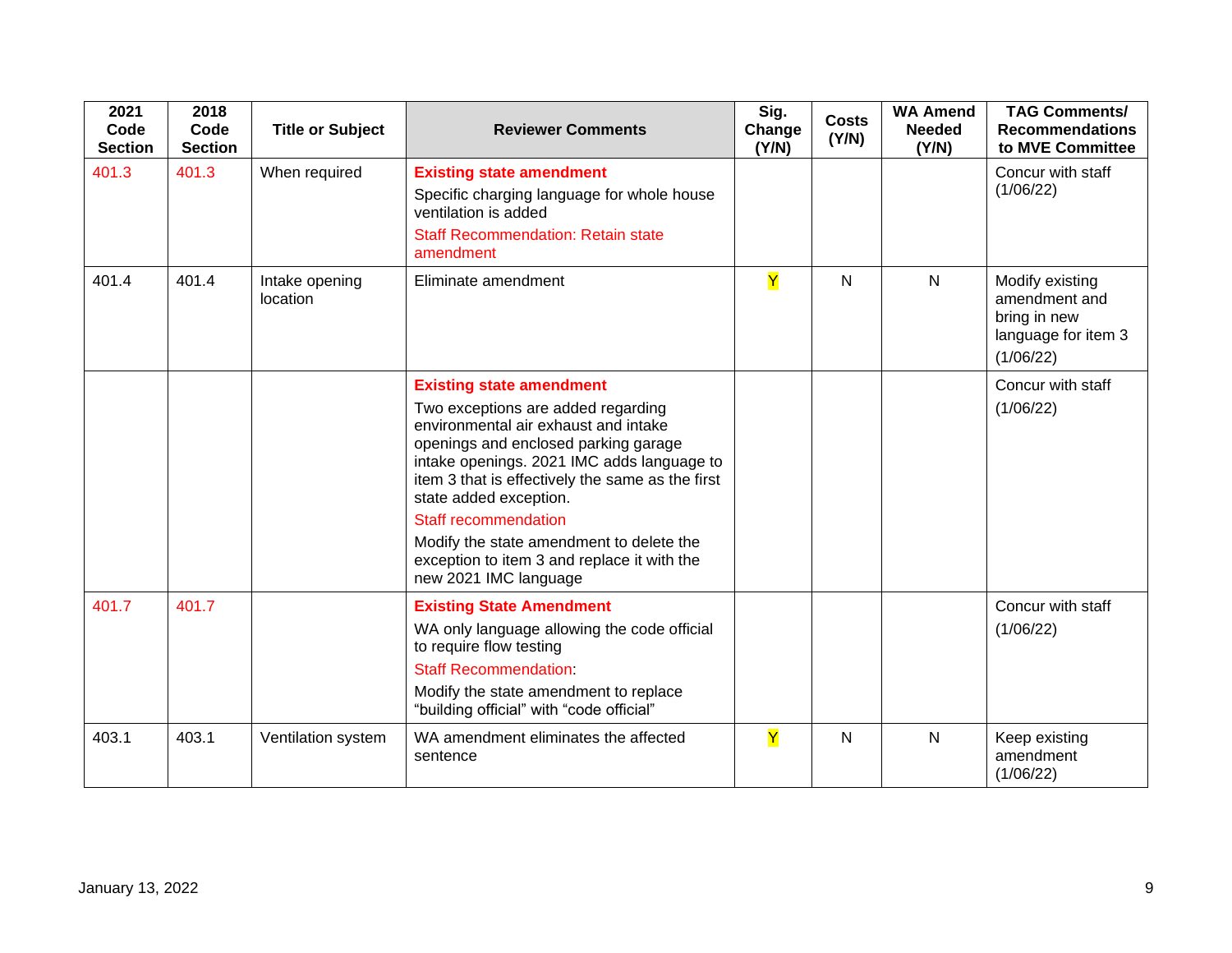| 2021<br>Code<br><b>Section</b> | 2018<br>Code<br><b>Section</b> | <b>Title or Subject</b>                           | <b>Reviewer Comments</b>                                                                                                                                                                                                                                                                                                                 | Sig.<br>Change<br>(Y/N) | <b>Costs</b><br>(Y/N) | <b>WA Amend</b><br><b>Needed</b><br>(Y/N) | <b>TAG Comments/</b><br><b>Recommendations</b><br>to MVE Committee          |
|--------------------------------|--------------------------------|---------------------------------------------------|------------------------------------------------------------------------------------------------------------------------------------------------------------------------------------------------------------------------------------------------------------------------------------------------------------------------------------------|-------------------------|-----------------------|-------------------------------------------|-----------------------------------------------------------------------------|
| 403.1                          |                                |                                                   | <b>Existing state amendment</b><br>Removes reference to Group R requirements<br><b>Staff Recommendation:</b><br>Retain state amendment                                                                                                                                                                                                   |                         |                       |                                           | Concur with staff<br>(1/06/22)                                              |
| 403.2.1                        | 403.2.1                        | Recirculation of air,<br>exception 2              | Accept change                                                                                                                                                                                                                                                                                                                            | $\overline{N}$          | $\mathsf{N}$          | $\mathsf{N}$                              | Adopt<br>(1/06/22)                                                          |
| 403.2.1                        |                                |                                                   | <b>Existing state amendment</b><br>Deletes the allowance for recirculation of air<br>within footnote b spaces; adds an allowance<br>for recirculating footnote g spaces when<br>returned to an ERV<br><b>Staff Recommendation:</b><br>Eliminate the state amendment to item 4 with<br>the 2021 IMC language for item 2 and<br>footnote g | Y                       |                       |                                           | Concur with staff<br>(1/06/22)                                              |
| 403.3                          | 403.3                          | Outdoor air and<br>local exhaust<br>airflow rates | <b>Existing state amendment</b><br>Pointer to whole house ventilation<br>requirements in lieu of IMC requirements<br><b>Staff Recommendation:</b><br>Retain state amendment                                                                                                                                                              |                         |                       |                                           | Concur with staff<br>(1/06/22)                                              |
| 403.3.1.1                      | 403.3.1.1                      | Outdoor airflow rate                              | <b>Existing state amendment</b><br>Adds requirements for outdoor air to be<br>ducted to each occupiable space; exception<br>clarified with a backstop<br><b>Staff Recommendation:</b><br>Retain state amendment                                                                                                                          |                         |                       |                                           | Concur with staff<br>(1/06/22)                                              |
| Table<br>403.3.1.1             | Table<br>403.3.1.1             | Minimum<br><b>Ventilation Rates</b>               | Do we use both Tables?                                                                                                                                                                                                                                                                                                                   | $\mathsf{N}$            | $\mathsf{N}$          | $\mathsf{N}$                              | Recommend<br>reprinting entire<br>table for state<br>amendment<br>(1/06/22) |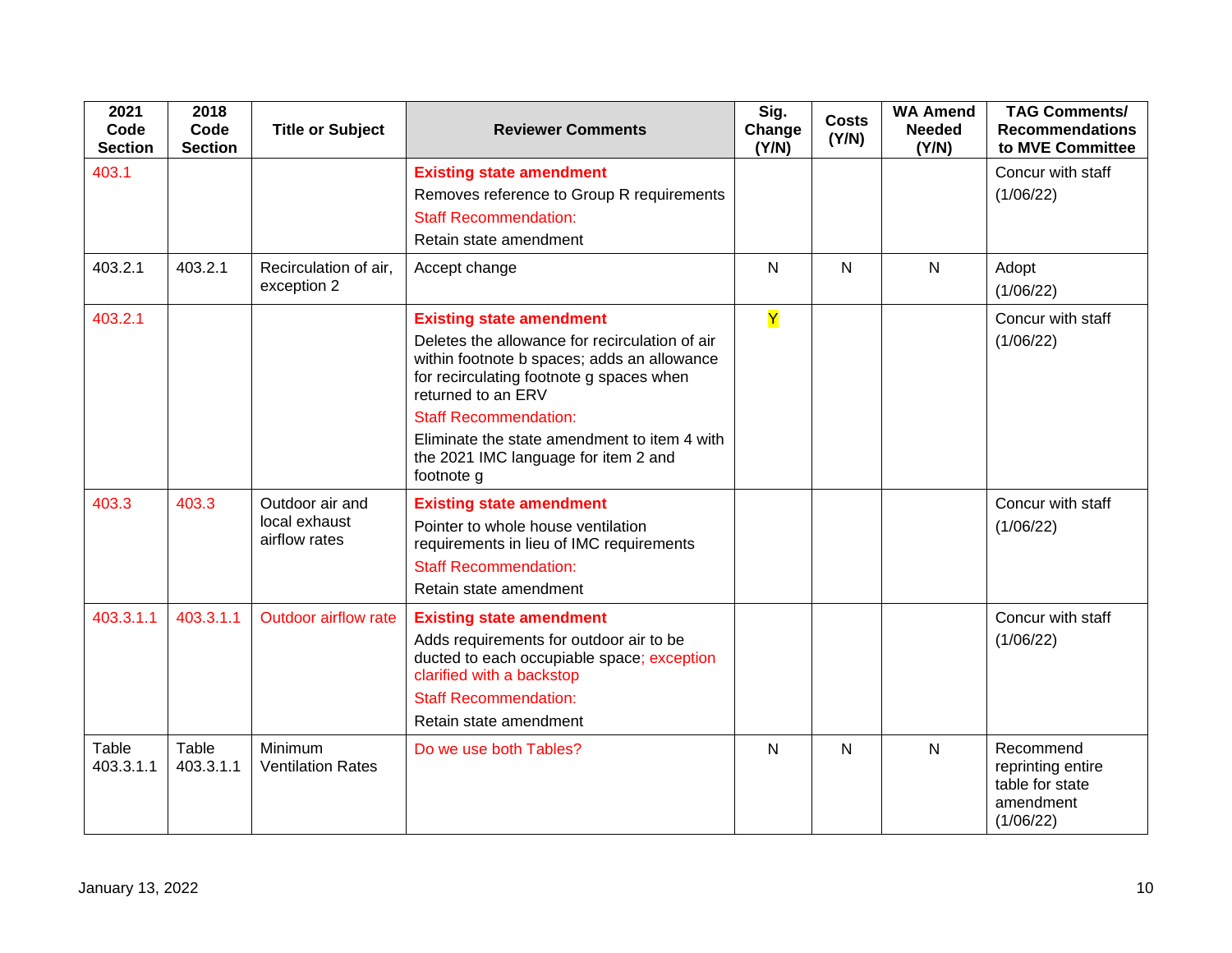| 2021<br>Code<br><b>Section</b>   | 2018<br>Code<br><b>Section</b> | <b>Title or Subject</b>                   | <b>Reviewer Comments</b>                                                                                                                                                                                                                                             | Sig.<br>Change<br>(Y/N) | <b>Costs</b><br>(Y/N) | <b>WA Amend</b><br><b>Needed</b><br>(Y/N) | <b>TAG Comments/</b><br><b>Recommendations</b><br>to MVE Committee |
|----------------------------------|--------------------------------|-------------------------------------------|----------------------------------------------------------------------------------------------------------------------------------------------------------------------------------------------------------------------------------------------------------------------|-------------------------|-----------------------|-------------------------------------------|--------------------------------------------------------------------|
| Table<br>403.3.1.1               | Table<br>403.3.1.1             | Note G below table                        | Accept new language                                                                                                                                                                                                                                                  | Ÿ                       | $\mathsf{N}$          | $\mathsf{N}$                              | Adopt (1/06/22)                                                    |
| <b>Table</b><br>403.3.1.1        |                                | Minimum<br>ventilation rates              | <b>Existing state amendment</b><br>Adds categories for kitchenettes, elevator<br>lobbies, ice areas, janitor closets;<br>refrigerated spaces moved to workrooms;<br>Group R references whole house section<br><b>Staff Recommendation:</b><br>Retain state amendment |                         |                       |                                           | Concur with staff<br>recommendation<br>(1/06/22)                   |
| 403.3.1.1.2.3 and<br>subsections |                                | Multiple zone<br>recirculating<br>systems | <b>Existing state amendment</b><br>Replaces all the multiple-space language<br>and equations with the requirements from<br>ASHRAE 62.1<br><b>Staff Recommendation:</b><br>Retain state amendment                                                                     |                         |                       |                                           | Concur with staff<br>recommendation<br>(1/06/22)                   |
| 403.3.1.3                        | 403.3.1.3                      | System operation                          | Accept new language                                                                                                                                                                                                                                                  | Y                       | N                     | $\mathsf{N}$                              | Adopt (1/06/22)                                                    |
| 403.3.1.5                        | 403.3.1.5                      | Balancing                                 | Accept deletion                                                                                                                                                                                                                                                      | $\mathsf{N}$            | $\mathsf{N}$          | $\mathsf{N}$                              | Accept change<br>(1/06/22)                                         |
| 403.3.2 (and all<br>subsections) |                                | Group R-2, R-3 and<br>R-4 occupancies     | <b>Existing state amendment</b><br>Pointer to whole house ventilation<br>requirements in lieu of IMC requirements<br><b>Staff Recommendation:</b><br>Retain state amendment                                                                                          |                         |                       |                                           | Concur with staff<br>(1/06/22)                                     |
| 403.3.2.1                        | 403.3.2.1                      | Outdoor air for<br>dwelling units         | Section Not Adopted                                                                                                                                                                                                                                                  | Ÿ                       | $\mathsf{N}$          | $\mathsf{N}$                              | Keep state<br>amendment<br>(1/06/22)                               |
| 403.3.2.5                        | 403.3.2.5                      | Ventilating<br>equipment                  | Section Not Adopted                                                                                                                                                                                                                                                  | $\mathsf{N}$            | N                     | $\mathsf{N}$                              | Keep state<br>amendment<br>(1/06/22)                               |
| 403.4 and all<br>subsections     |                                | Whole house<br>ventilation                | <b>Existing state amendment</b><br><b>Staff Recommendation:</b><br>Retain state amendments                                                                                                                                                                           |                         |                       |                                           | Concur with staff<br>(1/06/22)                                     |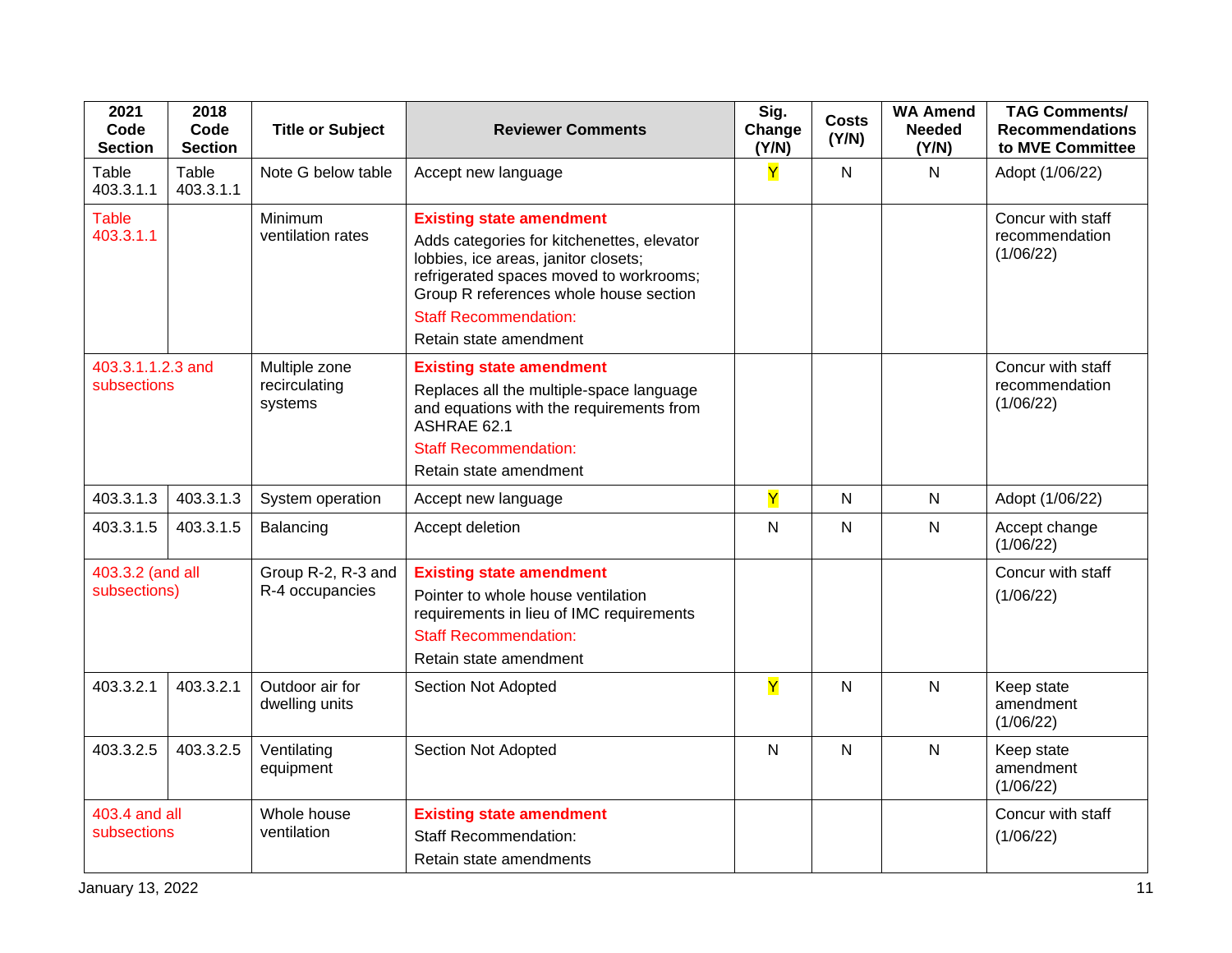| 2021<br>Code<br><b>Section</b> | 2018<br>Code<br><b>Section</b> | <b>Title or Subject</b>         | <b>Reviewer Comments</b>                                                                                                                                                                                                                                                                                                                             | Sig.<br>Change<br>(Y/N) | <b>Costs</b><br>(Y/N) | <b>WA Amend</b><br><b>Needed</b><br>(Y/N) | <b>TAG Comments/</b><br><b>Recommendations</b><br>to MVE Committee    |
|--------------------------------|--------------------------------|---------------------------------|------------------------------------------------------------------------------------------------------------------------------------------------------------------------------------------------------------------------------------------------------------------------------------------------------------------------------------------------------|-------------------------|-----------------------|-------------------------------------------|-----------------------------------------------------------------------|
| 404.3                          | 404.3                          | Automobile repair<br>facilities | <b>Existing state amendment</b><br>Requires exhaust extension ducts to be<br>furnished at each repair bay and all offices<br>and waiting rooms to be under positive<br>pressure<br><b>Staff Recommendation:</b><br>Retain state amendment                                                                                                            |                         |                       |                                           | Concur with staff<br>(1/06/22)                                        |
| 407.1                          | 407.1                          | General                         | Accept new language                                                                                                                                                                                                                                                                                                                                  | $\mathsf{N}$            | $\mathsf{N}$          | $\mathsf{N}$                              | Adopt (1/06/22)                                                       |
| 407.1                          | 407.1                          | General<br>(Ambulatory care)    | <b>Existing state amendment</b><br>Pointer to the DOH requirements<br><b>Staff Recommendation:</b><br>Retain state amendment                                                                                                                                                                                                                         |                         |                       |                                           | Concur with staff<br>(1/06/22)<br><b>DOH CRS concurs</b><br>(1/07/22) |
|                                |                                |                                 | <b>Chapter 5 Exhaust Systems</b>                                                                                                                                                                                                                                                                                                                     |                         |                       |                                           |                                                                       |
|                                |                                |                                 | TAG Member Assigned: Mike Lubliner, Tom Jensen, Nancy Bernard                                                                                                                                                                                                                                                                                        |                         |                       |                                           |                                                                       |
| 501.2                          | 501.2                          | Independent<br>system required  | Accept new language                                                                                                                                                                                                                                                                                                                                  | N                       | N                     | N                                         | Adopt (1/06/22)                                                       |
| 501.3.1                        | 501.3.1                        | Location of exhaust<br>outlets  | Accept new language                                                                                                                                                                                                                                                                                                                                  | $\overline{Y}$          | $\mathsf{N}$          | $\mathsf{N}$                              | Adopt and modify<br>current amendment<br>(1/06/22)                    |
| 501.3.1                        |                                |                                 | <b>Existing state amendment</b><br>Adds specific requirements for enclosed<br>parking garages and transformer vaults; also<br>adds three exceptions to environmental air<br>exhaust requirements<br><b>Staff Recommendation:</b><br>Modify the state amendment with the 2021<br>IMC language for item 3 allowing<br>combination termination fittings |                         |                       |                                           | Concur with Staff<br>(1/06/22)                                        |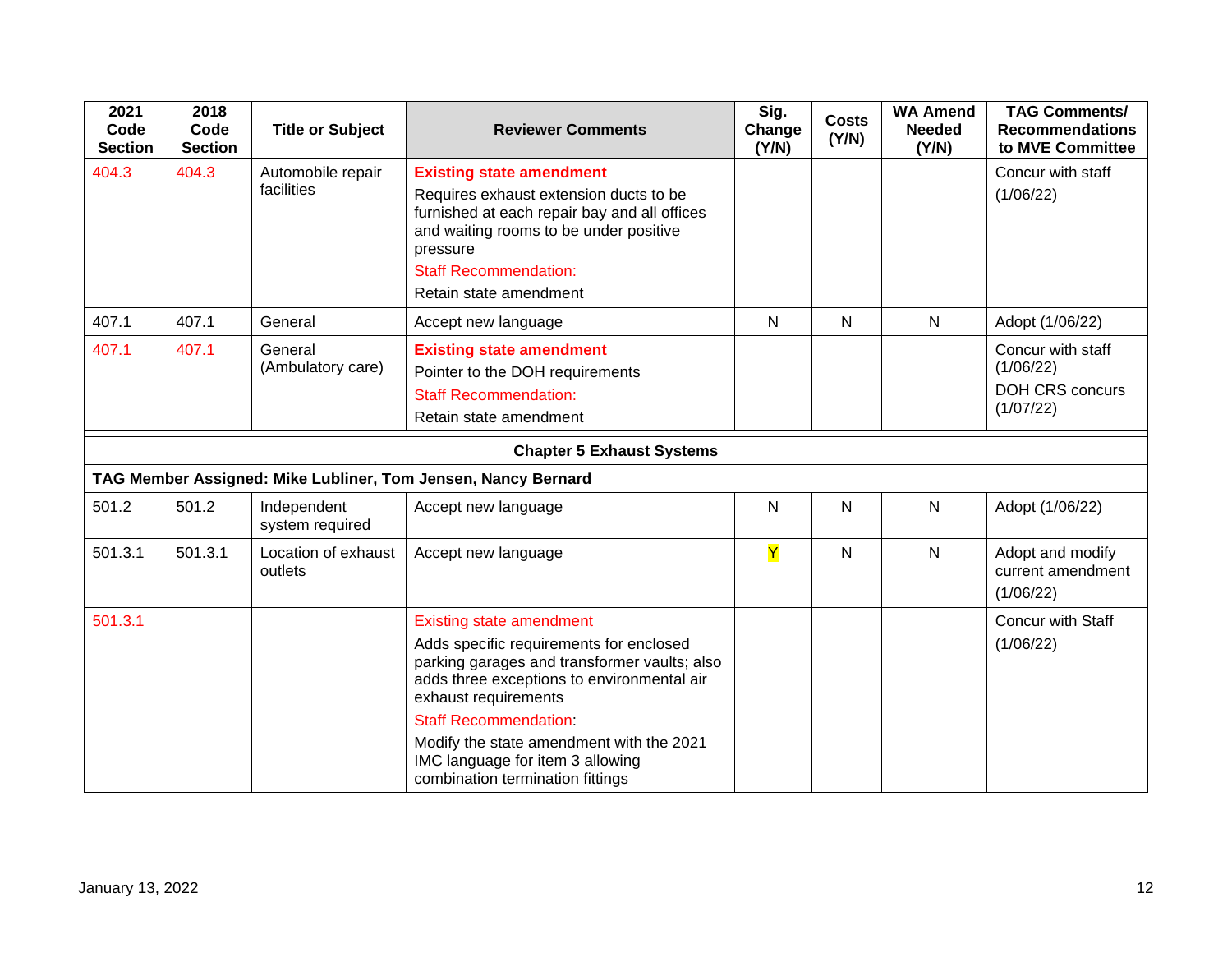| 2021<br>Code<br><b>Section</b> | 2018<br>Code<br><b>Section</b> | <b>Title or Subject</b>                                                     | <b>Reviewer Comments</b>                                                                                                                                                                                                                                                      | Sig.<br>Change<br>(Y/N) | <b>Costs</b><br>(Y/N) | <b>WA Amend</b><br><b>Needed</b><br>(Y/N) | <b>TAG Comments/</b><br><b>Recommendations</b><br>to MVE Committee |
|--------------------------------|--------------------------------|-----------------------------------------------------------------------------|-------------------------------------------------------------------------------------------------------------------------------------------------------------------------------------------------------------------------------------------------------------------------------|-------------------------|-----------------------|-------------------------------------------|--------------------------------------------------------------------|
| 501.4                          | 501.4                          | Pressure<br>equalization                                                    | <b>Existing state amendment</b><br>Adds an exception for residential range,<br>dryer and local exhaust<br>Staff recommendation:<br>Retain state amendment                                                                                                                     |                         |                       |                                           | Concur with Staff<br>(1/06/22)                                     |
| 502.4                          | 502.4                          | Stationary storage<br>battery systems                                       | Accept deletion                                                                                                                                                                                                                                                               | N                       | $\mathsf{N}$          | N                                         | Moved to fire code<br>Concur (1/06/22)                             |
| 502.9.5                        | 502.9.5                        | Flammable and<br>combustible liquids                                        | Accept new language                                                                                                                                                                                                                                                           | N                       | N                     | N                                         | Adopt (1/06/22)                                                    |
| 502.20.1                       | N/A                            | Operation                                                                   | Accept new language                                                                                                                                                                                                                                                           | Y                       | $\mathsf{N}$          | N                                         | Adopt (1/06/22)                                                    |
| 504.1                          | 504.1                          | Installation                                                                | Accept new language                                                                                                                                                                                                                                                           | ${\sf N}$               | ${\sf N}$             | ${\sf N}$                                 | Adopt (1/06/22)                                                    |
| 504.4                          | 504.4                          | <b>Exhaust installation</b>                                                 | <b>Existing state amendment</b><br>Allows wall louvers with at least 1/2-inch<br>spacing; prohibits dryer ducts from<br>penetrating other ducts or plenums; allows<br>ducts to terminate at a common location with<br>individual back draft dampers<br>Retain state amendment |                         |                       |                                           | Concur with Staff<br>(1/06/22)                                     |
| 504.4.1                        | N/A                            | Termination<br>location                                                     | Accept new language                                                                                                                                                                                                                                                           | $\overline{\mathsf{Y}}$ | $\mathsf{N}$          | $\mathsf{N}$                              | Adopt (1/06/22)                                                    |
| 504.6                          | N/A                            | Booster fans<br>prohibited                                                  | Accept new language                                                                                                                                                                                                                                                           | N                       | $\mathsf{N}$          | $\mathsf{N}$                              | Adopt (1/06/22)                                                    |
| 504.10                         | 504.11                         | Common exhaust<br>systems for clothes<br>dryers in multistory<br>structures | <b>Existing state amendment</b><br>Item 9 is amended for clarity<br><b>Staff Recommendation:</b><br>Retain state amendment but renumber                                                                                                                                       |                         |                       |                                           | Concur with Staff<br>(1/06/22)                                     |
| 505.3                          | 505.3                          | <b>Exhaust ducts</b>                                                        | WA amendments supersede                                                                                                                                                                                                                                                       | N                       | $\mathsf{N}$          | N                                         | Keep state<br>amendment<br>(1/06/22)                               |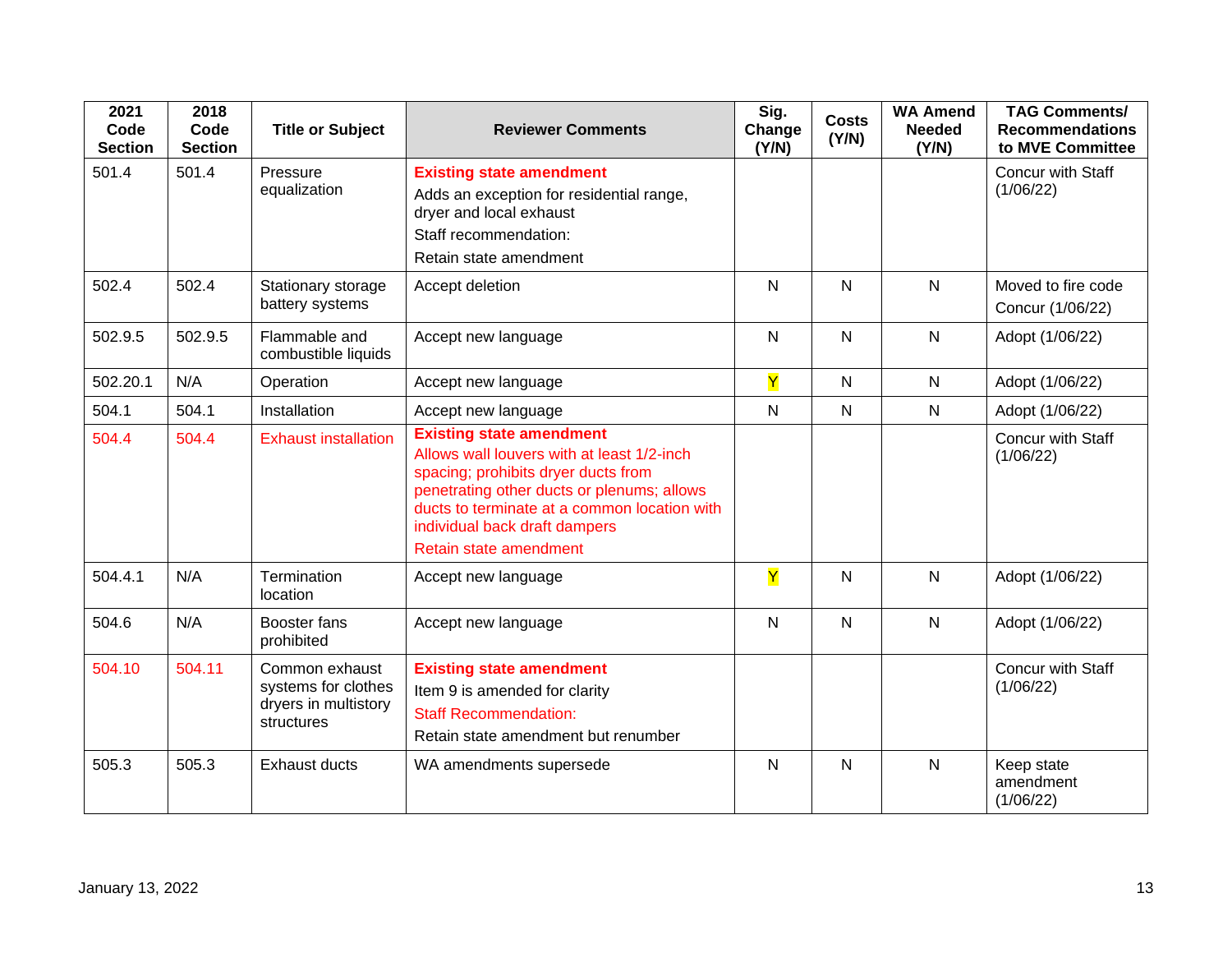| 2021<br>Code<br><b>Section</b>      | 2018<br>Code<br><b>Section</b> | <b>Title or Subject</b>                                          | <b>Reviewer Comments</b>                                                                                                                                                                                                                                                                                                    | Sig.<br>Change<br>(Y/N) | <b>Costs</b><br>(Y/N) | <b>WA Amend</b><br><b>Needed</b><br>(Y/N) | <b>TAG Comments/</b><br><b>Recommendations</b><br>to MVE Committee |
|-------------------------------------|--------------------------------|------------------------------------------------------------------|-----------------------------------------------------------------------------------------------------------------------------------------------------------------------------------------------------------------------------------------------------------------------------------------------------------------------------|-------------------------|-----------------------|-------------------------------------------|--------------------------------------------------------------------|
| 505.3                               | 505.3                          | <b>Exhaust ducts</b>                                             | <b>Existing state amendment</b><br>Original proposal was to allow ducts to<br>terminate at a common exhaust when<br>equipped individually with backdraft dampers<br><b>Staff Recommendation:</b><br>Revise to update with new language<br>introduced in 2015 while keeping the last two<br>sentences of the state amendment |                         |                       |                                           | Concur with Staff<br>(1/06/22)                                     |
| 506.3.2.4                           | 506.3.2.4                      | Vibration isolation                                              | <b>Existing State Amendment</b><br>Allows an option for fan flexible connectors<br>per Section 506.3.2.3<br><b>Staff Recommendation:</b><br>Retain state amendment                                                                                                                                                          |                         |                       |                                           | Concur with Staff<br>(1/06/22)                                     |
| 506.3.7                             | 506.3.7                        | Prevention of<br>grease<br>accumulation in<br>grease ducts       | Accept new language                                                                                                                                                                                                                                                                                                         | Y                       | $\mathsf{N}$          | $\mathsf{N}$                              | Adopt (1/06/22)                                                    |
| 506.3.9                             | 506.3.9                        | Grease duct<br>horizontal<br>cleanouts                           | Accept new language                                                                                                                                                                                                                                                                                                         | $\overline{N}$          | $\mathsf{N}$          | $\mathsf{N}$                              | Modify state<br>amendment with<br>new language<br>(1/06/22)        |
| 506.3.9<br>(and<br>subsectio<br>ns) | <b>Same</b>                    | Grease duct<br>cleanout location,<br>spacing and<br>installation | <b>Existing State Amendment</b><br>Adds requirements for vertical cleanouts<br><b>Staff Recommendation:</b><br>Add new 2021 IMC item 7 to existing state<br>amendment in 506.3.9.1 (7. Be located<br>within 3 feet of horizontal discharge fans.)                                                                           |                         |                       |                                           | <b>Concur with Staff</b><br>(1/06/22)                              |
| 506.3.11                            | 506.3.11                       | Grease duct<br>enclosures                                        | <b>Existing State Amendment</b><br>Sets the maximum at 2 hr fire resistance<br>rating<br><b>Staff Recommendation:</b><br>Retain state amendment                                                                                                                                                                             |                         |                       |                                           | Concur with Staff<br>(1/06/22)                                     |
| 506.5.2                             | 506.5.2                        | Pollution-control<br>units                                       | Accept new language                                                                                                                                                                                                                                                                                                         | $\mathsf{N}$            | $\mathsf{N}$          | $\mathsf{N}$                              | Adopt (1/06/22)                                                    |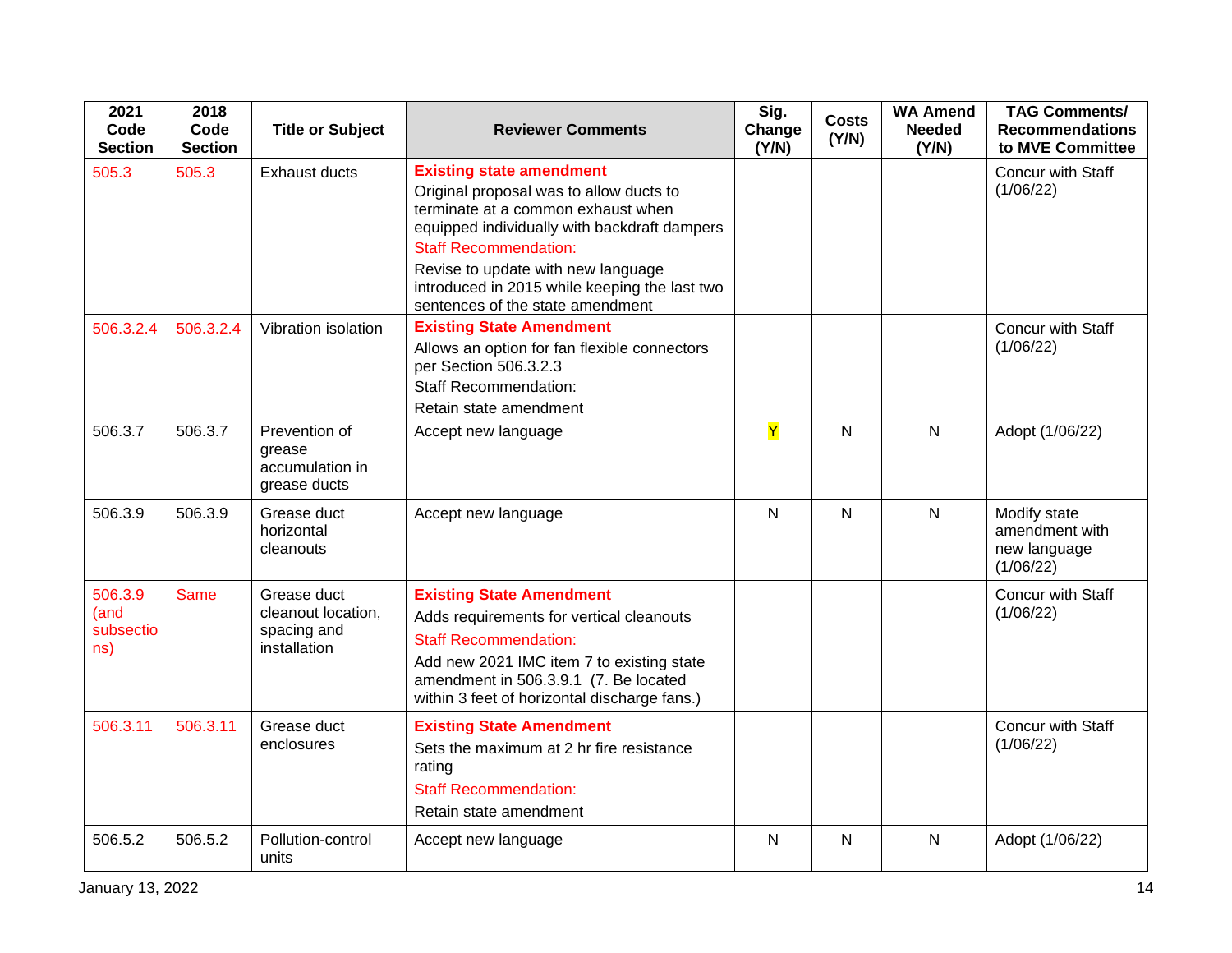| 2021<br>Code<br><b>Section</b> | 2018<br>Code<br><b>Section</b> | <b>Title or Subject</b>                                           | <b>Reviewer Comments</b>                                                                                                                                                                                                           | Sig.<br>Change<br>(Y/N) | <b>Costs</b><br>(Y/N) | <b>WA Amend</b><br><b>Needed</b><br>(Y/N) | <b>TAG Comments/</b><br><b>Recommendations</b><br>to MVE Committee |
|--------------------------------|--------------------------------|-------------------------------------------------------------------|------------------------------------------------------------------------------------------------------------------------------------------------------------------------------------------------------------------------------------|-------------------------|-----------------------|-------------------------------------------|--------------------------------------------------------------------|
| 507.1                          | 507.1                          | General                                                           | Accept new language                                                                                                                                                                                                                | Y                       | ${\sf N}$             | $\mathsf{N}$                              | Adopt (1/06/22)                                                    |
| 507.1.2                        | 507.1.2                        | Domestic Cooking<br>appliances used for<br>commercial<br>purposes | <b>Existing State Amendment</b><br>Adds a table specifying when a residential<br>hood is allowed--same amendment is in the<br>fire code<br><b>Staff Recommendation:</b><br>Retain state amendment                                  |                         |                       |                                           | Concur with Staff<br>(1/06/22)                                     |
| 507.2                          | 507.2                          | Type I hoods                                                      | <b>Existing State Amendment</b><br>Adds an exception for R-2 with less than 16<br>residents<br><b>Staff Recommendation:</b><br>Retain state amendment                                                                              |                         |                       |                                           | Concur with Staff<br>(1/06/22)                                     |
| 507.6.1                        | 507.6.1                        | Capture and<br>containment test                                   | Accept new language                                                                                                                                                                                                                | $\mathsf{N}$            | ${\sf N}$             | $\mathsf{N}$                              | Adopt (1/06/22)                                                    |
| N/A                            | 510.4                          | Independent<br>system                                             | Why are references to independent systems<br>being eliminated? IFC?                                                                                                                                                                | $\mathsf{N}$            | $\mathsf{N}$          | $\mathsf{N}$                              | Concur with deletion<br>(1/06/22)                                  |
| 510.5.5                        | 510.6.5                        | Makeup air                                                        | Accept new language                                                                                                                                                                                                                | $\mathsf{N}$            | $\mathsf{N}$          | $\mathsf{N}$                              | Adopt (1/06/22)                                                    |
| 511.1                          | 511.1                          | Dust, stock, and<br>refuse conveying<br>system                    | Accept new language                                                                                                                                                                                                                | N                       | N                     | $\mathsf{N}$                              | Adopt (1/06/22)                                                    |
| 511.1.5                        | 511.1.5                        | Explosion control                                                 | Accept new language                                                                                                                                                                                                                | $\mathsf{N}$            | $\mathsf{N}$          | $\mathsf{N}$                              | Adopt (1/06/22)                                                    |
| 514.2                          | 514.2                          | Prohibited<br>applications                                        | Accept new language                                                                                                                                                                                                                | Y                       | $\mathsf{N}$          | $\mathsf{N}$                              | Adopt (1/06/22)                                                    |
| 515                            | 515                            | Waste or linen<br>chute venting                                   | <b>Existing State Amendment</b><br>Allows chutes to be vented in accordance to<br>either NFPA 82 or the IBC<br><b>Staff Recommendation:</b><br>Retain state amendment (but fix the<br>language from "per" to "in accordance with") |                         |                       |                                           | Concur with Staff<br>(1/06/22)                                     |
|                                |                                |                                                                   |                                                                                                                                                                                                                                    |                         |                       |                                           |                                                                    |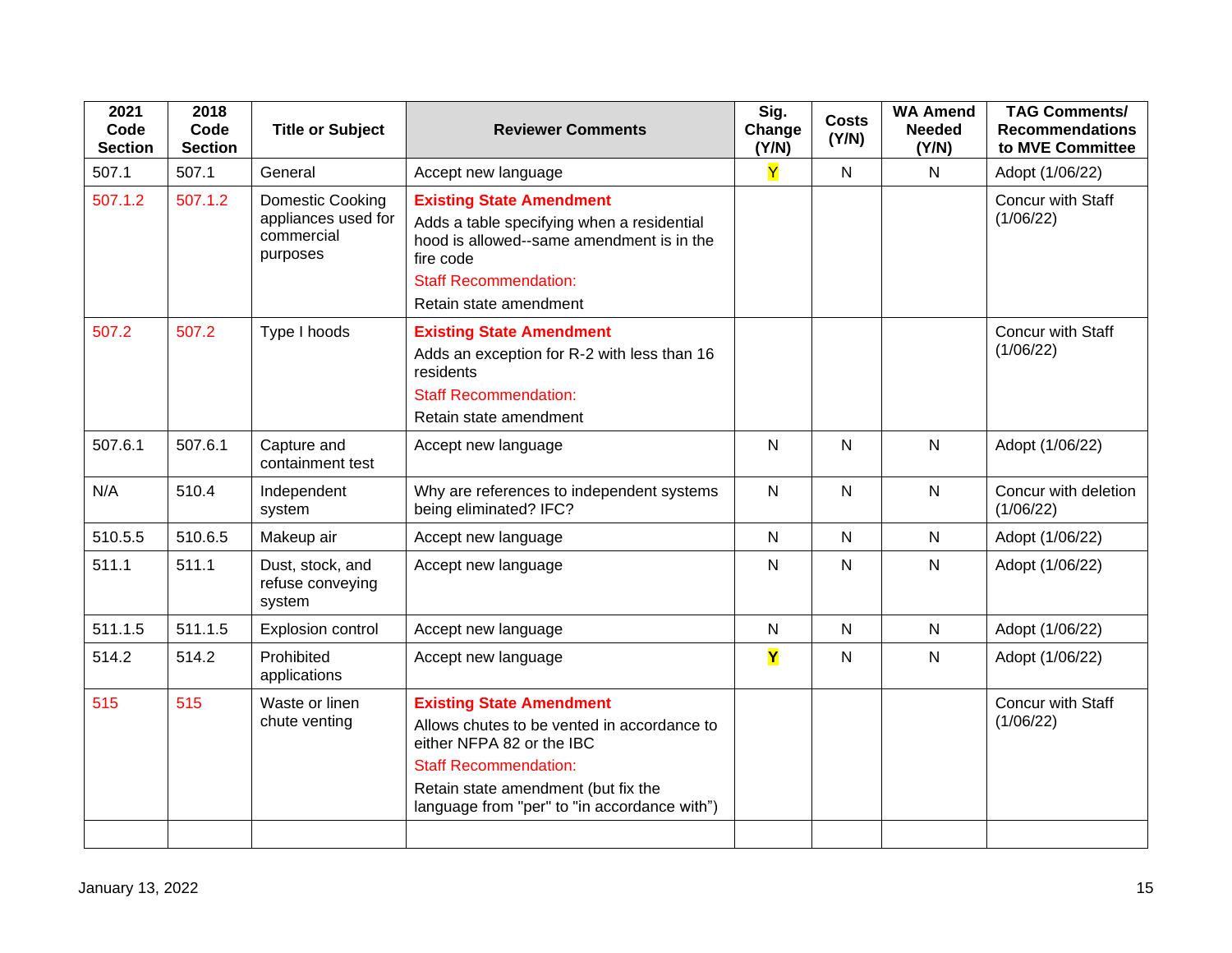| 2021<br>Code<br><b>Section</b> | 2018<br>Code<br><b>Section</b> | <b>Title or Subject</b>                        | <b>Reviewer Comments</b>                                                                                                                                                                                                                                                                                                                                                             | Sig.<br>Change<br>(Y/N) | <b>Costs</b><br>(Y/N) | <b>WA Amend</b><br><b>Needed</b><br>(Y/N) | <b>TAG Comments/</b><br><b>Recommendations</b><br>to MVE Committee |
|--------------------------------|--------------------------------|------------------------------------------------|--------------------------------------------------------------------------------------------------------------------------------------------------------------------------------------------------------------------------------------------------------------------------------------------------------------------------------------------------------------------------------------|-------------------------|-----------------------|-------------------------------------------|--------------------------------------------------------------------|
|                                |                                |                                                | <b>Chapter 6 Duct Systems</b>                                                                                                                                                                                                                                                                                                                                                        |                         |                       |                                           |                                                                    |
|                                |                                | TAG Member Assigned: Tom Jensen, Nancy Bernard |                                                                                                                                                                                                                                                                                                                                                                                      |                         |                       |                                           |                                                                    |
| 601.2                          | 601.2                          | Air movement in<br>egress elements             | Accept new language                                                                                                                                                                                                                                                                                                                                                                  | ${\sf N}$               | N                     | $\mathsf{N}$                              | Adopt (1/06/22)                                                    |
| 601.2                          | 601.2                          | Air movement in<br>egress elements             | <b>Existing State Amendment</b><br>Adds exceptions for engineered smoke<br>control systems and residential occupancies<br><b>Staff Recommendation:</b><br>Revise exception 4 to match new IMC/IBC<br>language                                                                                                                                                                        |                         |                       |                                           | <b>Concur with Staff</b><br>(1/06/22)                              |
| 601.5                          | 601.5                          | Return air openings                            | Accept new language                                                                                                                                                                                                                                                                                                                                                                  | N                       | N                     | $\mathsf{N}$                              | Adopt (1/06/22)                                                    |
| 602.1                          | 602.1                          | General (Plenums)                              | <b>Existing State Amendment</b><br>Clarifying that air systems must be ducted<br>from the air handler to the area served if the<br>system serves multiple fire areas.<br><b>Staff Recommendation:</b><br>Retain state amendment (NOTE: there was<br>an additional sentence added in the 2018<br>code referencing 602.3 for framing cavities<br>used as plenums that was not adopted) |                         |                       |                                           | <b>Concur with Staff</b><br>(1/06/22)                              |
| 602.2                          | 602.2                          | Construction                                   | Accept new language                                                                                                                                                                                                                                                                                                                                                                  | N                       | N                     | $\mathsf{N}$                              | Adopt (1/06/22)                                                    |
| 602.2.1.8                      | 602.2.1.8                      | Pipe and duct<br>insulation within<br>plenums  | Accept new language                                                                                                                                                                                                                                                                                                                                                                  | Y                       | N                     | N                                         | Adopt (1/06/22)                                                    |
| 603.5.1                        | 603.5.1                        | Gypsum ducts                                   | Accept new language                                                                                                                                                                                                                                                                                                                                                                  | N                       | N                     | $\mathsf{N}$                              | Adopt (1/06/22)                                                    |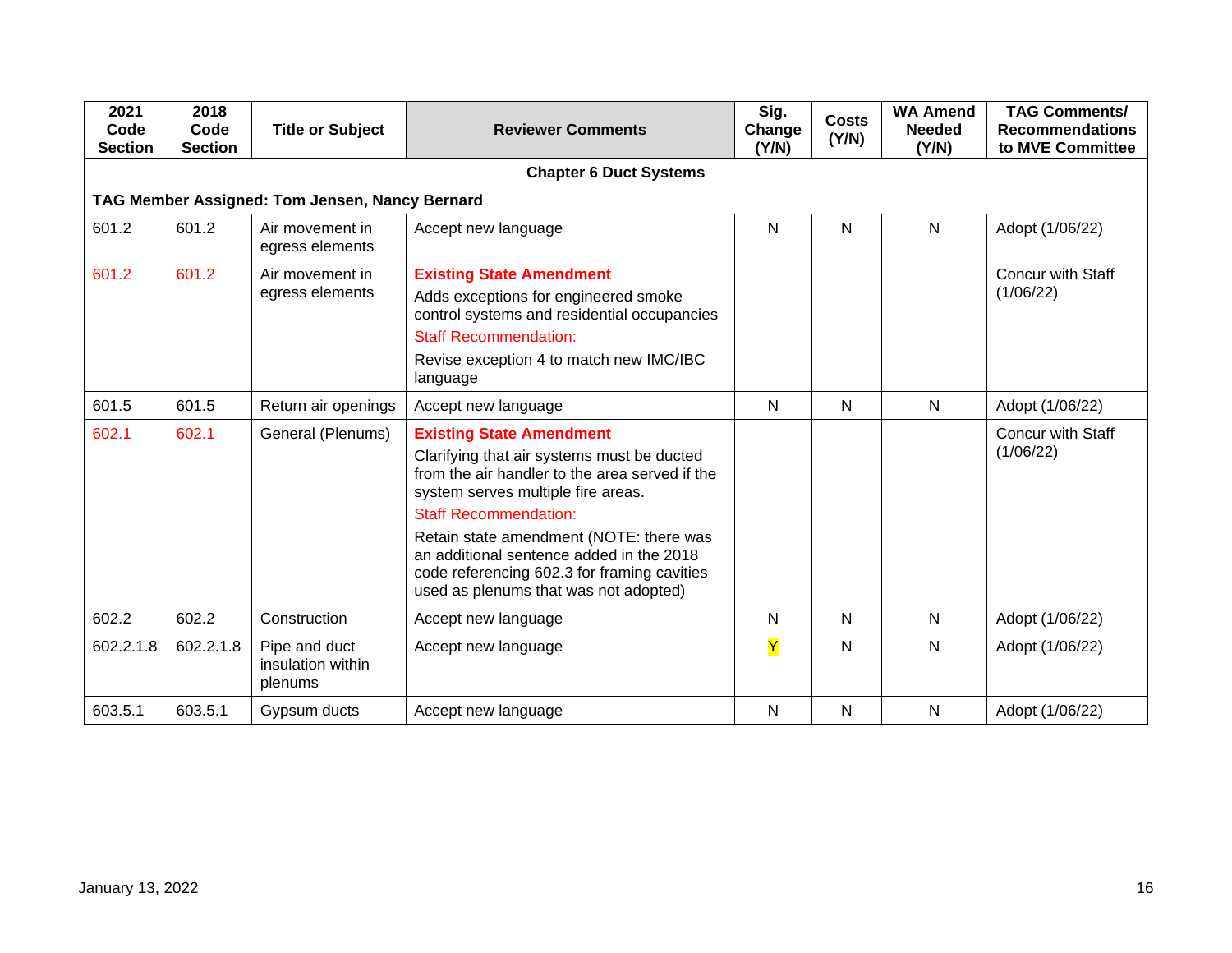| 2021<br>Code<br><b>Section</b> | 2018<br>Code<br><b>Section</b> | <b>Title or Subject</b>                    | <b>Reviewer Comments</b>                                                                                                                                                                                                                                   | Sig.<br>Change<br>(Y/N) | <b>Costs</b><br>(Y/N) | <b>WA Amend</b><br><b>Needed</b><br>(Y/N) | <b>TAG Comments/</b><br><b>Recommendations</b><br>to MVE Committee |
|--------------------------------|--------------------------------|--------------------------------------------|------------------------------------------------------------------------------------------------------------------------------------------------------------------------------------------------------------------------------------------------------------|-------------------------|-----------------------|-------------------------------------------|--------------------------------------------------------------------|
| 603.5.1                        | 603.5.1                        | Gypsum ducts                               | <b>Existing State Amendment</b><br>Exception added to allow gypsum ducts in<br>other than I-2 for stair or elevator<br>pressurization only<br><b>Staff Recommendation:</b><br>Retain existing exception but add the<br>editorial changes from the 2021 IMC |                         |                       |                                           | Concur with Staff<br>(1/06/22)                                     |
| 604.3                          | 604.3                          | Coverings and<br>linings                   | Accept new language                                                                                                                                                                                                                                        | N                       | N                     | $\overline{N}$                            | Adopt (1/06/22)                                                    |
| 605.1                          | 605.1                          | General (Air filters)                      | <b>Existing State Amendment</b><br>Adds exception to not require filters<br>upstream for cooling coils<br><b>Staff Recommendation:</b><br>Retain the state amendment                                                                                       |                         |                       |                                           | Concur with Staff<br>(1/06/22)                                     |
| 605.4                          | 605.4                          | Particulate matter<br>removal              | <b>Existing State Amendment</b><br>Requires MERV 6 filters for air handlers<br><b>Staff Recommendation:</b><br>Retain the state amendment                                                                                                                  |                         |                       |                                           | Concur with Staff<br>(1/06/22)                                     |
| 606.2.1                        | 606.2.1                        | Return air systems                         | <b>Existing State Amendment</b><br>Adds exception to not require smoke<br>detectors for makeup air systems or where<br>all air is exhausted<br><b>Staff Recommendation:</b><br>Retain the state amendment                                                  |                         |                       |                                           | Concur with Staff<br>(1/06/22)                                     |
| 606.2.2                        | 606.2.2                        | Common supply<br>and return air<br>systems | <b>Existing State Amendment</b><br>Adds requirements for the control system<br>used to shut down fan powered terminal<br>units<br><b>Staff Recommendation:</b><br>Retain the state amendment                                                               |                         |                       |                                           | Concur with Staff<br>(1/06/22)                                     |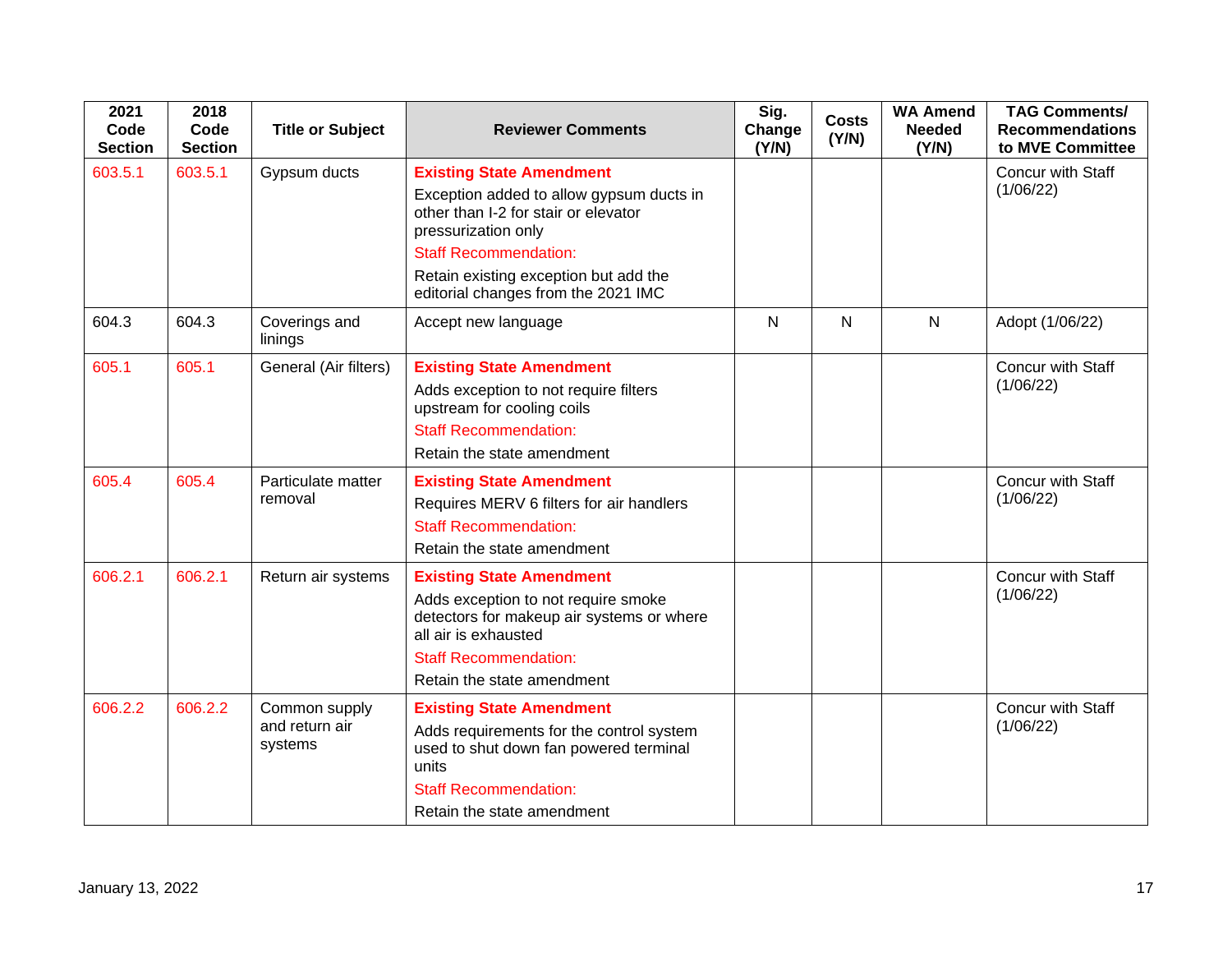| 2021<br>Code<br><b>Section</b> | 2018<br>Code<br><b>Section</b> | <b>Title or Subject</b>                                      | <b>Reviewer Comments</b>                                                                                                                                               | Sig.<br>Change<br>(Y/N) | <b>Costs</b><br>(Y/N) | <b>WA Amend</b><br><b>Needed</b><br>(Y/N) | <b>TAG Comments/</b><br><b>Recommendations</b><br>to MVE Committee |
|--------------------------------|--------------------------------|--------------------------------------------------------------|------------------------------------------------------------------------------------------------------------------------------------------------------------------------|-------------------------|-----------------------|-------------------------------------------|--------------------------------------------------------------------|
| 606.2.4/6<br>06.2.5            | 606.2.4/6<br>06.2.5            | Corridors serving<br>Group R/not<br>highrise and<br>highrise | <b>Existing State Amendment</b><br>Adds sections on residential corridor smoke<br>detection requirements<br><b>Staff Recommendation:</b><br>Retain the state amendment |                         |                       |                                           | Concur with Staff<br>(1/06/22)                                     |
| 607.2                          | 607.2                          | Installation                                                 | Accept new language                                                                                                                                                    | $\mathsf{N}$            | $\mathsf{N}$          | $\mathsf{N}$                              | Adopt (1/06/22)                                                    |
| 607.2.3                        |                                | Static dampers                                               | Accept new language                                                                                                                                                    | $\mathsf{N}$            | N                     | $\mathsf{N}$                              | Adopt (1/06/22)                                                    |
| 607.3.1                        | 607.3.1                        | Damper testing,<br>ratings and<br>actuation                  | Accept new language                                                                                                                                                    | $\mathsf{N}$            | $\mathsf{N}$          | $\mathsf{N}$                              | Adopt (1/06/22)                                                    |
| 607.3.3.1                      | 607.3.3.1                      | Fire damper<br>actuation                                     | Accept new language                                                                                                                                                    | $\mathsf{N}$            | $\mathsf{N}$          | $\mathsf{N}$                              | Adopt (1/06/22)                                                    |
| 607.4                          | 607.4                          | Access and<br>identification                                 | Accept new language                                                                                                                                                    | $\mathsf{N}$            | $\mathsf{N}$          | $\mathsf{N}$                              | Adopt (1/06/22)                                                    |
| 607.4.1                        |                                | Access                                                       | Accept new language                                                                                                                                                    | $\mathsf{N}$            | $\mathsf{N}$          | $\mathsf{N}$                              | Adopt (1/06/22)                                                    |
| 607.4.1.1                      |                                | Fire-resistance<br>rating                                    | Accept new language                                                                                                                                                    | $\mathsf{N}$            | $\mathsf{N}$          | $\mathsf{N}$                              | Adopt (1/06/22)                                                    |
| 607.4.1.2                      |                                | <b>Restricted access</b>                                     | Accept new language                                                                                                                                                    | $\mathsf{N}$            | $\mathsf{N}$          | $\mathsf{N}$                              | Adopt (1/06/22)                                                    |
| 607.4.2                        |                                | Identification                                               | Accept new language                                                                                                                                                    | $\mathsf{N}$            | $\mathsf{N}$          | $\mathsf{N}$                              | Adopt (1/06/22)                                                    |
| 607.5.2                        | 607.5.2                        | Fire barriers                                                | Accept new language                                                                                                                                                    | $\mathsf{N}$            | ${\sf N}$             | $\mathsf{N}$                              | Adopt (1/06/22)                                                    |
| 607.5.5                        | 607.5.5                        | Shaft enclosures                                             | Accept new language                                                                                                                                                    | Y                       | $\mathsf{N}$          | $\mathsf{N}$                              | Adopt (1/06/22)                                                    |
| 607.5.5.1                      |                                | Continuous upward<br>flow                                    | Accept new language                                                                                                                                                    | Y                       | ${\sf N}$             | $\mathsf{N}$                              | Adopt (1/06/22)                                                    |
| 607.5.5.2                      | 607.5.5.1                      | Enclosure at the<br>bottom                                   | Accept new language                                                                                                                                                    | $\mathsf{N}$            | $\mathsf{N}$          | $\mathsf{N}$                              | Adopt (1/06/22)                                                    |
| 607.6.2.1<br>.1                |                                | Dynamic systems                                              | Accept new language                                                                                                                                                    | $\mathsf{N}$            | $\mathsf{N}$          | $\mathsf{N}$                              | Adopt (1/06/22)                                                    |
| 607.6.2.1<br>$\overline{2}$    |                                | Static systems                                               | Accept new language                                                                                                                                                    | $\mathsf{N}$            | ${\sf N}$             | $\mathsf{N}$                              | Adopt (1/06/22)                                                    |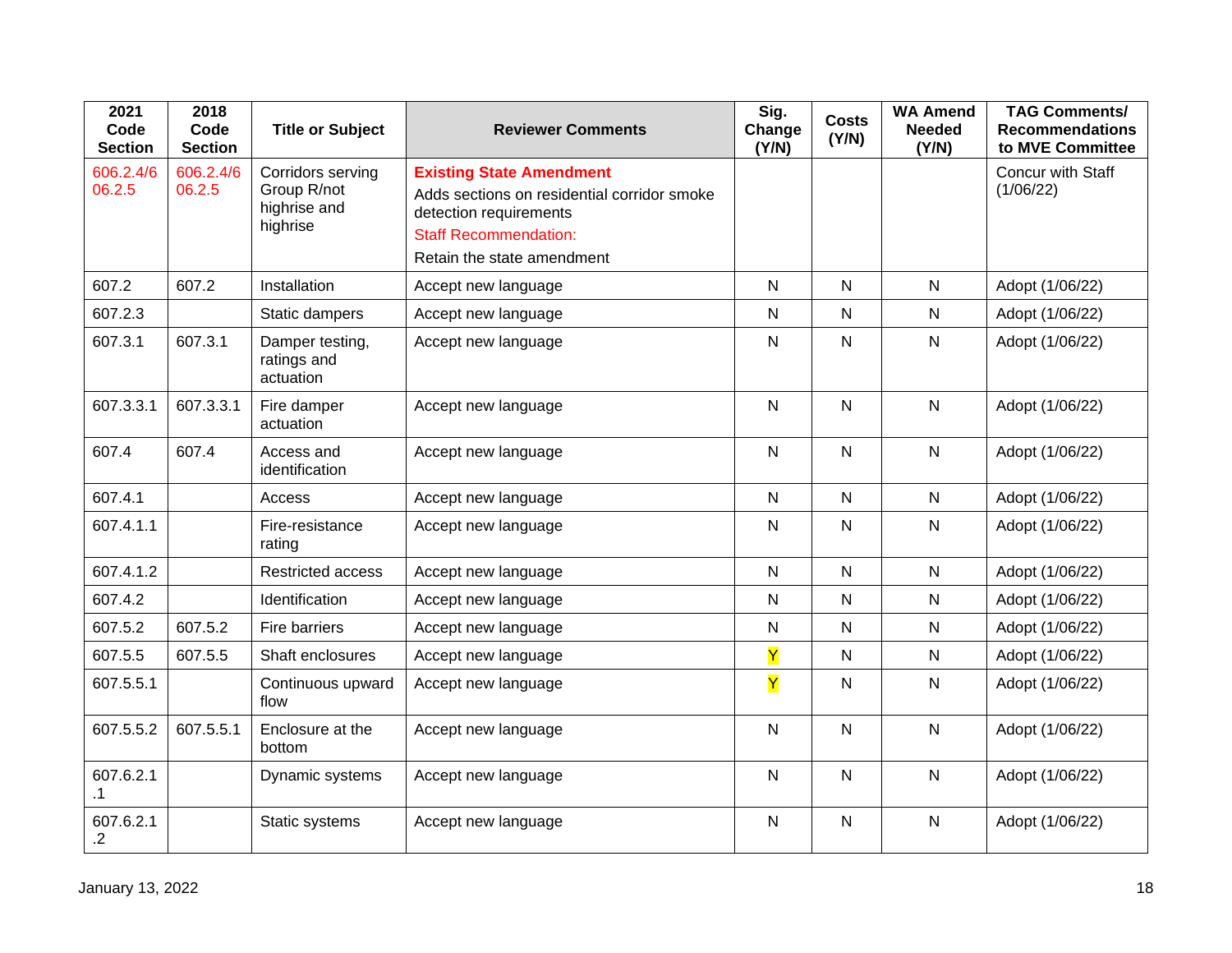| Code<br><b>Section</b> | <b>Title or Subject</b>        | <b>Reviewer Comments</b>                                                                                                                                                                                                                                                                                                                                                                                                                                                              | Sig.<br>Change<br>(Y/N) | <b>Costs</b><br>(Y/N) | <b>WA Amend</b><br><b>Needed</b><br>(Y/N) | <b>TAG Comments/</b><br><b>Recommendations</b><br>to MVE Committee |
|------------------------|--------------------------------|---------------------------------------------------------------------------------------------------------------------------------------------------------------------------------------------------------------------------------------------------------------------------------------------------------------------------------------------------------------------------------------------------------------------------------------------------------------------------------------|-------------------------|-----------------------|-------------------------------------------|--------------------------------------------------------------------|
|                        | Balancing                      | Accept new language                                                                                                                                                                                                                                                                                                                                                                                                                                                                   | N                       | $\mathsf{N}$          | $\mathsf{N}$                              | Adopt (1/06/22)                                                    |
|                        |                                | <b>Chapter 7 Combustion Air</b>                                                                                                                                                                                                                                                                                                                                                                                                                                                       |                         |                       |                                           |                                                                    |
|                        |                                |                                                                                                                                                                                                                                                                                                                                                                                                                                                                                       |                         |                       |                                           |                                                                    |
|                        |                                | Chapter 7 defers to IFGC and therefor<br>chapter 7 is brief.                                                                                                                                                                                                                                                                                                                                                                                                                          |                         |                       |                                           |                                                                    |
|                        |                                | No updates on this code cycle.                                                                                                                                                                                                                                                                                                                                                                                                                                                        |                         |                       |                                           |                                                                    |
|                        |                                | <b>Chapter 8 Chimneys and Vents</b>                                                                                                                                                                                                                                                                                                                                                                                                                                                   |                         |                       |                                           |                                                                    |
|                        |                                |                                                                                                                                                                                                                                                                                                                                                                                                                                                                                       |                         |                       |                                           |                                                                    |
| <b>NA</b>              | <b>Blocked Vent</b><br>Switch. | This is an added section for 2021.<br>Appears to add requirement that oil<br>$\bullet$<br>fired appliances be equipped with a<br>device to stop burner operation in<br>even of an obstructed vent.<br>Seems like there is potential for<br>$\bullet$<br>nuisance trips.<br>Maybe shut down a system in a cold<br>space that is vacant causing water to<br>freeze.<br>Potentially eliminate potential for<br>$\bullet$<br>buildup of combustion fumes<br>Based on temperature of flue. | Y.                      | Y                     | $\mathsf{N}$                              | Adopt (12/16/21)                                                   |
|                        |                                | walk-way to walkway                                                                                                                                                                                                                                                                                                                                                                                                                                                                   |                         |                       |                                           | Adopt (12/16/21)                                                   |
| 805                    |                                | Renumbering of 805 sections. 805.3 thru<br>805.8<br>Added 805.3 to factory built fireplaces.<br>Appears to add requirement to comply with<br><b>UL 127</b>                                                                                                                                                                                                                                                                                                                            | N                       | $\mathsf{N}$          | $\mathsf{N}$                              | Adopt. (12/16/21)                                                  |
|                        |                                | <b>TAG Member Assigned: Mark Raebel</b><br><b>TAG Member Assigned: Mark Raebel</b>                                                                                                                                                                                                                                                                                                                                                                                                    |                         |                       |                                           |                                                                    |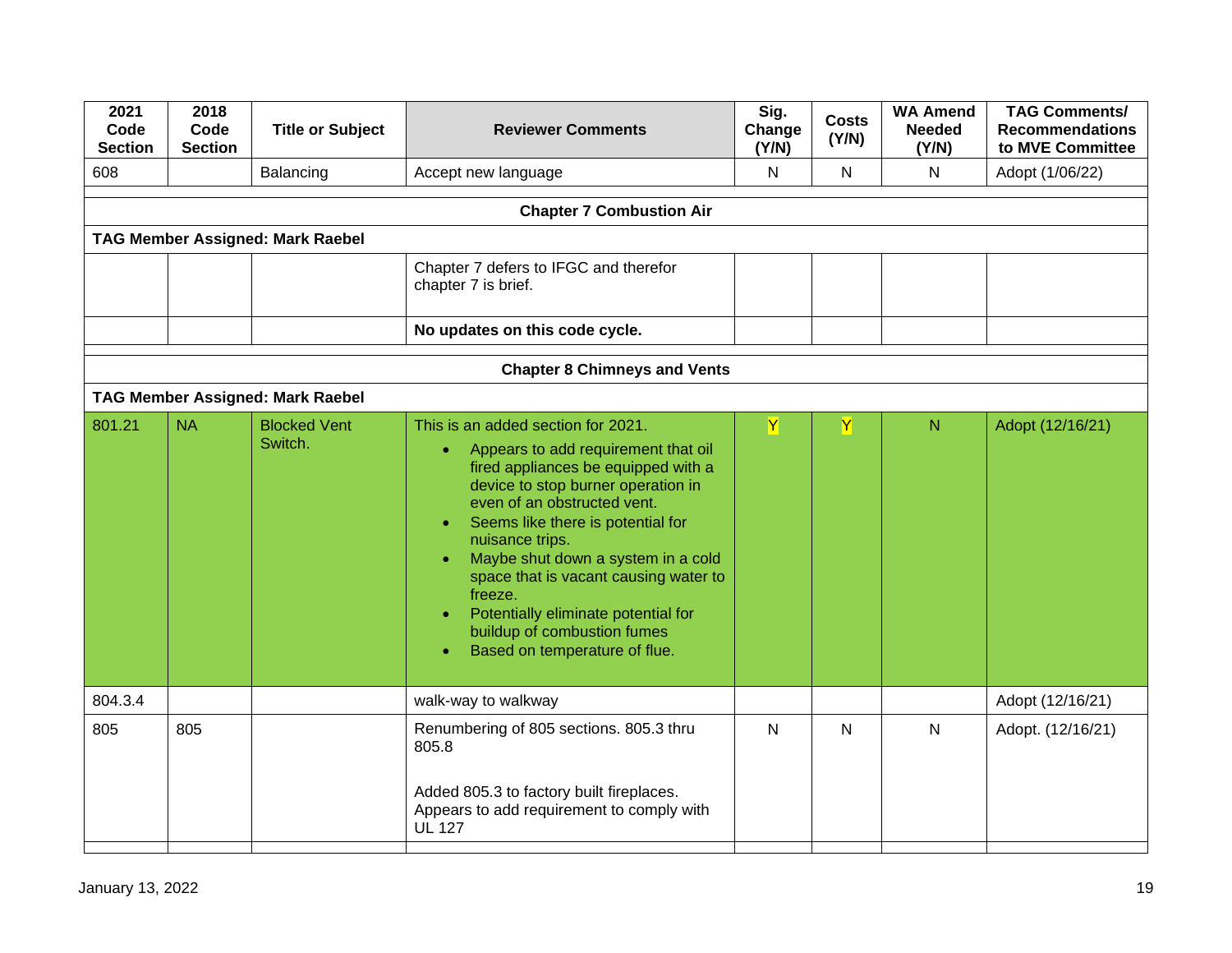| 2021<br>Code<br><b>Section</b> | 2018<br>Code<br><b>Section</b>                                | <b>Title or Subject</b>                    | <b>Reviewer Comments</b>                                                                                                                                                                                                                                                                                                             | Sig.<br>Change<br>(Y/N) | <b>Costs</b><br>(Y/N) | <b>WA Amend</b><br><b>Needed</b><br>(Y/N) | <b>TAG Comments/</b><br><b>Recommendations</b><br>to MVE Committee |  |  |
|--------------------------------|---------------------------------------------------------------|--------------------------------------------|--------------------------------------------------------------------------------------------------------------------------------------------------------------------------------------------------------------------------------------------------------------------------------------------------------------------------------------|-------------------------|-----------------------|-------------------------------------------|--------------------------------------------------------------------|--|--|
|                                |                                                               |                                            | <b>Chapter 9 Specific Appliances, Fireplaces and Solid Fuel-Burning Equipment</b>                                                                                                                                                                                                                                                    |                         |                       |                                           |                                                                    |  |  |
|                                |                                                               | <b>TAG Member Assigned: Mark Raebel</b>    |                                                                                                                                                                                                                                                                                                                                      |                         |                       |                                           |                                                                    |  |  |
| 905.1                          | 905.1                                                         |                                            | Added following line. "New wood-burning<br>residential hydronic heaters shall be EPA<br>certified.<br>Seems to add cost to produce<br>$\bullet$<br>equipment to meet EPA standards.<br>Not sure how many solid fuel<br>$\bullet$<br>hydronic boilers are out there.<br>I do not have much experience with<br>this type of equipment. | Y                       | Y                     | N                                         | Adopt. (12/16/21)                                                  |  |  |
| 918.2                          | 918.2                                                         |                                            | Added "or UL/CSA 60335-2-40"<br>$\bullet$<br>This is a testing and certification<br>$\bullet$<br>standard for equipment with<br>refrigerant.<br>Appears to be more rigorous testing<br>Have not been exposed to this level<br>$\bullet$<br>of testing standards appears to be<br>more for manufactures of equipment.                 | N                       |                       | N                                         | Adopt (12/16/21)                                                   |  |  |
| 920.4                          | <b>NA</b>                                                     |                                            | Prohibited uses for unit heaters. Ambulatory<br>care facilities, corridors. Exits access<br>stairways patient sleeping areas.                                                                                                                                                                                                        |                         |                       | $\mathsf{N}$                              | Adopt (1/06/22)                                                    |  |  |
| 929.1                          | <b>NA</b>                                                     |                                            | Unvented alcohol fuel burning appliances.<br>Also added definition for unvented alcohol in<br>section 202.<br>Appears to provide guidance for a new type<br>of product that is becoming popular.                                                                                                                                     | $\overline{\mathsf{Y}}$ |                       | N                                         | Adopt (12/16/21)                                                   |  |  |
| 930.1                          | 929.1                                                         |                                            | Revise to be more accurate. Added "ceiling"<br>to clarify large diameter fans.                                                                                                                                                                                                                                                       |                         |                       | $\mathsf{N}$                              | Adopt (12/16/21)                                                   |  |  |
|                                | <b>Chapter 10 Boilers, Water Heaters and Pressure Vessels</b> |                                            |                                                                                                                                                                                                                                                                                                                                      |                         |                       |                                           |                                                                    |  |  |
|                                |                                                               | <b>TAG Member Assigned: Chris McCarthy</b> |                                                                                                                                                                                                                                                                                                                                      |                         |                       |                                           |                                                                    |  |  |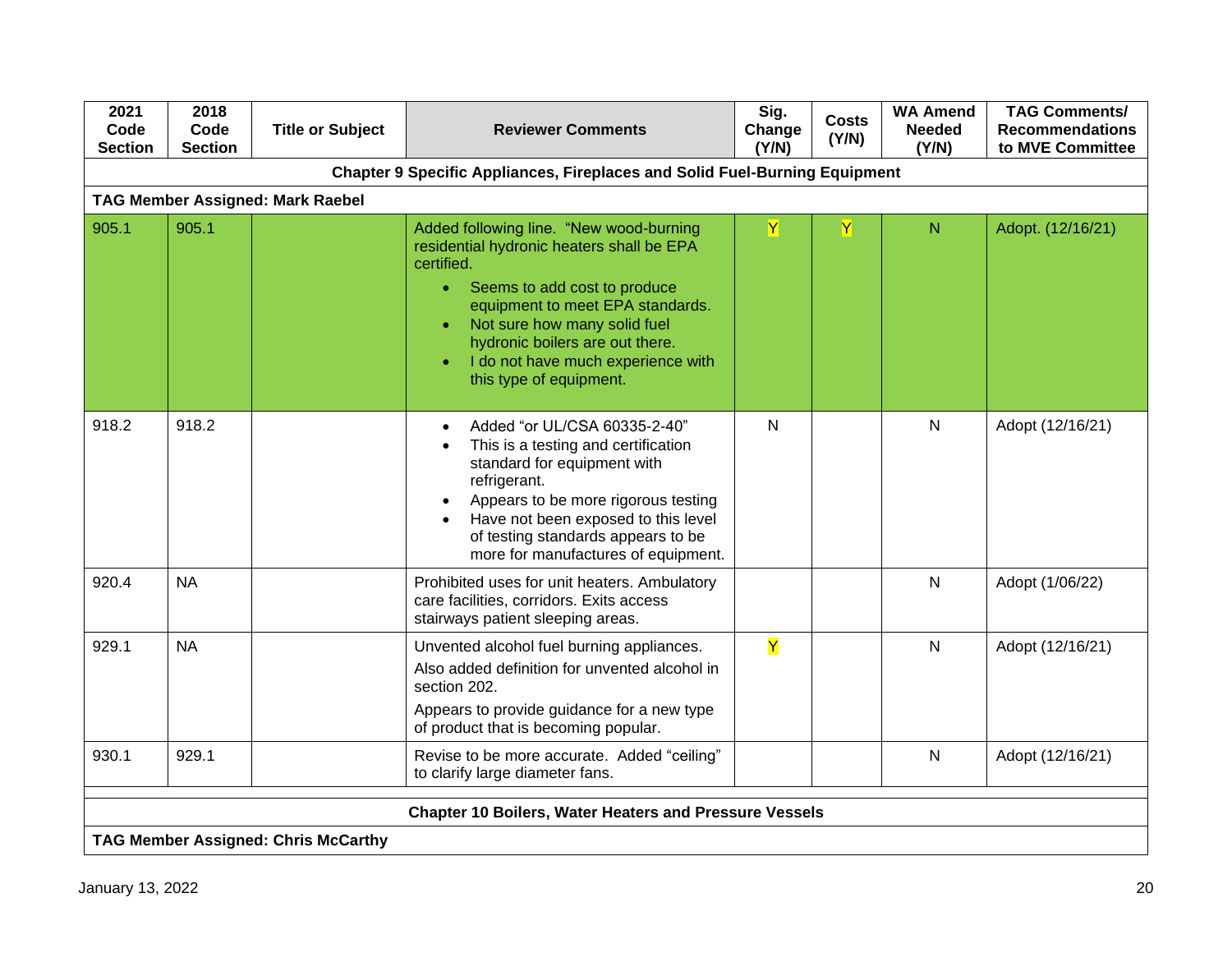| 2021<br>Code<br><b>Section</b> | 2018<br>Code<br><b>Section</b> | <b>Title or Subject</b>                        | <b>Reviewer Comments</b>                                                                                                                                                                           | Sig.<br>Change<br>(Y/N) | <b>Costs</b><br>(Y/N) | <b>WA Amend</b><br><b>Needed</b><br>(Y/N) | <b>TAG Comments/</b><br><b>Recommendations</b><br>to MVE Committee |
|--------------------------------|--------------------------------|------------------------------------------------|----------------------------------------------------------------------------------------------------------------------------------------------------------------------------------------------------|-------------------------|-----------------------|-------------------------------------------|--------------------------------------------------------------------|
| 1004                           | 1004                           | <b>Boilers</b>                                 | Change to "less than" 12,500,000 BTU/hr<br>from "or less"                                                                                                                                          | $\mathsf{N}$            |                       | N                                         | Adopt (12/16/21)                                                   |
| 1000                           | 1000                           | <b>Informative Note</b>                        | <b>Existing Amendment</b><br>Adds pointer to L&I boiler requirements<br><b>Staff Recommendation: Retain state</b><br>amendment<br>Informational note is needed to advise of L&I<br>jurisdiction    |                         |                       |                                           | Retain (12/16/21)                                                  |
| 1001.1                         | 1001.1                         | <b>Scope</b>                                   | <b>Existing Amendment</b><br>Helps clarity that boilers are under L&I rules<br><b>Staff Recommendation: Retain state</b><br>amendment<br>Same as above, establishes L&I jurisdiction<br>on boilers |                         |                       |                                           | Retain (12/16/21)                                                  |
|                                |                                |                                                | <b>Chapter 11 Refrigeration</b>                                                                                                                                                                    |                         |                       |                                           |                                                                    |
|                                |                                | TAG Member Assigned: Jeff Yirak, Brandon Stock |                                                                                                                                                                                                    |                         |                       |                                           |                                                                    |
| 1101.1                         | 1101.1                         | Scope                                          | Clarifies language.                                                                                                                                                                                | N                       | $\mathsf{N}$          | N                                         | Adopt (12/16/21)                                                   |
| 1101.1.1                       | N/A                            | Refrigerants other<br>than ammonia             | Differentiates between ammonia and non-<br>ammonia refrigeration systems, as ammonia<br>systems are no longer required to comply<br>with this chapter.                                             | N                       | N                     | $\mathsf{N}$                              | Adopt (12/16/21)                                                   |
| 1101.1.2                       | N/A                            | Ammonia<br>refrigerant                         | Differentiates between ammonia and non-<br>ammonia refrigeration systems, as ammonia<br>systems are no longer required to comply<br>with this chapter.                                             | N                       | N                     | N                                         | Adopt (12/16/21)                                                   |
| 1101.2                         | 1101.2                         | Factory-built<br>equipment and<br>appliances   | Provides a table to correlate equipment with<br>relevant UL or UL/CSA standard.<br><b>Delete Existing State Amendment</b>                                                                          | $\mathsf{N}$            | N                     | <b>Delete</b><br>existing<br>amendment    | Adopt (12/16/21)                                                   |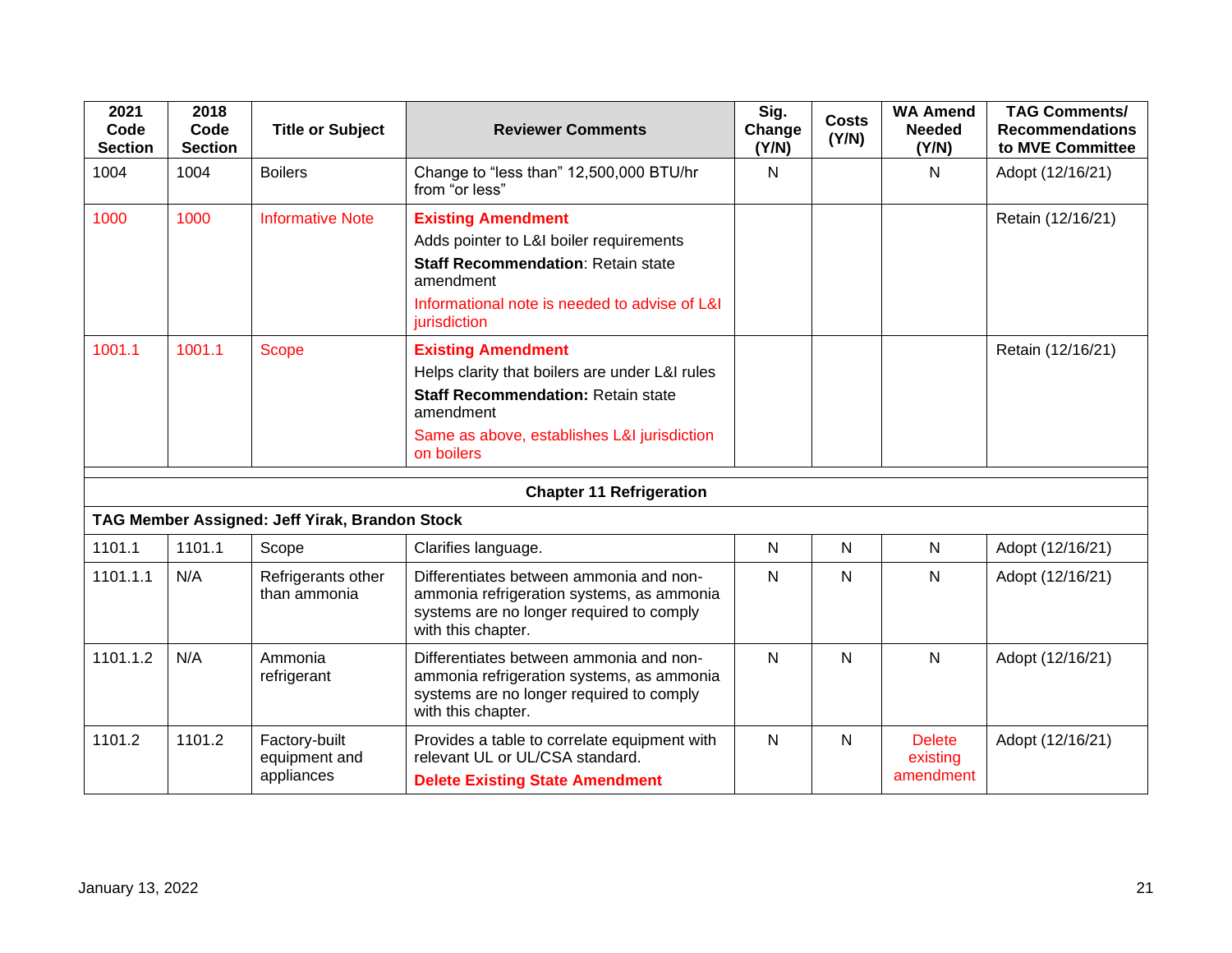| 2021<br>Code<br><b>Section</b> | 2018<br>Code<br><b>Section</b> | <b>Title or Subject</b>                             | <b>Reviewer Comments</b>                                                                                                                                                                                   | Sig.<br>Change<br>(Y/N) | <b>Costs</b><br>(Y/N) | <b>WA Amend</b><br><b>Needed</b><br>(Y/N) | <b>TAG Comments/</b><br><b>Recommendations</b><br>to MVE Committee |
|--------------------------------|--------------------------------|-----------------------------------------------------|------------------------------------------------------------------------------------------------------------------------------------------------------------------------------------------------------------|-------------------------|-----------------------|-------------------------------------------|--------------------------------------------------------------------|
| Deleted                        | 1101.6                         | General                                             | Redundant differentiation between ammonia<br>and non-ammonia refrigeration systems, as<br>ammonia systems are no longer required to<br>comply with this chapter.<br><b>Delete Existing State Amendment</b> | $\mathsf{N}$            | $\mathsf{N}$          | <b>Delete</b><br>existing<br>amendment    | Adopt (12/16/21)                                                   |
| 1101.6                         | 1101.7                         | Maintenance                                         | Renumbered                                                                                                                                                                                                 | $\mathsf{N}$            | $\mathsf{N}$          | $\mathsf{N}$                              | Adopt (12/16/21)                                                   |
| 1101.7                         | 1101.8                         | Change in<br>refrigerant type                       | Renumbered                                                                                                                                                                                                 | N                       | $\mathsf{N}$          | $\mathsf{N}$                              | Adopt (12/16/21)                                                   |
| 1101.8                         | 1101.9                         | Refrigerant<br>discharge                            | Renumbered                                                                                                                                                                                                 | $\mathsf{N}$            | $\mathsf{N}$          | $\mathsf{N}$                              | Adopt (12/16/21)                                                   |
| 1101.9                         | 1101.10                        | Locking access<br>port caps                         | Renumbered                                                                                                                                                                                                 | $\mathsf{N}$            | $\mathsf{N}$          | $\mathsf{N}$                              | Adopt (12/16/21)                                                   |
| 1103.1                         | 1103.1                         | Refrigerant<br>classification                       | Added additional and LGW refrigerants.<br>Fixed typographical error on R-452A ppm<br>refrigerant per occupied space. Removed<br>ammonia entry and revised footnotes.                                       | $\mathsf{N}$            | $\mathsf{N}$          | N                                         | Adopt (12/16/21)                                                   |
| 1104.2.2                       | 1104.2.2                       | Industrial<br>occupancies and<br>refrigerated rooms | References to ammonia removed for<br>consistency.                                                                                                                                                          | $\mathsf{N}$            | $\mathsf{N}$          | $\mathsf{N}$                              | Adopt (12/16/21)                                                   |
| 1104.3.2                       | 1104.3.2                       | Nonindustrial<br>occupancies                        | Clarifies definition of type of assembly area                                                                                                                                                              | $\mathsf{N}$            | $\mathsf{N}$          | N                                         | Adopt (12/16/21)                                                   |
| 1104.3.3                       | 1104.3.3                       | All occupancies                                     | References to ammonia removed for<br>consistency.                                                                                                                                                          | ${\sf N}$               | $\mathsf{N}$          | $\mathsf{N}$                              | Adopt (12/16/21)                                                   |
| 1104.3.4                       | 1104.3.4                       | Protection from<br>refrigerant<br>decomposition.    | References to ammonia removed for<br>consistency.                                                                                                                                                          | $\mathsf{N}$            | $\mathsf{N}$          | $\mathsf{N}$                              | Adopt (12/16/21)                                                   |
| 1105.6.3                       | 1105.6.3                       | Ventilation rate                                    | <b>Existing State Amendment</b><br>References to ammonia removed for<br>consistency.                                                                                                                       | N                       | $\mathsf{N}$          | <b>Delete</b><br>existing<br>amendment    | Adopt (12/16/21)                                                   |
| Deleted                        | 1105.8                         | Ammonia<br>discharge                                | References to ammonia removed for<br>consistency.                                                                                                                                                          | $\mathsf{N}$            | $\mathsf{N}$          | $\mathsf{N}$                              | Adopt (12/16/21)                                                   |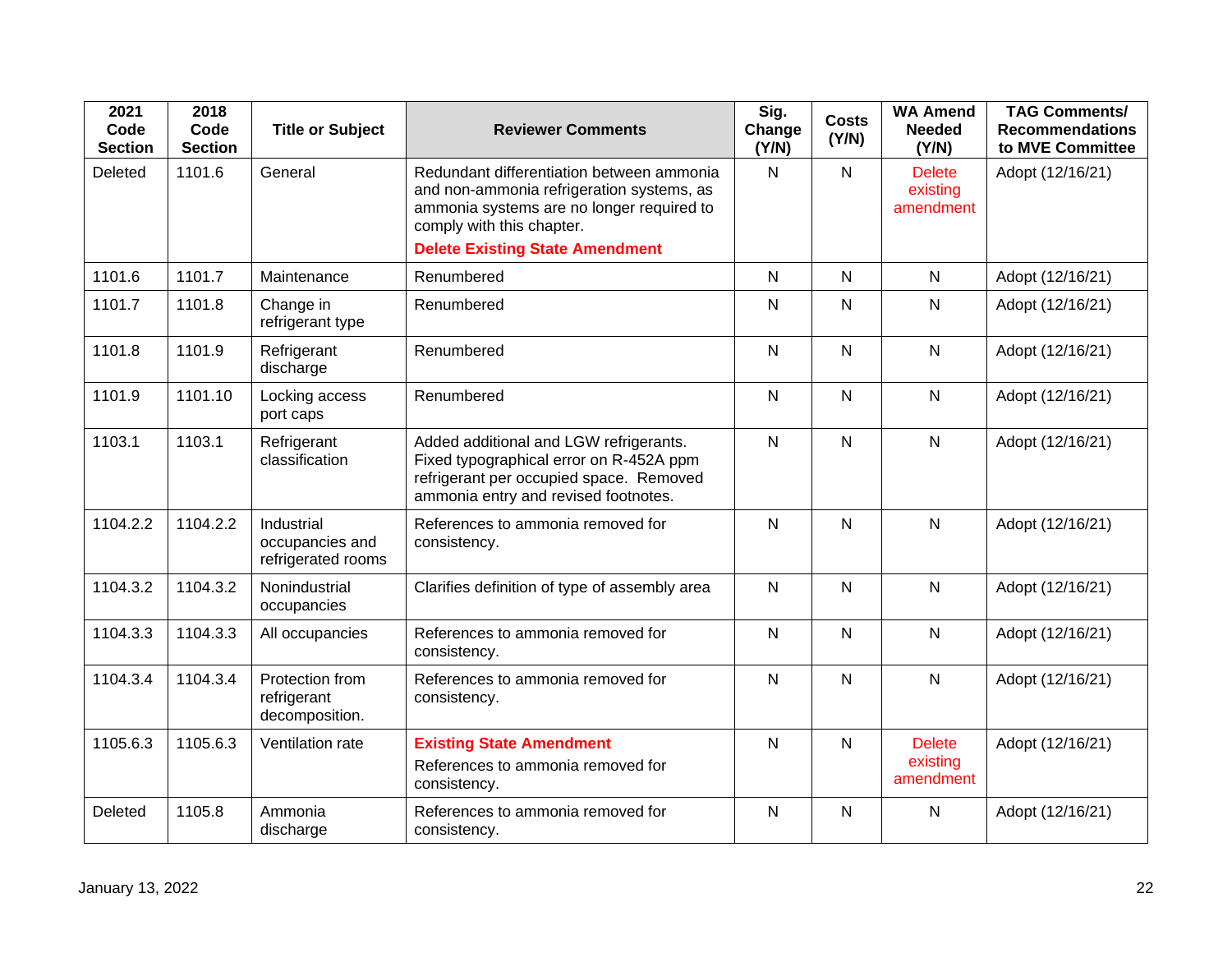| 2021<br>Code<br><b>Section</b> | 2018<br>Code<br><b>Section</b> | <b>Title or Subject</b>                                                    | <b>Reviewer Comments</b>                                                                                                                                                                                                                                      | Sig.<br>Change<br>(Y/N) | <b>Costs</b><br>(Y/N) | <b>WA Amend</b><br><b>Needed</b><br>(Y/N) | <b>TAG Comments/</b><br><b>Recommendations</b><br>to MVE Committee                       |
|--------------------------------|--------------------------------|----------------------------------------------------------------------------|---------------------------------------------------------------------------------------------------------------------------------------------------------------------------------------------------------------------------------------------------------------|-------------------------|-----------------------|-------------------------------------------|------------------------------------------------------------------------------------------|
| 1105.8                         | 1105.9                         | Emergency<br>pressure control<br>system                                    | Proposed language defers to IFC. Section<br>605.10 needs to be updated to 608.11 for<br>2021 IFC. IFC also refers to ammonia<br>systems; IMC should explicitly except<br>ammonia systems in this article.                                                     | $\mathsf{N}$            | $\mathsf{N}$          | Y                                         | Add explicit<br>exception for<br>ammonia systems<br>when referring to<br>IFC. (12/16/21) |
| 1105.9                         | N/A                            | Means of egress                                                            | Consolidates existing requirements from the<br>IBC into the IMC for ease of reference.                                                                                                                                                                        | $\mathsf{N}$            | $\mathsf{N}$          | Ν                                         | Adopt (12/16/21)                                                                         |
| Deleted                        | 1106.3                         | Ammonia room<br>ventilation                                                | References to ammonia removed for<br>consistency.                                                                                                                                                                                                             | $\mathsf{N}$            | $\mathsf{N}$          | $\mathsf{N}$                              | Adopt (12/16/21)                                                                         |
| 1106.3                         | 1106.4                         | Flammable<br>refrigerants                                                  | Clarification to exception regarding compliant<br>ventilation.                                                                                                                                                                                                | $\mathsf{N}$            | N                     | $\mathsf{N}$                              | Adopt (12/16/21)                                                                         |
| 1106.4                         | 1106.5                         | Special<br>requirements for<br>Group A2L<br>refrigerant<br>machinery rooms | Further qualification of the existing allowance<br>for machinery rooms containing A2L<br>refrigerants to use refrigerant detection and<br>ventilation systems in lieu of Class I, Division<br>2 hazardous location classification<br>requirements of NFPA 70. | $\mathsf{N}$            | $\mathsf{N}$          | N                                         | Adopt (12/16/21)                                                                         |
| 1106.4.1                       | 1106.5.1                       | Ventilation system<br>activation                                           | Proposed language defers to IFC. Section<br>605.8 needs to be updated to 608.9 for 2021<br>IFC. IMC repeats the "at or below a<br>refrigerant concentration" activation<br>condition, but IFC includes an additional<br>refrigerant leak alarm condition.     | $\mathsf{N}$            | $\mathsf{N}$          | Y                                         | Adopt but remove<br>the redundant<br>detection and<br>activation language.<br>(12/16/21) |
| 1106.4.2                       | 1106.5.2                       | Emergency<br>ventilation system                                            | <b>Existing State Amendment</b><br>Renumbered<br>Staff recommendation: Retain and<br>renumber existing state amendment<br>Retain per staff recommendation                                                                                                     | $\mathsf{N}$            | $\mathsf{N}$          |                                           | Retain state<br>amendment<br>(12/16/21)                                                  |
| 1106.4.3                       | 1106.5.3                       | Emergency<br>ventilation system<br>discharge                               | Renumbered                                                                                                                                                                                                                                                    | $\mathsf{N}$            | $\mathsf{N}$          | $\mathsf{N}$                              | Adopt (12/16/21)                                                                         |
| 1106.5                         | 1106.6                         | Remote controls                                                            | Renumbered                                                                                                                                                                                                                                                    | $\mathsf{N}$            | N                     | N                                         | Adopt (12/16/21)                                                                         |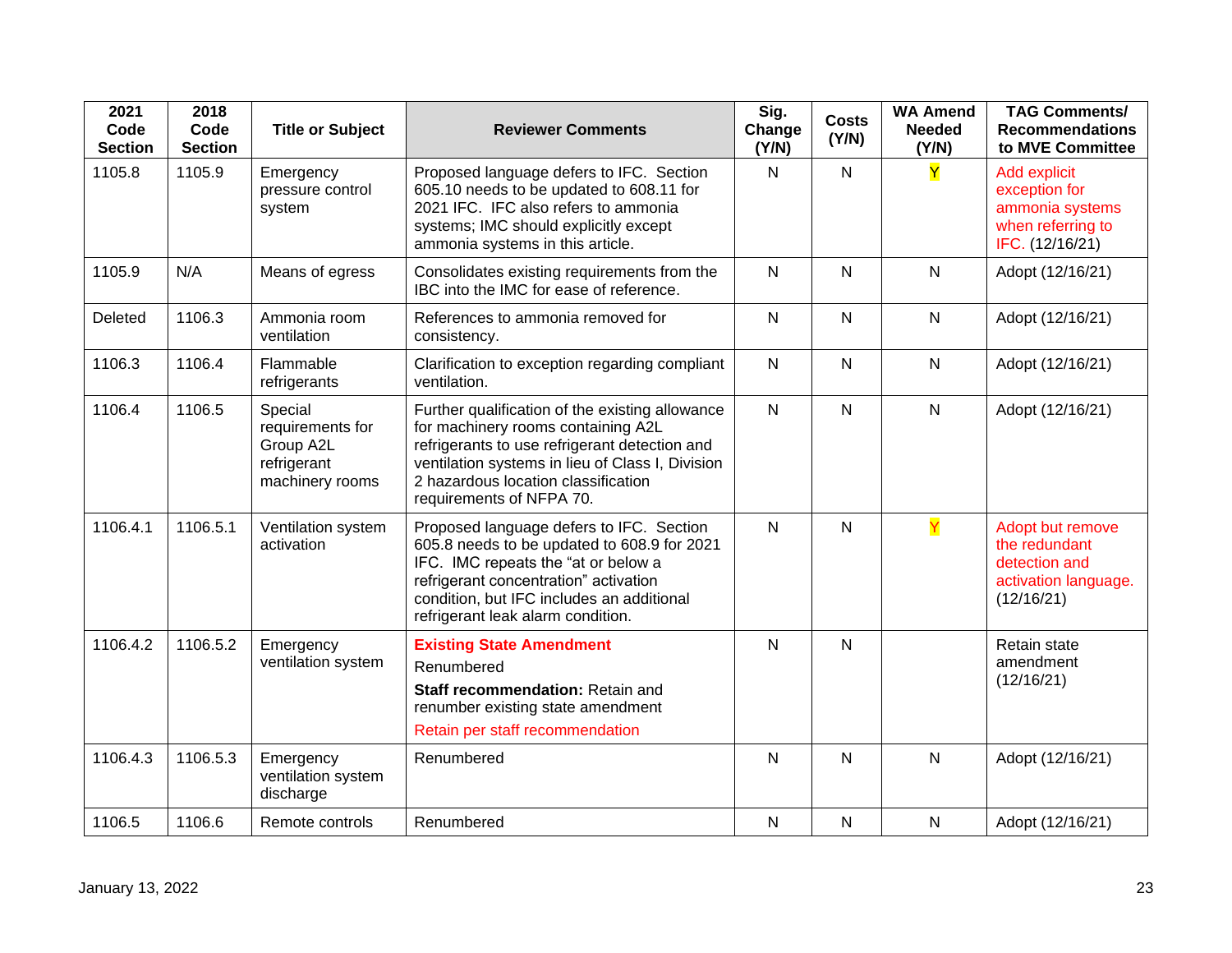| 2021<br>Code<br><b>Section</b> | 2018<br>Code<br><b>Section</b> | <b>Title or Subject</b>                      | <b>Reviewer Comments</b>                                                                                                                                                                                                                                                                                                                                                                                                                                                     | Sig.<br>Change<br>(Y/N) | <b>Costs</b><br>(Y/N) | <b>WA Amend</b><br><b>Needed</b><br>(Y/N) | <b>TAG Comments/</b><br><b>Recommendations</b><br>to MVE Committee |
|--------------------------------|--------------------------------|----------------------------------------------|------------------------------------------------------------------------------------------------------------------------------------------------------------------------------------------------------------------------------------------------------------------------------------------------------------------------------------------------------------------------------------------------------------------------------------------------------------------------------|-------------------------|-----------------------|-------------------------------------------|--------------------------------------------------------------------|
| 1106.5.1                       | 1106.6.1                       | Refrigeration<br>system emergency<br>shutoff | Renumbered                                                                                                                                                                                                                                                                                                                                                                                                                                                                   | $\mathsf{N}$            | $\mathsf{N}$          | N                                         | Adopt (12/16/21)                                                   |
| 1106.5.2                       | 1106.6.2                       | Ventilation system                           | Renumbered                                                                                                                                                                                                                                                                                                                                                                                                                                                                   | $\mathsf{N}$            | $\mathsf{N}$          | $\mathsf{N}$                              | Adopt (12/16/21)                                                   |
| 1106.6                         | 1106.7                         | Emergency signs<br>and labels                | Renumbered                                                                                                                                                                                                                                                                                                                                                                                                                                                                   | $\mathsf{N}$            | $\mathsf{N}$          | $\mathsf{N}$                              | Adopt (12/16/21)                                                   |
| 1107.1                         | <b>New</b>                     | <b>Piping Material</b>                       | 1107.1 Piping. Refrigerant piping material<br>for other than R-717 (ammonia) systems<br>shall conform to the requirements in this<br>section. Piping material and installations for<br>R-717 (ammonia) refrigeration systems shall<br>comply with IIAR 2.                                                                                                                                                                                                                    | Y                       |                       | $\mathsf{N}$                              | Adopt (12/16/21)                                                   |
| 1107.2                         | <b>New</b>                     | <b>Used Materials</b>                        | 1107.2 Used materials. Used pipe, fittings,<br>valves and other materials that are to be<br>reused shall be clean and free from foreign<br>materials and shall be approved for reuse.                                                                                                                                                                                                                                                                                        | Y                       |                       | $\mathsf{N}$                              | Adopt (12/16/21)                                                   |
| 1107.3                         | <b>New</b>                     | <b>Materials Rating</b>                      | 1107.3 Materials rating. Materials, joints<br>and connections shall be rated for the<br>operating temperature and pressure of the<br>refrigerant system. Materials shall be suitable<br>for the type of refrigerant and type of<br>lubricant in the refrigerant system.<br>Magnesium alloys shall not be used in<br>contact with any halogenated refrigerants.<br>Aluminum, zinc, magnesium and their alloys<br>shall not be used in contact with R-40<br>(methyl chloride). | Y                       |                       | $\mathsf{N}$                              | Adopt (12/16/21)                                                   |
| 1107.4                         | <b>New</b>                     | <b>Piping materials</b><br>standards         | 1107.4 Piping materials standards.<br>Refrigerant pipe shall conform to one or<br>more of the standards listed in Table 1107.4.<br>The exterior of the pipe shall be protected<br>from corrosion and degradation.                                                                                                                                                                                                                                                            | Y                       |                       | $\mathsf{N}$                              | Adopt (12/16/21)                                                   |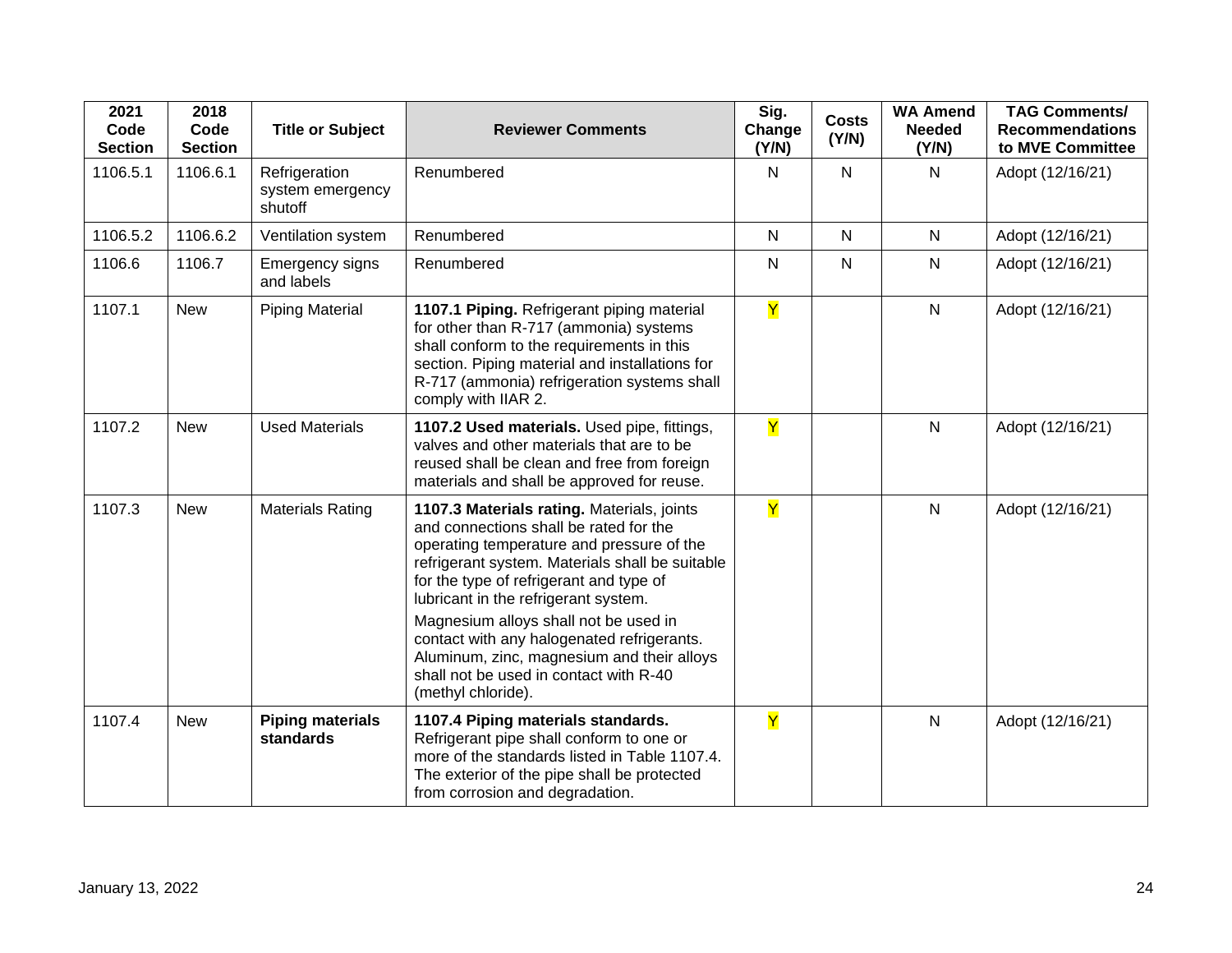| 2021<br>Code<br><b>Section</b>    | 2018<br>Code<br><b>Section</b> | <b>Title or Subject</b>                                               | <b>Reviewer Comments</b>                                                                                                                                                                                                                                                                               | Sig.<br>Change<br>(Y/N) | <b>Costs</b><br>(Y/N) | <b>WA Amend</b><br><b>Needed</b><br>(Y/N) | <b>TAG Comments/</b><br><b>Recommendations</b><br>to MVE Committee |  |
|-----------------------------------|--------------------------------|-----------------------------------------------------------------------|--------------------------------------------------------------------------------------------------------------------------------------------------------------------------------------------------------------------------------------------------------------------------------------------------------|-------------------------|-----------------------|-------------------------------------------|--------------------------------------------------------------------|--|
| 1107.5                            | <b>New</b>                     | Pipe Fittings                                                         | 1107.5 Pipe fittings. Refrigerant pipe fittings<br>shall be approved for installation with the<br>piping materials to be installed, and<br>shall conform to one of more of the<br>standards listed in Table 1107.5 or shall be<br>listed and labeled as complying with UL 207.                         | $\overline{\mathsf{Y}}$ |                       | N.                                        | Adopt (12/16/21)                                                   |  |
| 1107.6                            | <b>New</b>                     | Valves                                                                | 1107.6 Valves. Valves shall be of materials<br>that are compatible with the type of piping<br>material, refrigerants and oils in the<br>system. Valves shall be listed and labeled<br>and rated for the temperatures and<br>pressures of the refrigerant systems in which<br>the valves are installed. | Y                       |                       | N                                         | Adopt (12/16/21)                                                   |  |
| 1107.7                            | <b>New</b>                     | Flexible<br>connectors,<br>expansion and<br>vibration<br>compensators | 1107.7 Flexible connectors, expansion<br>and vibration compensators. Flexible<br>connectors and expansion and vibration<br>control devices shall be listed and labeled for<br>use in refrigerant systems.                                                                                              | $\mathbf Y$             |                       | N                                         | Adopt (12/16/21)                                                   |  |
| 1108.1,2,<br>3,4,5,6,7,<br>8,9    | <b>New</b>                     | Joints and<br>Connections                                             | New Section - renamed from field test to<br>Joints and connections                                                                                                                                                                                                                                     | Y                       |                       | N                                         | Adopt (12/16/21)                                                   |  |
| 1109.1,2,<br>3,4,5,6,7,<br>8      | <b>New</b>                     | <b>Refrigerant Pipe</b><br>Installation                               | <b>New Section</b>                                                                                                                                                                                                                                                                                     | $\overline{Y}$          |                       | N                                         | Adopt (12/16/21)                                                   |  |
| 1110.1,2,<br>3,4,5,6,7,<br>8      | <b>New</b>                     | <b>Refrigeration Piping</b><br><b>System Testing</b>                  | <b>New Section</b>                                                                                                                                                                                                                                                                                     | Y                       |                       | $\mathsf{N}$                              | Adopt (12/16/21)                                                   |  |
| 1111                              | <b>New</b>                     | <b>Periodic Testing</b>                                               | Renumbered section that is not currently in<br>the WAC/RCW                                                                                                                                                                                                                                             | $\overline{\mathsf{Y}}$ | $\overline{Y}$        | N                                         | Adopt (12/16/21)                                                   |  |
| <b>Chapter 12 Hydronic Piping</b> |                                |                                                                       |                                                                                                                                                                                                                                                                                                        |                         |                       |                                           |                                                                    |  |
|                                   |                                | <b>TAG Member Assigned: Chris McCarthy</b>                            |                                                                                                                                                                                                                                                                                                        |                         |                       |                                           |                                                                    |  |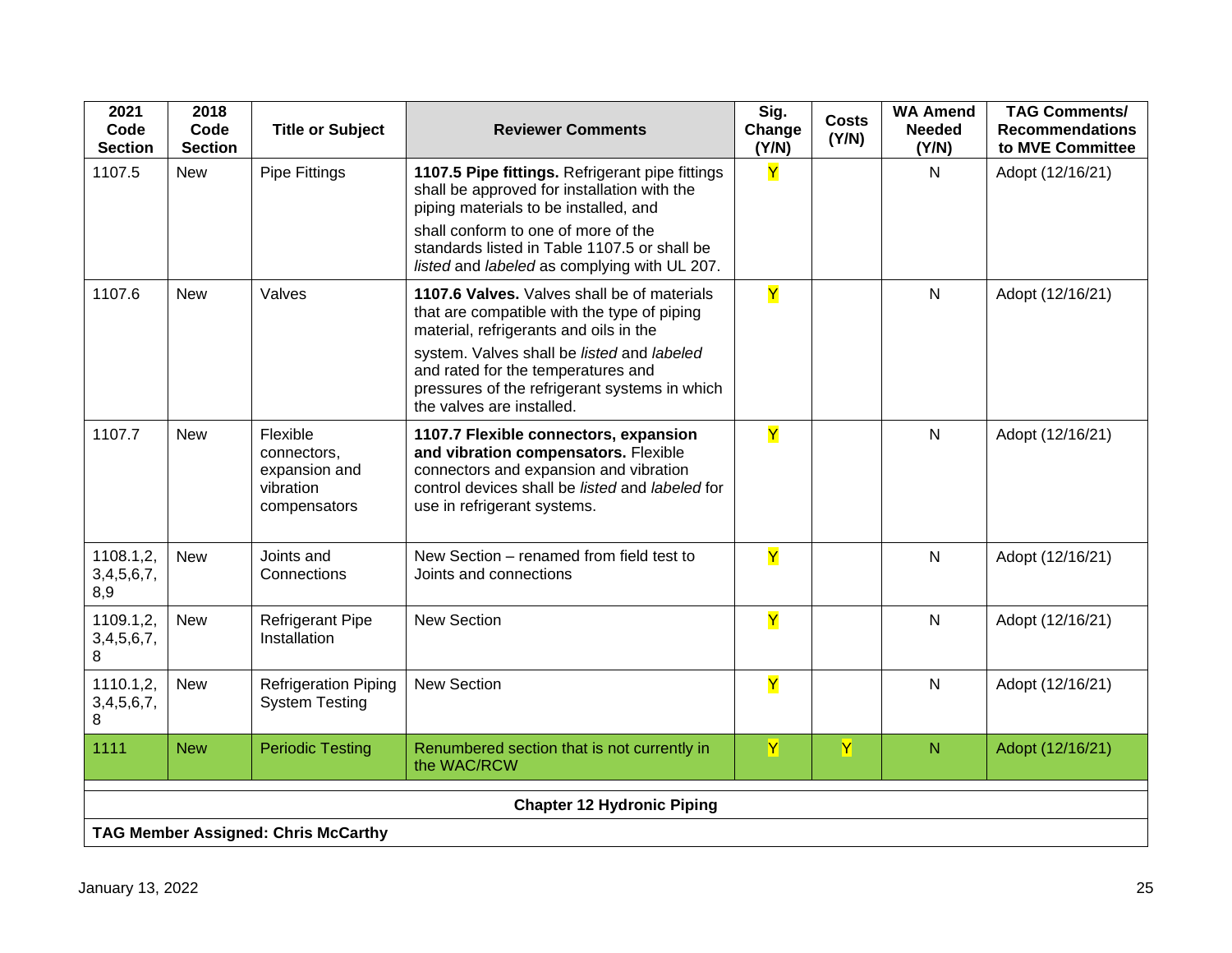| 2021<br>Code<br><b>Section</b> | 2018<br>Code<br><b>Section</b> | <b>Title or Subject</b>                     | <b>Reviewer Comments</b>                                                                                                                                                                                                        | Sig.<br>Change<br>(Y/N) | <b>Costs</b><br>(Y/N) | <b>WA Amend</b><br><b>Needed</b><br>(Y/N) | <b>TAG Comments/</b><br><b>Recommendations</b><br>to MVE Committee                     |
|--------------------------------|--------------------------------|---------------------------------------------|---------------------------------------------------------------------------------------------------------------------------------------------------------------------------------------------------------------------------------|-------------------------|-----------------------|-------------------------------------------|----------------------------------------------------------------------------------------|
| 1202.4                         | 1202.4                         | Table 1202.4                                | Addition of table line for CPVC/AL/CPVC                                                                                                                                                                                         | $\mathsf{N}$            |                       | N                                         | Adopt (12/16/21)                                                                       |
| 1202.5                         | 1202.5                         | Table 1202.5                                | Addition of table line for CPVC, as well as<br>removal of 2 ASTM standard references on<br>Plastic line.                                                                                                                        | $\mathsf{N}$            |                       | N                                         | Adopt (12/16/21)                                                                       |
| 1203.8                         | <b>NA</b>                      | CPVC/AL/CPVC<br>joints                      | Outlines acceptable pipe joints in<br>CPVC/AL/CPVC piping, also adjusts<br>numbering of sections through 1203.17.2                                                                                                              | ${\sf N}$               |                       | ${\sf N}$                                 | Adopt (12/16/21)                                                                       |
| 1203.10.<br>3                  | 1203.9.3                       | <b>Push Fit Fittings</b><br><b>PEX</b>      | Changes from EVOH reference to ASSE<br>1061 and names PEX tubing                                                                                                                                                                | ${\sf N}$               |                       | $\mathsf{N}$                              | Adopt (12/16/21)                                                                       |
| 1203.15.<br>3                  | 1203.14.                       | Push fit fittings PE-<br><b>RT</b>          | Similar to above but for PE-RT tubing                                                                                                                                                                                           | $\mathsf{N}$            |                       | $\mathsf{N}$                              | Adopt (12/16/21)                                                                       |
| 1209.5                         | 1209.5                         | Insulation and<br>thermal break<br>required | Changes verbiage from "thermal barrier<br>required" to insulation and thermal break<br>required?                                                                                                                                | $\mathsf{N}$            |                       |                                           | Adopt (12/16/21)                                                                       |
| 1209.5                         | 1209.5                         | <b>Thermal barrier</b>                      | <b>Existing state amendment</b><br>Staff recommendation: retain state<br>amendment (as shown in the expedited rule)<br>Verbiage change from "thermal barrier" to<br>"insulation and thermal break." Should this<br>be captured? |                         |                       |                                           | Retain state<br>amendment, with<br>update to thermal<br>barrier language<br>(12/16/21) |
| 1209.5.2                       | 1209.5.2                       | Insulation material<br>marking              | Changes verbiage from "thermal barrier" to<br>"Insulation material" and adds radiant floor<br>heating.                                                                                                                          | $\mathsf{N}$            |                       | $\mathsf{N}$                              | Adopt (12/16/21)                                                                       |
| 1210.6.2                       | 1210.6.2                       | Prep. of pipe ends                          | Removes requirement to ream pipe cuts and<br>removes references to pipe type. Adds<br>manufacturers instruction piece.                                                                                                          | $\mathsf{N}$            |                       | N                                         | Adopt (12/16/21)                                                                       |
| 1210.7.6                       | 1210.7.6                       | <b>Expansion tanks</b>                      | <b>Existing state amendment</b><br>Adds requirement for draining the expansion<br>tank<br>Staff recommendation: Retain state<br>amendment<br>Retain state amendment                                                             |                         |                       |                                           | Retain state<br>amendment<br>(12/16/21)                                                |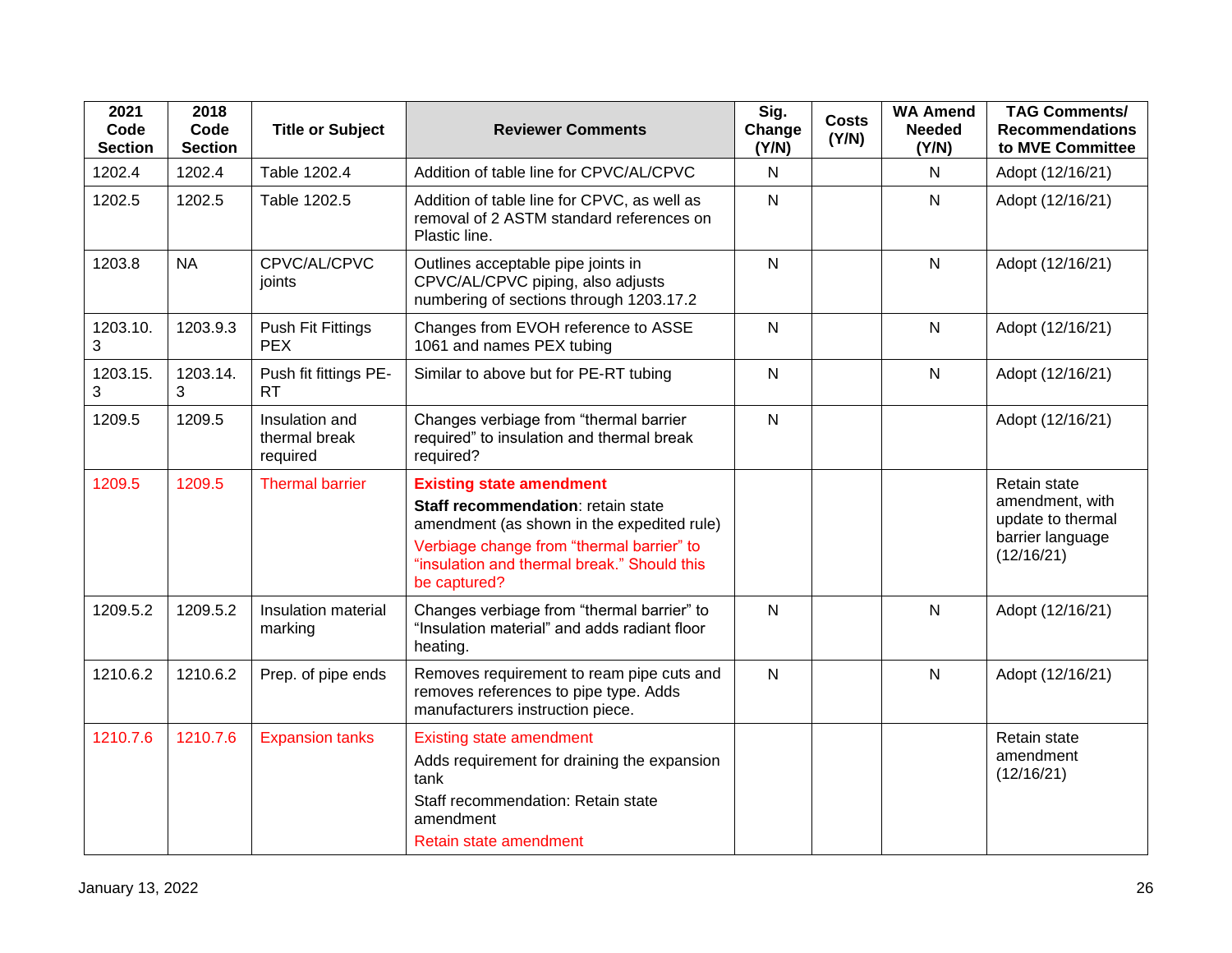| 2021<br>Code<br><b>Section</b> | 2018<br>Code<br><b>Section</b>    | <b>Title or Subject</b>                       | <b>Reviewer Comments</b>                                                                                                                                         | Sig.<br>Change<br>(Y/N) | <b>Costs</b><br>(Y/N)                           | <b>WA Amend</b><br><b>Needed</b><br>(Y/N) | <b>TAG Comments/</b><br><b>Recommendations</b><br>to MVE Committee |
|--------------------------------|-----------------------------------|-----------------------------------------------|------------------------------------------------------------------------------------------------------------------------------------------------------------------|-------------------------|-------------------------------------------------|-------------------------------------------|--------------------------------------------------------------------|
| 1210.8                         | 1210.8                            | Installation                                  | Changes "conditions of approval" to<br>"manufacturers instructions".                                                                                             | N                       |                                                 | N                                         | Adopt (12/16/21)                                                   |
|                                |                                   |                                               | <b>Chapter 13 Fuel Oil Piping and Storage</b>                                                                                                                    |                         |                                                 |                                           |                                                                    |
|                                | <b>TAG Member Assigned: Staff</b> |                                               |                                                                                                                                                                  |                         |                                                 |                                           |                                                                    |
| 1301.4                         | Same                              | Fuel tanks, piping,<br>fittings and valves    | Adds "fittings" to the scope.                                                                                                                                    | N                       | N                                               | N                                         | Adopt (12/16/21)                                                   |
| Table<br>1302.3                | Same                              | Fuel Oil Piping and<br><b>Fittings</b>        | "Fittings" was added to copper and steel<br>piping rows, and stainless was added to the<br>steel piping and tubing rows, with the<br>appropriate standards added | $\mathsf{N}$            | $\mathsf{N}$                                    | N                                         | Adopt (12/16/21)                                                   |
| 1302.8                         | Same                              | Flexible connectors<br>and hoses              | Reference to UL 536 was deleted as<br>irrelevant; replaced with listed and labeled as<br>being acceptable for the application                                    | $\mathsf{N}$            | N                                               | $\mathsf{N}$                              | Adopt (12/16/21)                                                   |
| 1302.9                         | <b>New</b>                        | Piping systems                                | Adding a reference standard for stainless<br>steel double containment tubing for both<br>above ground and underground systems                                    | ${\sf N}$               | $\mathsf{N}$<br>(could<br>decrea<br>se<br>cost) | N                                         | Adopt (12/16/21)                                                   |
| 1303.3                         | Same                              | Joint preparation<br>and installation         | Adds press-connect joints                                                                                                                                        | $\mathsf{N}$            | N                                               | N                                         | Adopt (12/16/21)                                                   |
| 1303.3.2;<br>1303.3.5          | <b>New</b>                        | Mechanical<br>joints/Press-<br>connect joints | Adds a new section for press-connect joints<br>to distinguish from mechanical joints                                                                             | $\mathsf{N}$            | N                                               | N                                         | Adopt (12/16/21)                                                   |
| 1303.4                         | Same                              | Copper or copper<br>alloy pipe                | Adds press-connect joints as acceptable for<br>copper or copper alloy pipes as currently<br>allowed in the standard referenced in Table<br>1302.3                | $\mathsf{N}$            | N                                               | N                                         | Adopt (12/16/21)                                                   |
| 1303.5                         | Same                              | Copper or copper<br>alloy tubing              | Editorial - General language clean up                                                                                                                            | $\mathsf{N}$            | N                                               | $\mathsf{N}$                              | Adopt (12/16/21)                                                   |
| 1303.7/<br>1303.8              | Same                              | Steel pipe/Steel<br>tubing                    | Adds stainless steel and press connect joints<br>to conform with change to Table 1302.3                                                                          | $\mathsf{N}$            | N                                               | N                                         | Adopt (12/16/21)                                                   |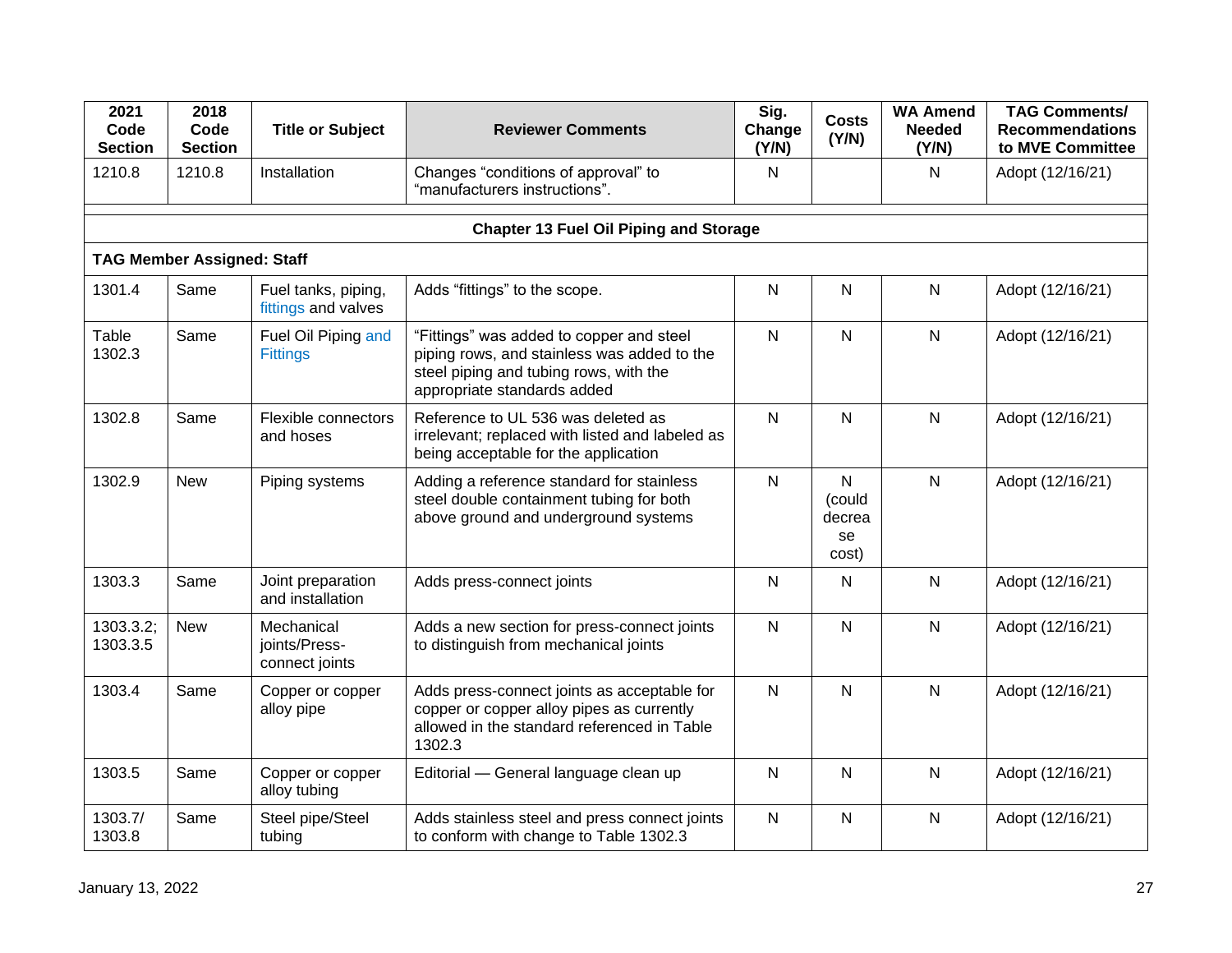| 2021<br>Code<br><b>Section</b>         | 2018<br>Code<br><b>Section</b>    | <b>Title or Subject</b>                                       | <b>Reviewer Comments</b>                                                                                                                                                                                                                 | Sig.<br>Change<br>(Y/N) | <b>Costs</b><br>(Y/N) | <b>WA Amend</b><br><b>Needed</b><br>(Y/N) | <b>TAG Comments/</b><br><b>Recommendations</b><br>to MVE Committee |  |  |
|----------------------------------------|-----------------------------------|---------------------------------------------------------------|------------------------------------------------------------------------------------------------------------------------------------------------------------------------------------------------------------------------------------------|-------------------------|-----------------------|-------------------------------------------|--------------------------------------------------------------------|--|--|
|                                        |                                   |                                                               | <b>Chapter 14 Solar Thermal Systems</b>                                                                                                                                                                                                  |                         |                       |                                           |                                                                    |  |  |
|                                        |                                   | TAG Member Assigned: Mark Raebel, Brandon Stock               |                                                                                                                                                                                                                                          |                         |                       |                                           |                                                                    |  |  |
| 1402.8.1.<br>$\overline{2}$            | Same                              | Rooftop-mounted<br>solar thermal<br>collectors and<br>systems | Added "mounting systems and their<br>attachments to the roof" to the<br>noncombustible requirement in this section.<br><b>Existing State Amendment</b><br>Staff recommendation: Delete state<br>amendment; covered by new 2021 language. | $\mathsf{N}$            |                       | N                                         | Adopt; remove state<br>amendment.<br>(12/16/21)                    |  |  |
| 1404.1                                 | Same                              | Collectors                                                    | Added clarification to solar collector<br>numbering and verbiage.                                                                                                                                                                        | $\mathsf{N}$            |                       | N                                         | Adopt (12/16/21)                                                   |  |  |
| <b>Chapter 15 Referenced Standards</b> |                                   |                                                               |                                                                                                                                                                                                                                          |                         |                       |                                           |                                                                    |  |  |
|                                        | <b>TAG Member Assigned: Staff</b> |                                                               |                                                                                                                                                                                                                                          |                         |                       |                                           |                                                                    |  |  |
|                                        |                                   | ANCE 60335-2-40-<br>2019                                      | <b>Existing State Amendment</b><br>Retain state amendment (although it is listed<br>under UL without the ANCE reference, but as<br>the 2017 edition)                                                                                     |                         |                       | Y                                         | Retain (12/16/21)                                                  |  |  |
|                                        |                                   | ANSI/ACCA 10                                                  | Adds HVAC standard for swimming pools<br>and spas as referenced in 403.2.1                                                                                                                                                               | $\overline{N}$          | $\overline{N}$        | N                                         | Adopt (12/16/21)                                                   |  |  |
|                                        |                                   | <b>ASHRAE 15-2019</b>                                         | <b>Existing State Amendment</b><br>Delete state amendment-standard is<br>updated to the same version in the 2021<br>edition                                                                                                              |                         |                       | N                                         | Delete amendment<br>(12/16/21)                                     |  |  |
|                                        |                                   | <b>ASHRAE 34-2019</b>                                         | <b>Existing State Amendment</b><br>Delete state amendment-standard is<br>updated to the same version in the 2021<br>edition                                                                                                              |                         |                       | N                                         | Delete amendment<br>(12/16/21)                                     |  |  |
|                                        |                                   | <b>ASHRAE 62.2-</b><br>2016                                   | <b>Existing State Amendment</b><br>Retain state amendment, but update to 2019                                                                                                                                                            |                         |                       | Ÿ                                         | Retain (12/16/21)                                                  |  |  |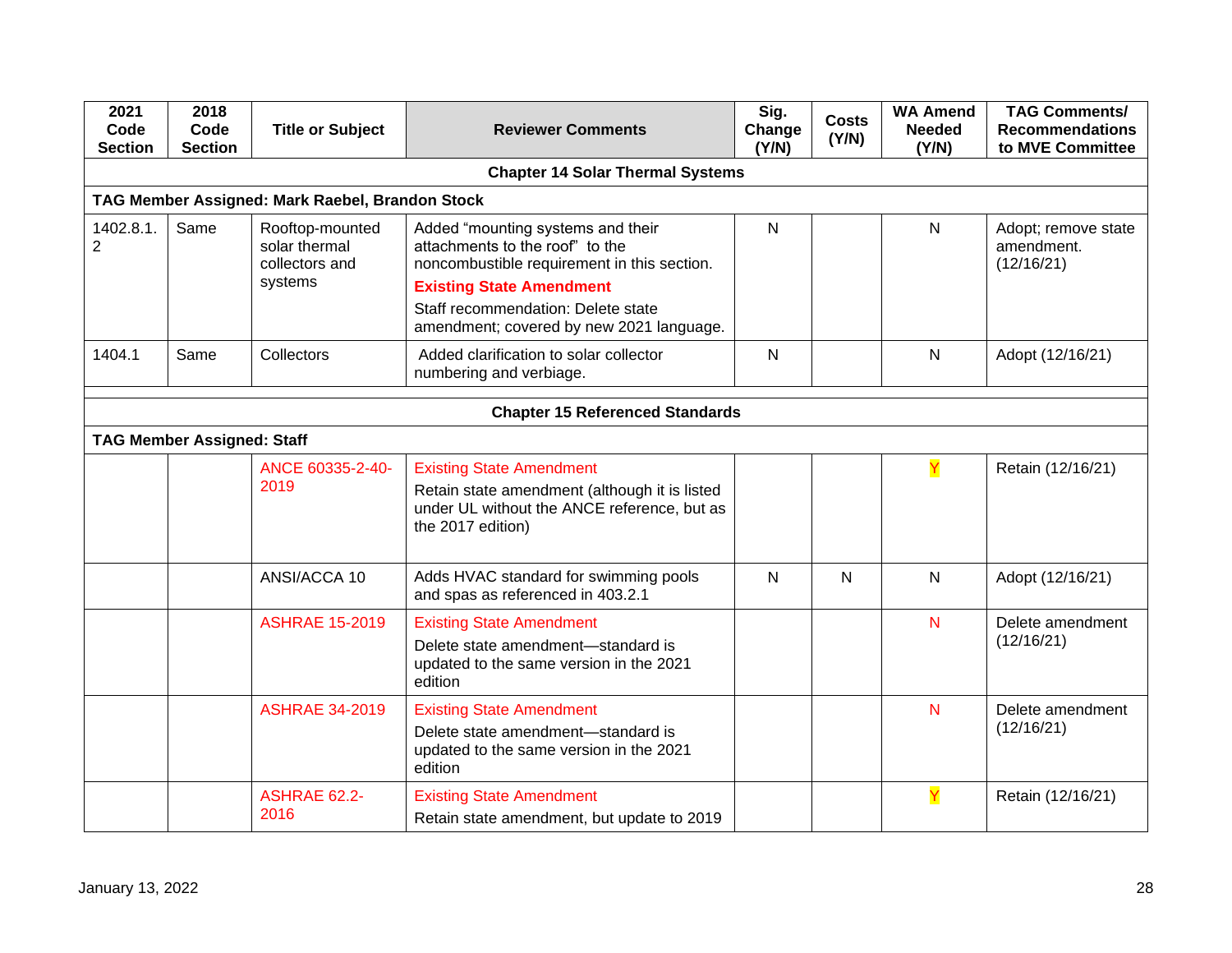| 2021<br>Code<br><b>Section</b> | 2018<br>Code<br><b>Section</b> | <b>Title or Subject</b> | <b>Reviewer Comments</b>                                                                                                                                                                                                                                                                                                                                                                                                                                                                                                                                                                                                                                                                                                                                                          | Sig.<br>Change<br>(Y/N) | <b>Costs</b><br>(Y/N) | <b>WA Amend</b><br><b>Needed</b><br>(Y/N) | <b>TAG Comments/</b><br><b>Recommendations</b><br>to MVE Committee |
|--------------------------------|--------------------------------|-------------------------|-----------------------------------------------------------------------------------------------------------------------------------------------------------------------------------------------------------------------------------------------------------------------------------------------------------------------------------------------------------------------------------------------------------------------------------------------------------------------------------------------------------------------------------------------------------------------------------------------------------------------------------------------------------------------------------------------------------------------------------------------------------------------------------|-------------------------|-----------------------|-------------------------------------------|--------------------------------------------------------------------|
|                                |                                | ASHRAE 90.1             | Added as an alternate compliance method in<br>401.2                                                                                                                                                                                                                                                                                                                                                                                                                                                                                                                                                                                                                                                                                                                               | $\mathsf{N}$            | $\mathsf{N}$          | N                                         | Adopt (12/16/21)                                                   |
|                                |                                | <b>ASME</b>             | Four new standards added as referenced in<br>the new refrigerant piping materials and<br>joints and connections sections in Chapter<br>11:<br>B1.1-2003 Unified Inch Screw Threads<br>B1.13M-2006 Metric Screw Threads<br>B1.20.3-1976 Dryseal Pipe Threads<br>B16.50-2018 Copper & Copper alloy fittings                                                                                                                                                                                                                                                                                                                                                                                                                                                                         | $\mathsf{N}$            | $\mathsf{N}$          | $\mathsf{N}$                              | Adopt (12/16/21)                                                   |
|                                |                                | <b>ASSE 1079</b>        | Corresponds to new refrigeration joints and<br>connections section: Performance<br>requirements for dielectric pipe unions                                                                                                                                                                                                                                                                                                                                                                                                                                                                                                                                                                                                                                                        | $\mathsf{N}$            | $\mathsf{N}$          | $\mathsf{N}$                              | Adopt (12/16/21)                                                   |
|                                |                                | <b>ASTM</b>             | • New standards added as referenced in the<br>new refrigerant piping materials and joints<br>and connections sections in Chapter 11:<br>A181/A181M-14 Carbon Steel Forgings<br>A193/A193M-19 Alloy & Stainless Steel<br><b>Bolting</b><br>A334/A334M-04a(2016) Seamless and<br>Welded Carbon and Alloy Steel Tubes<br>A707/A707M-19 Forged Carbon and Alloy<br><b>Steel Flanges</b><br>B210/B210M-19a Aluminum and Aluminum<br><b>Alloy Drawn Seamless Tubes</b><br>B361-16 Factory-made Wrought Aluminum<br><b>Welding Fittings</b><br>B491/491M-15 Aluminum Extruded Round<br><b>Tubes</b><br>B1003-16 Seamless Copper Tubes for<br>Linesets<br>• Various other new standards for Chapters<br>12 and 13:<br>Ch 12:<br>F2855-12 CPVC-AL-CPVC Composite<br><b>Pressure Tubing</b> | $\mathsf{N}$            | $\mathsf{N}$          | $\mathsf{N}$                              | Adopt (12/16/21)                                                   |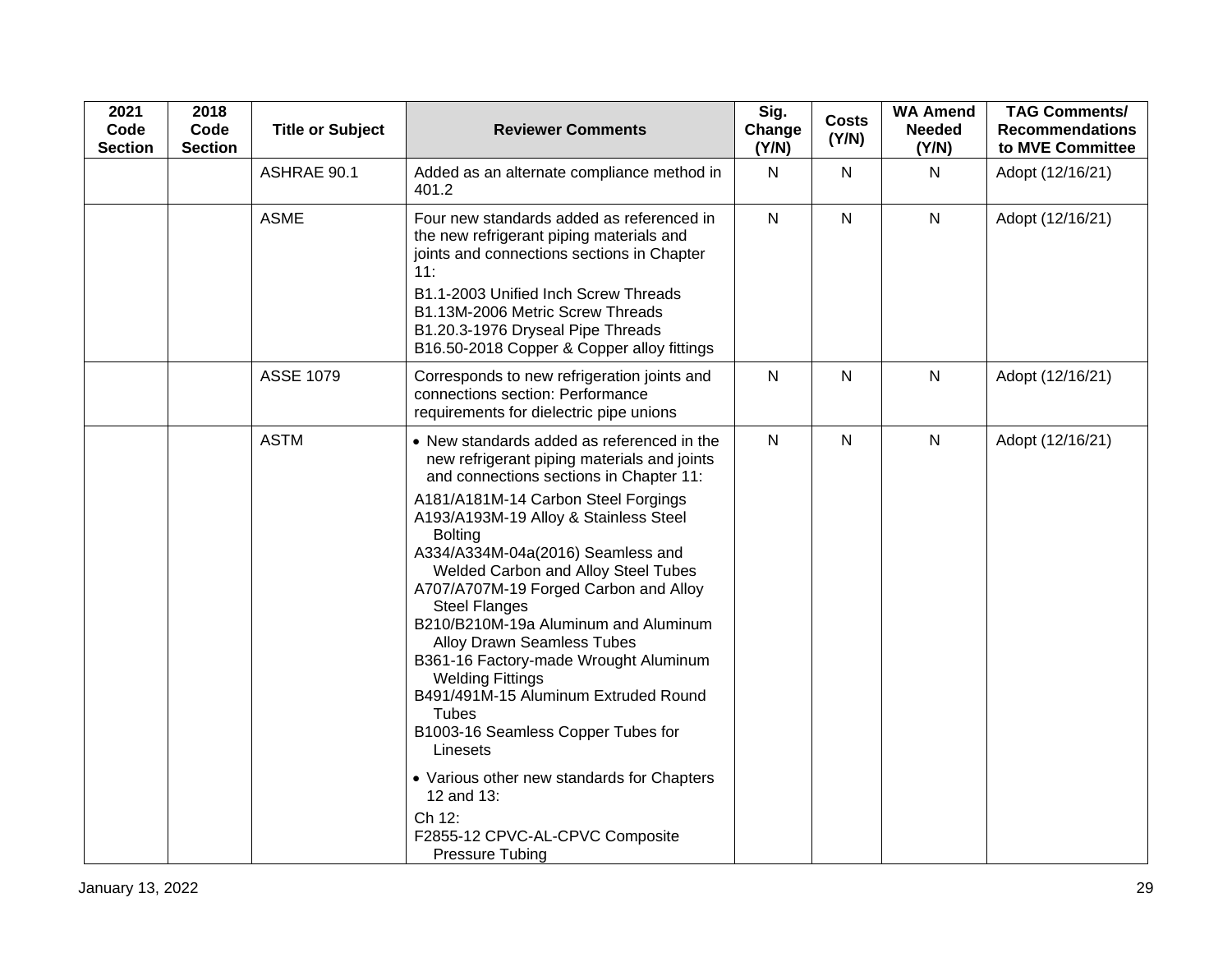| 2021<br>Code<br><b>Section</b> | 2018<br>Code<br><b>Section</b> | <b>Title or Subject</b>  | <b>Reviewer Comments</b>                                                                                                                                                                                                                                                                                                                                                         | Sig.<br>Change<br>(Y/N) | <b>Costs</b><br>(Y/N) | <b>WA Amend</b><br><b>Needed</b><br>(Y/N) | <b>TAG Comments/</b><br><b>Recommendations</b><br>to MVE Committee |
|--------------------------------|--------------------------------|--------------------------|----------------------------------------------------------------------------------------------------------------------------------------------------------------------------------------------------------------------------------------------------------------------------------------------------------------------------------------------------------------------------------|-------------------------|-----------------------|-------------------------------------------|--------------------------------------------------------------------|
|                                |                                |                          | F3253-2017 PEX Tubing with Oxygen Barrier<br>Ch <sub>13</sub> :<br>A240/A240M-17 Chromium and Chromium<br>Nickle Stainless Steel for Pressure<br>Vessels<br>A269-15 Seamless and Welded Austenitic<br><b>Stainless Steel Pipes</b><br>A312-17 Seamless, Welded and Heavily<br><b>Cold Worked Austenitic Stainless Steel</b><br>Pipes<br>F3226-16 Metallic Press-Connect Fittings |                         |                       |                                           |                                                                    |
|                                |                                | CSA 60335-2-40-<br>2019  | <b>Existing State Amendment</b><br>Retain state amendment (although it is listed<br>under UL without the ANCE reference, but as<br>the 2017 edition)                                                                                                                                                                                                                             |                         |                       | $\overline{\mathsf{Y}}$                   | Retain (12/16/21)                                                  |
|                                |                                | HVI 915/916/920-<br>2015 | <b>Existing State Amendment</b><br>Retain state amendment but update to the<br>2020 edition                                                                                                                                                                                                                                                                                      |                         |                       | Y                                         | Retain (12/16/21)                                                  |
|                                |                                | <b>NFPA</b>              | Three new NFPA standard as referenced by<br>other code changes (407.1, 607.4.1.2):<br>80-19 Standard for Fire Doors and Other<br><b>Opening Protectives</b><br>99-21 Health Care Facilities Code<br>105-19 Standard for Smoke Door<br>Assemblies and Other Opening<br>Protectives                                                                                                | $\mathsf{N}$            | $\mathsf{N}$          | $\mathsf{N}$                              | Adopt (12/16/21)                                                   |
|                                |                                | <b>NSF</b>               | Two new standards as referenced by other<br>code changes (1210.4, 1210.5) and one<br>added missing reference (NSF 14):<br>14-2017 Plastic Piping System Components<br>and Related Materials                                                                                                                                                                                      | N                       | $\mathsf{N}$          | $\mathsf{N}$                              | Adopt (12/16/21)                                                   |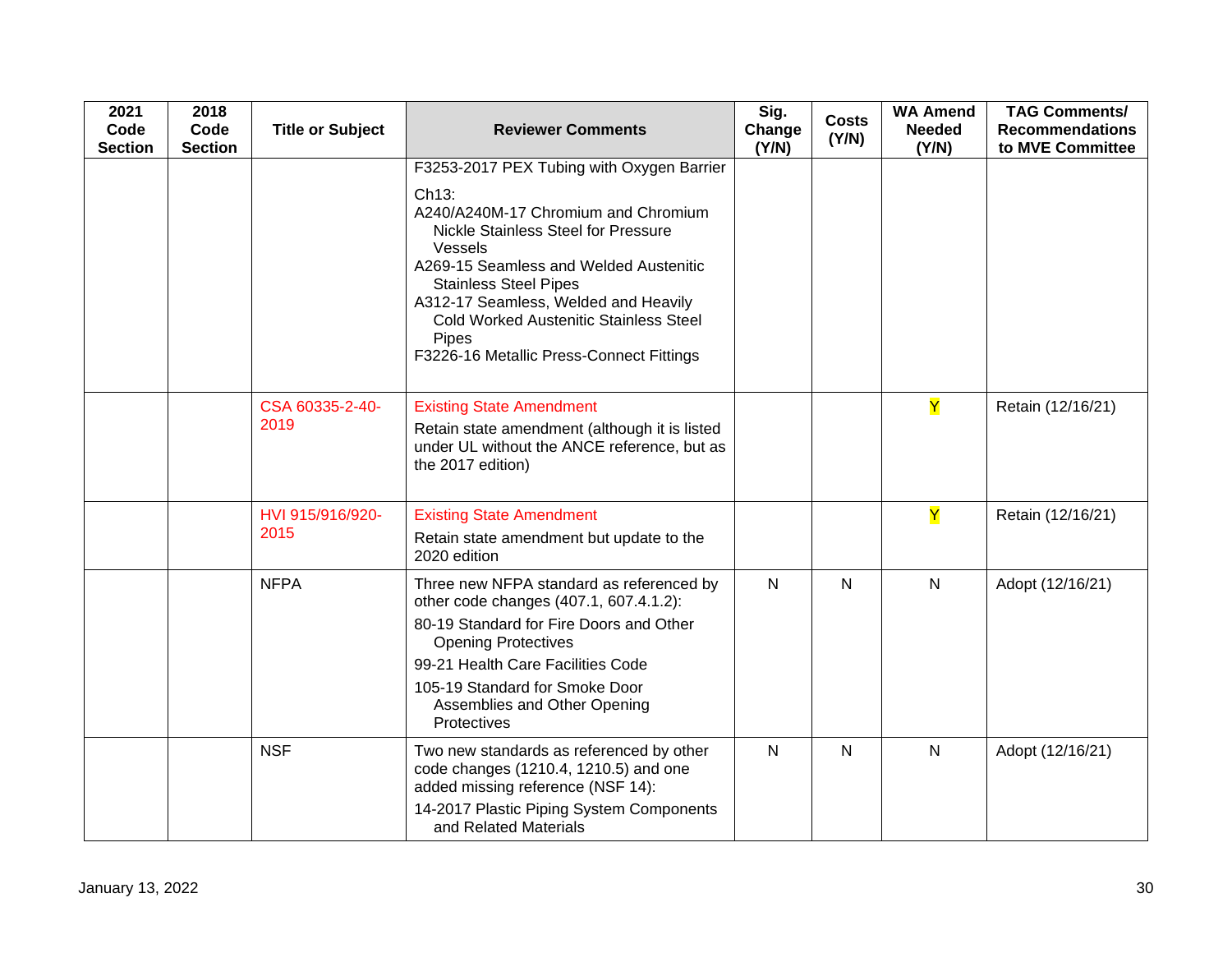| 2021<br>Code<br><b>Section</b> | 2018<br>Code<br><b>Section</b> | <b>Title or Subject</b> | <b>Reviewer Comments</b>                                                                                                                                                                                                                                                                                                                                                                                                                                                                       | Sig.<br>Change<br>(Y/N) | <b>Costs</b><br>(Y/N) | <b>WA Amend</b><br><b>Needed</b><br>(Y/N)                                                                                                   | <b>TAG Comments/</b><br><b>Recommendations</b><br>to MVE Committee |
|--------------------------------|--------------------------------|-------------------------|------------------------------------------------------------------------------------------------------------------------------------------------------------------------------------------------------------------------------------------------------------------------------------------------------------------------------------------------------------------------------------------------------------------------------------------------------------------------------------------------|-------------------------|-----------------------|---------------------------------------------------------------------------------------------------------------------------------------------|--------------------------------------------------------------------|
|                                |                                |                         | 358-3-2016 PEX Pipe and Fittings for Water<br><b>Based Ground Source Heat Pumps</b>                                                                                                                                                                                                                                                                                                                                                                                                            |                         |                       |                                                                                                                                             |                                                                    |
|                                |                                |                         | 358-4-2017 OE-RT Pipe and Fittings for<br>Water Based Ground Source Heat Pumps                                                                                                                                                                                                                                                                                                                                                                                                                 |                         |                       |                                                                                                                                             |                                                                    |
|                                |                                | <b>SMACNA</b>           | Add two missing referenced standards<br>(510.8.1):                                                                                                                                                                                                                                                                                                                                                                                                                                             | $\mathsf{N}$            | ${\sf N}$             | ${\sf N}$                                                                                                                                   | Adopt (12/16/21)                                                   |
|                                |                                |                         | SMACNA/ANSI-2011 Rectangular<br>Industrial Duct Construction Standards,<br>2 <sup>nd</sup> Edition                                                                                                                                                                                                                                                                                                                                                                                             |                         |                       |                                                                                                                                             |                                                                    |
|                                |                                |                         | SMACNA/ANSI-2013 Round Industrial Duct<br>Construction Standards, 3rd Edition                                                                                                                                                                                                                                                                                                                                                                                                                  |                         |                       |                                                                                                                                             |                                                                    |
|                                |                                | UL                      | • New standards from refrigeration changes:<br>109-97 Tube fittings for Flammable and<br>Combustible Fluids, Refrigeration Service<br>and Marine Use<br>427-11 Standard for Refrigerating Units<br>474-15 Standard for Dehumidifiers<br>484-14 Standard for Room Air Conditioners<br>• New standard based on change to 1302.9:<br>971A-2006 Outline of Investigation for<br>Metallic Underground Fuel Pipe<br>1369-18 Standard for Aboveground Piping<br>for Flammable and Combustible Liquids | $\mathsf{N}$            | $\mathsf{N}$          | 60335-2-40<br><b>Should</b><br>reference<br>2019 as in<br>existing<br>state<br>amendment;<br>Reference<br>to 1101.2<br>for this<br>standard | Adopt as noted<br>(12/16/21)                                       |
|                                |                                |                         | • Other new standards:<br>1370-11 Unvented Alcohol Fuel Burning<br>Decorative Appliances (with revisions<br>through March 25, 2016) (929.1)<br>8782-17 Outline of Investigation for Pollution<br><b>Control Units for Commercial Cooking</b><br>(506.5.2)<br>UL/CSA 60335-2-40-17 Household and<br>Similar Electrical Appliances-Safety-                                                                                                                                                       |                         |                       |                                                                                                                                             |                                                                    |
|                                |                                |                         | Part 2-40: Particular Requirements for<br><b>Electrical Heat Pumps, Air- Conditioners</b>                                                                                                                                                                                                                                                                                                                                                                                                      |                         |                       |                                                                                                                                             |                                                                    |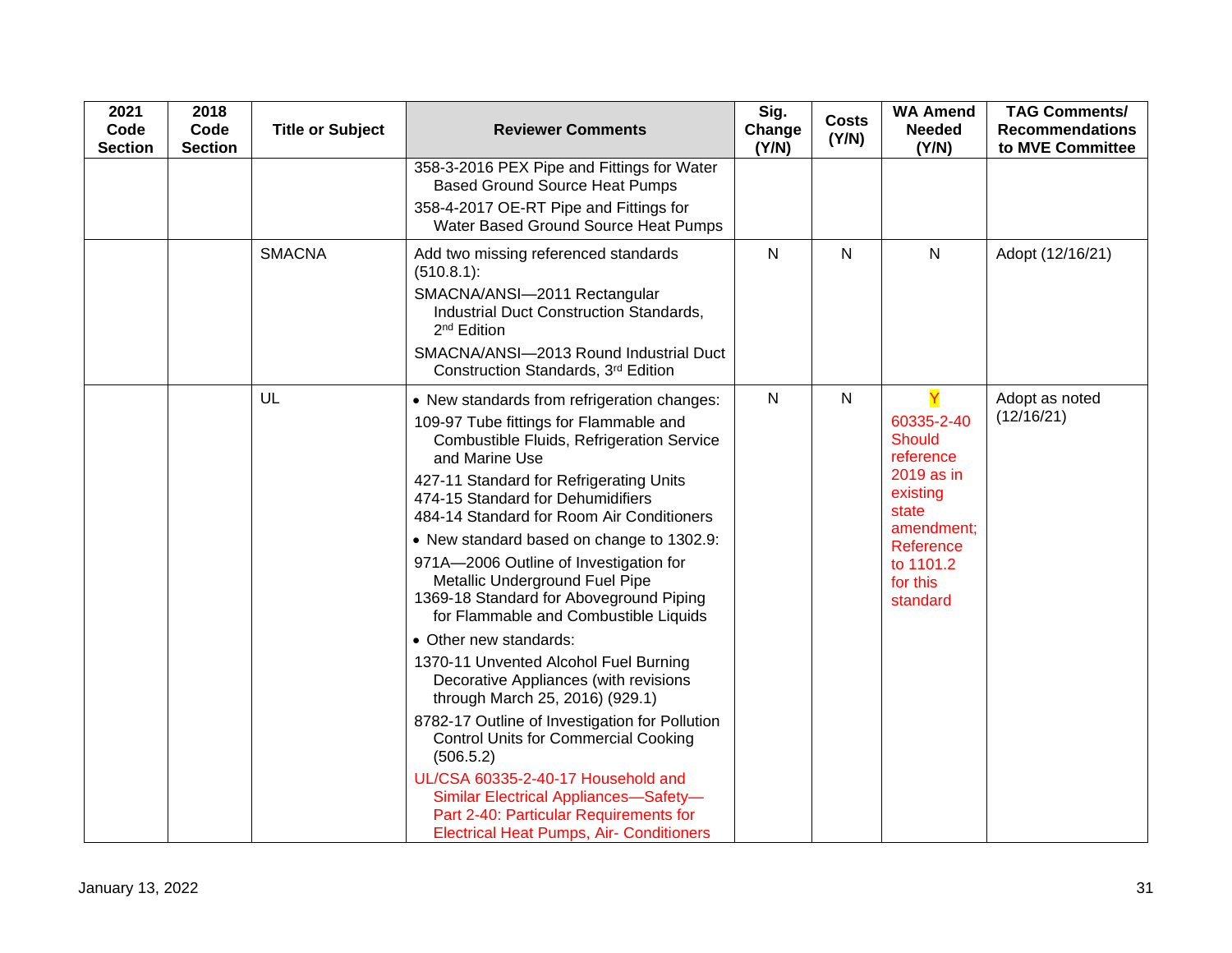| 2021<br>Code<br><b>Section</b> | 2018<br>Code<br><b>Section</b> | <b>Title or Subject</b>    | <b>Reviewer Comments</b>                                                                                                                                                                                                                                                                                                                                                                                                                                                                                                                                                                                                                                                                                                                                                                                                                                                                                                                                                                                                                                                       | Sig.<br>Change<br>(Y/N) | <b>Costs</b><br>(Y/N) | <b>WA Amend</b><br><b>Needed</b><br>(Y/N)                                                                                                                                                             | <b>TAG Comments/</b><br><b>Recommendations</b><br>to MVE Committee |
|--------------------------------|--------------------------------|----------------------------|--------------------------------------------------------------------------------------------------------------------------------------------------------------------------------------------------------------------------------------------------------------------------------------------------------------------------------------------------------------------------------------------------------------------------------------------------------------------------------------------------------------------------------------------------------------------------------------------------------------------------------------------------------------------------------------------------------------------------------------------------------------------------------------------------------------------------------------------------------------------------------------------------------------------------------------------------------------------------------------------------------------------------------------------------------------------------------|-------------------------|-----------------------|-------------------------------------------------------------------------------------------------------------------------------------------------------------------------------------------------------|--------------------------------------------------------------------|
|                                |                                |                            | and Dehumidifiers (908.1, 916.1, 918.1,<br>918.2)<br>UL/CSA 60335-2-89-17 Household and<br>Similar Electrical Appliances-Safety-<br>Part 2-89: Particular Requirements<br><b>Commercial Refrigerating Appliances with</b><br>an Incorporated or Remote Refrigerant<br>Unit or Compressor (T 1101.2)                                                                                                                                                                                                                                                                                                                                                                                                                                                                                                                                                                                                                                                                                                                                                                            |                         |                       |                                                                                                                                                                                                       |                                                                    |
|                                |                                | General edition<br>updates | AHRI 700, ANSI Z21.1, ANSI/AMCA<br>210/ASHRAE 51, ASHRAE 62.1/62.2,<br><b>ASHRAE 180, ASHRAE Fundamentals</b><br>Handbook, ANSI/ASSP Z359.1, AWWA 151,<br>IBC, ICC 900, ICC 901, IECC, IFC, IFGC,<br>IRC, ANSI/IIAR 3, ANSI/IIAR 4, ANSI/IIAR 5,<br>MSS SP58, NBBI AH116, NSF 358-1, NSF<br>$358 - 2$ ,<br>ASTM A53, A105, A106, A234, A254, 420,<br>B135, B251, B280, B302, B813, B819,<br>B828, C315, C411, D56, D93, D1785,<br>D2235, D2412, D2466, D2564, D2846,<br>D2996, D3261, E84, E119, E136, E814,<br>E1509, E2231, F438, F879, F877, F1055,<br>F1282, F1548, F1807, F1960, F2159,<br>F2389, F2735, F2769<br>CSA 151, CSA B137.1, B137.2, B137.3,<br>B137.5, B137.6, B137.9, B137.10,<br>B137.11, B137.18, C22.2 No. 218.1,<br>C22.2 No. 236<br>NFPA 1, 30A, 31, 58, 69, 70, 72, 82, 85, 91,<br>92, 96, 211, 262, 286, 853<br>UL 268, 412, 471, 499, 507, 508, 536, 555,<br>555C, 555S, 641, 705, 710, 723, 727, 731,<br>732, 834, 858, 864, 867, 875, 923, 1046,<br>1240, 1261, 1563, 1618, 1812, 1815, 1820,<br>1887, 1978, 1995, 2043, 2075, 2158,<br>2158A, 2523 |                         |                       | Y<br><b>UL 864</b><br>(existing<br>amendment<br>) should be<br>updated to<br>standard<br>referenced<br>in 2021 IMC<br>with a<br>reference to<br><b>Section</b><br>606.2.2<br>added to the<br>citation | Adopt as indicated<br>(12/16/21)                                   |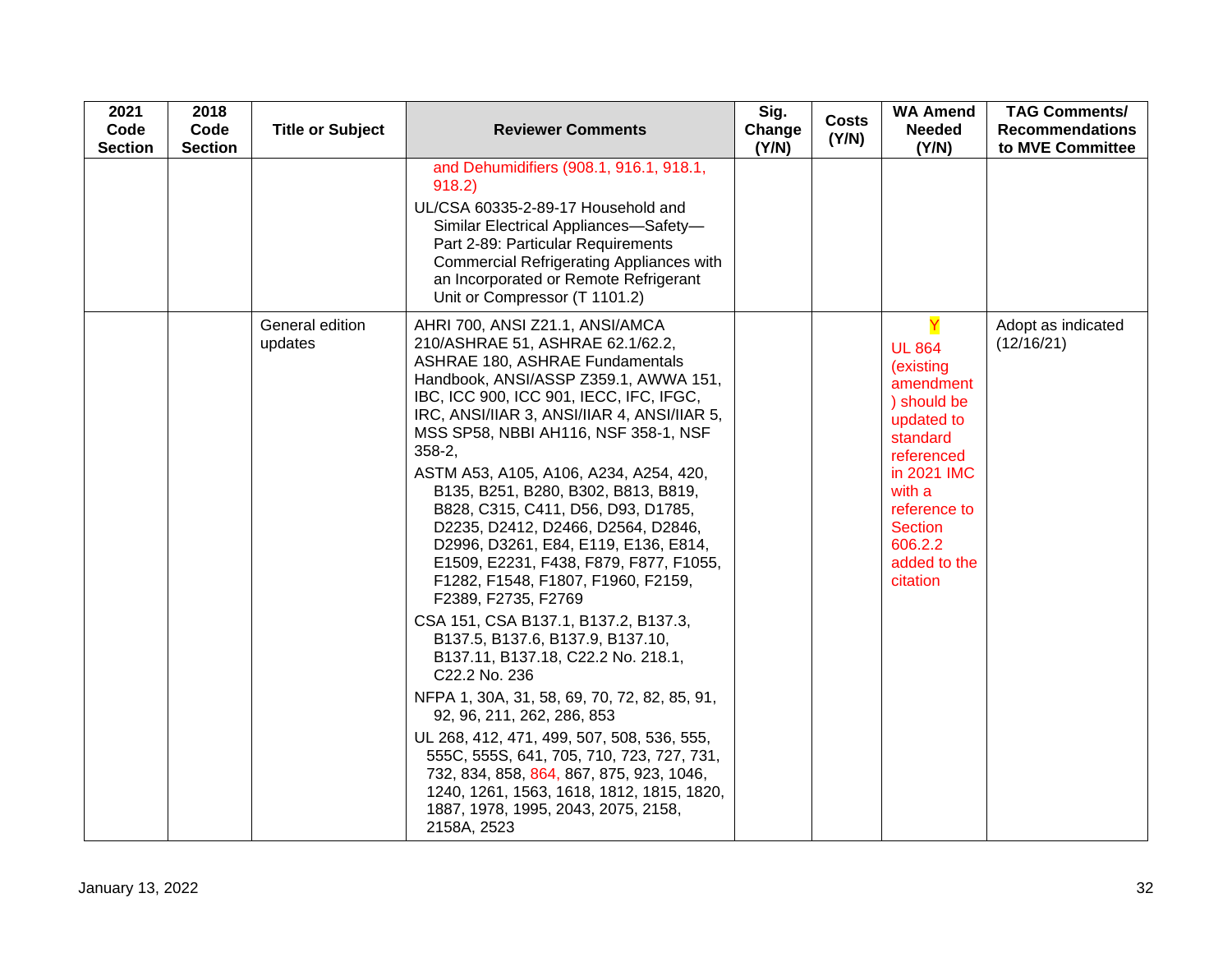| 2021<br>Code<br><b>Section</b>            | 2018<br>Code<br><b>Section</b> | <b>Title or Subject</b>                      | <b>Reviewer Comments</b>                                                                                                                                                                                                                                                                                                                                                       | Sig.<br>Change<br>(Y/N) | <b>Costs</b><br>(Y/N) | <b>WA Amend</b><br><b>Needed</b><br>(Y/N) | <b>TAG Comments/</b><br><b>Recommendations</b><br>to MVE Committee                                           |  |  |  |  |
|-------------------------------------------|--------------------------------|----------------------------------------------|--------------------------------------------------------------------------------------------------------------------------------------------------------------------------------------------------------------------------------------------------------------------------------------------------------------------------------------------------------------------------------|-------------------------|-----------------------|-------------------------------------------|--------------------------------------------------------------------------------------------------------------|--|--|--|--|
| <b>2021 INTERNATIONAL FUEL GAS CODE</b>   |                                |                                              |                                                                                                                                                                                                                                                                                                                                                                                |                         |                       |                                           |                                                                                                              |  |  |  |  |
| <b>Chapter 1 Scope and Administration</b> |                                |                                              |                                                                                                                                                                                                                                                                                                                                                                                |                         |                       |                                           |                                                                                                              |  |  |  |  |
|                                           |                                |                                              | <b>TAG Member Assigned: Valerie Graber</b>                                                                                                                                                                                                                                                                                                                                     |                         |                       |                                           |                                                                                                              |  |  |  |  |
| 101.2                                     | 101.2                          | Scope                                        | Base code Added "above grade plane and<br>this code" gives designer the ability to design<br>under IBC or IRC.<br>State amendment does not match IMC<br>101.2. No reference to R occupancies.<br>State amendment Exception 2. Update to<br>2020 Edition of NFPA 58 (Liquefied<br>Petroleum Gas Code) and the 2021 Edition<br>of ANSI Z223.1/NFPA54 (National Fuel Gas<br>Code) | N                       | N                     | Y                                         | Adopt<br>(1/13/22)<br>Scope needs to be<br>consistent with other<br>codes.<br>Val will submit code<br>change |  |  |  |  |
| 116.4                                     | <b>NA</b>                      | Failure to comply                            | Any person who does not stop work after<br>being served a stop work order, with<br>exception, shall be subject to fines<br>established by the authority having<br>jurisdiction. Since authority having<br>jurisdiction isn't defined, recommend<br>modifying to refer to code official in lieu of<br>authority having jurisdiction.                                            | N                       | $\mathsf{N}$          | Y                                         | Adopt with<br>modifications. See<br>IMC 113.4.<br>(1/13/22)<br>Val will submit code<br>change                |  |  |  |  |
|                                           |                                |                                              | <b>Chapter 2 Definitions</b>                                                                                                                                                                                                                                                                                                                                                   |                         |                       |                                           |                                                                                                              |  |  |  |  |
|                                           |                                | <b>TAG Member Assigned: Valerie Graber</b>   |                                                                                                                                                                                                                                                                                                                                                                                |                         |                       |                                           |                                                                                                              |  |  |  |  |
| 202                                       | 202                            | Point of delivery                            | Added "system shutoff" and "after" to<br>establish match with prior code language.                                                                                                                                                                                                                                                                                             | N                       | N                     | N                                         | Adopt (1/13/22)                                                                                              |  |  |  |  |
| 202                                       | 202                            | Service meter<br>assembly, System<br>shutoff | Establishing the POD governed by this code.<br>Energy code may require additional metering<br>for natural gas appliances which is not POD.                                                                                                                                                                                                                                     | N                       | N                     | $\mathsf{N}$                              | Adopt (1/13/22)                                                                                              |  |  |  |  |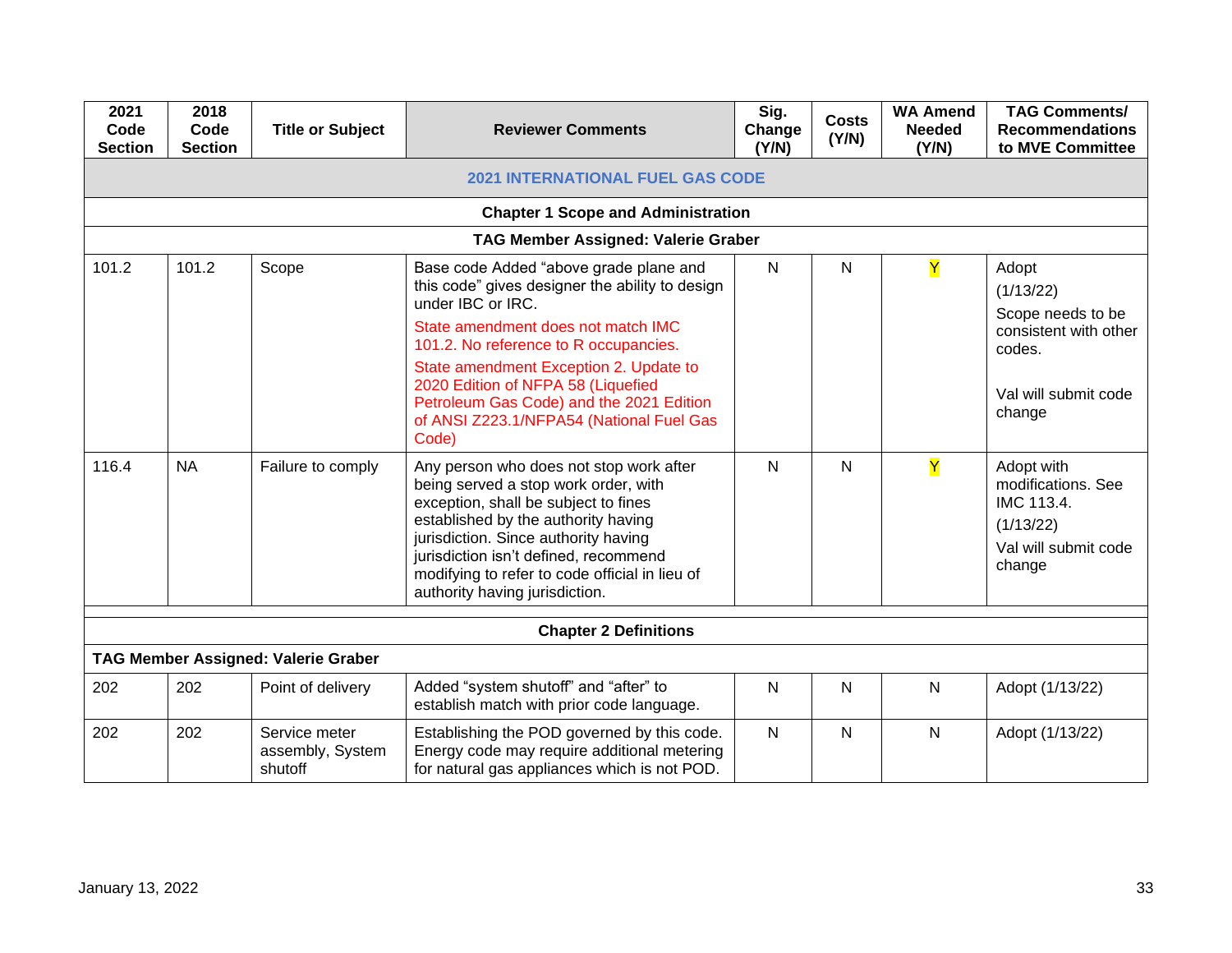| 2021<br>Code<br><b>Section</b> | 2018<br>Code<br><b>Section</b>       | <b>Title or Subject</b>                                                          | <b>Reviewer Comments</b>                                                                                                                                                                                                                                                                                                                                                | Sig.<br>Change<br>(Y/N) | <b>Costs</b><br>(Y/N) | <b>WA Amend</b><br>Needed<br>(Y/N) | <b>TAG Comments/</b><br><b>Recommendations</b><br>to MVE Committee |  |  |  |
|--------------------------------|--------------------------------------|----------------------------------------------------------------------------------|-------------------------------------------------------------------------------------------------------------------------------------------------------------------------------------------------------------------------------------------------------------------------------------------------------------------------------------------------------------------------|-------------------------|-----------------------|------------------------------------|--------------------------------------------------------------------|--|--|--|
| 202 NEW                        |                                      | Permanent<br>construction                                                        | Add the state amendment to be consistent<br>with the IMC and addresses IFGC 306.1.<br>PERMANENT CONSTRUCTION.<br>Construction that, if removed, would disturb<br>the structural integrity of the building or the<br>fire-resistance rating of a building assembly.                                                                                                      | N                       | $\mathsf{N}$          | Y                                  | Adopt (1/13/22)                                                    |  |  |  |
|                                | <b>Chapter 3 General Regulations</b> |                                                                                  |                                                                                                                                                                                                                                                                                                                                                                         |                         |                       |                                    |                                                                    |  |  |  |
|                                |                                      | <b>TAG Member Assigned: Valerie Graber</b>                                       |                                                                                                                                                                                                                                                                                                                                                                         |                         |                       |                                    |                                                                    |  |  |  |
| 303.3.1<br>304.8               | 303.3.1<br>304.8                     | Fireplaces & dec<br>appliances in<br>Group I-2.<br>Engineered<br>installations / | 2018 prohibits gas appliances in Group I-2<br>cond 2 (except direct vent in lobbys).<br>No requirements for Group I-2 cond 1.<br>2020 prohibits gas appliances in Group I-2<br>cond 2 (except direct vent in lobbys).<br>Prohibits gas appliances in Group I-2 cond 1<br>sleeping rooms.<br>Modified, "shall be approved" to "determined<br>using engineering methods". | Y<br>$\mathsf{N}$       | $\mathsf{N}$<br>N     | $\mathsf{N}$<br>N                  | Adopt (1/13/22)<br>Adopt (1/13/22)                                 |  |  |  |
|                                |                                      | Combustion air.                                                                  | Prior the reviewer/inspector took on the<br>responsibility to size the opening but now<br>there must be engineering.                                                                                                                                                                                                                                                    |                         |                       |                                    |                                                                    |  |  |  |
| 306.5<br><b>NEW</b>            | 306.5                                | Equipment and<br>appliances on roofs<br>or elevated<br>structures.               | Add this state amendment to be consistent<br>with the IMC.                                                                                                                                                                                                                                                                                                              | $\mathsf{N}$            | $\mathsf{N}$          | Ÿ                                  | Adopt (1/13/22)                                                    |  |  |  |
| 306.6                          | 306.6                                | Guards                                                                           | Added - "and each end of the roof hatch<br>parallel to the roof edge".<br>Consistent with the IMC.                                                                                                                                                                                                                                                                      | N                       | $\mathsf{N}$          | N                                  | Adopt (1/13/22)                                                    |  |  |  |
| 306.7<br><b>NEW</b>            |                                      | Appliances above<br>ceilings                                                     | Add this state amendment to be consistent<br>with the IMC.                                                                                                                                                                                                                                                                                                              | $\mathsf{N}$            | $\mathsf{N}$          | Y                                  | Adopt (1/13/22)                                                    |  |  |  |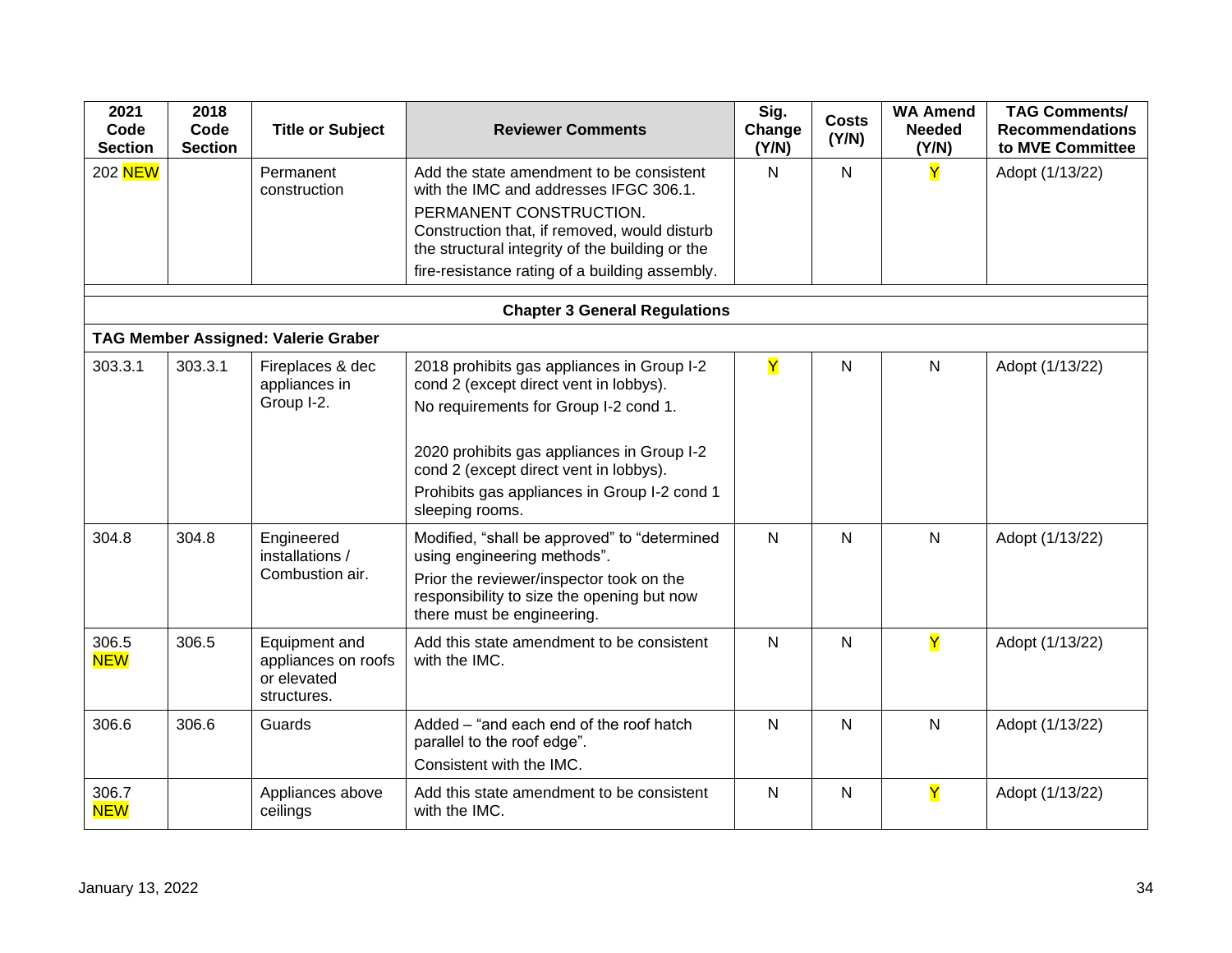| 2021<br>Code<br><b>Section</b>            | 2018<br>Code<br><b>Section</b> | <b>Title or Subject</b>                    | <b>Reviewer Comments</b>                                                                                                                                                                        | Sig.<br>Change<br>(Y/N) | <b>Costs</b><br>(Y/N) | <b>WA Amend</b><br><b>Needed</b><br>(Y/N) | <b>TAG Comments/</b><br><b>Recommendations</b><br>to MVE Committee |  |  |  |
|-------------------------------------------|--------------------------------|--------------------------------------------|-------------------------------------------------------------------------------------------------------------------------------------------------------------------------------------------------|-------------------------|-----------------------|-------------------------------------------|--------------------------------------------------------------------|--|--|--|
| 307.2                                     | 307.2                          | Fuel-burning<br>appliances                 | The termination of concealed condensate<br>piping shall be marked to indicate whether<br>the piping is connected to the primary drain<br>or to the secondary drain.<br>Consistent with the IMC. | $\mathsf{N}$            | $\mathsf{N}$          | N                                         | Adopt (1/13/22)                                                    |  |  |  |
| <b>Chapter 4 Gas Piping Installations</b> |                                |                                            |                                                                                                                                                                                                 |                         |                       |                                           |                                                                    |  |  |  |
|                                           |                                | <b>TAG Member Assigned: Valerie Graber</b> |                                                                                                                                                                                                 |                         |                       |                                           |                                                                    |  |  |  |
| 402.3                                     | 402.3                          | Sizing                                     | Changed "and shall be approved" to<br>"engineering methods".<br>Prior the reviewer/inspector took on the<br>responsibility to size the opening but now<br>there must be engineering.            | $\mathsf{N}$            | N                     | N                                         | Adopt (1/13/22)                                                    |  |  |  |
| 402.6                                     | 402.6                          | Allowable pressure<br>drop                 | Modified "appliance" to "all appliances".                                                                                                                                                       | $\mathsf{N}$            | $\mathsf{N}$          | N                                         | Adopt (1/13/22)                                                    |  |  |  |
| 402.7                                     | 402.7                          | Max operating<br>pressure                  | Added "listed to ANSI LC-4/CSA6.32 and<br>installation instructions".                                                                                                                           | $\mathsf{N}$            | $\mathsf{N}$          | N                                         | Adopt (1/13/22)                                                    |  |  |  |
| 403.8.3                                   | 403.9.3                        | Metal pipe threads                         | Modified "thread joint compounds" to<br>"threaded joint sealing".                                                                                                                               | $\mathsf{N}$            | N                     | N                                         | Adopt (1/13/22)                                                    |  |  |  |
| 404.5                                     | 404.5                          | Fittings in<br>concealed locations         | Added "plugs and tees".                                                                                                                                                                         | Y                       | N                     | N                                         | Adopt (1/13/22)                                                    |  |  |  |
| 413.2.3                                   | 413.2.3                        | <b>Residential fueling</b><br>appliances   | Added "listed to CSA/ANSI NGV 5.1".                                                                                                                                                             | $\mathsf{N}$            | N                     | N                                         | Adopt (1/13/22)                                                    |  |  |  |
| 413.2.4                                   | 413.2.4                        | Nonresidential<br>fueling appliances       | Added "listed to CSA/ANSI NGV 5.2".<br>Previously code referred to residential only.<br>Consistent with the IFC 2308.2.3.                                                                       | $\mathsf{N}$            | $\overline{N}$        | N                                         | Adopt (1/13/22)                                                    |  |  |  |
| <b>Chapter 5 Chimneys and Vents</b>       |                                |                                            |                                                                                                                                                                                                 |                         |                       |                                           |                                                                    |  |  |  |
|                                           |                                | <b>TAG Member Assigned: Valerie Graber</b> |                                                                                                                                                                                                 |                         |                       |                                           |                                                                    |  |  |  |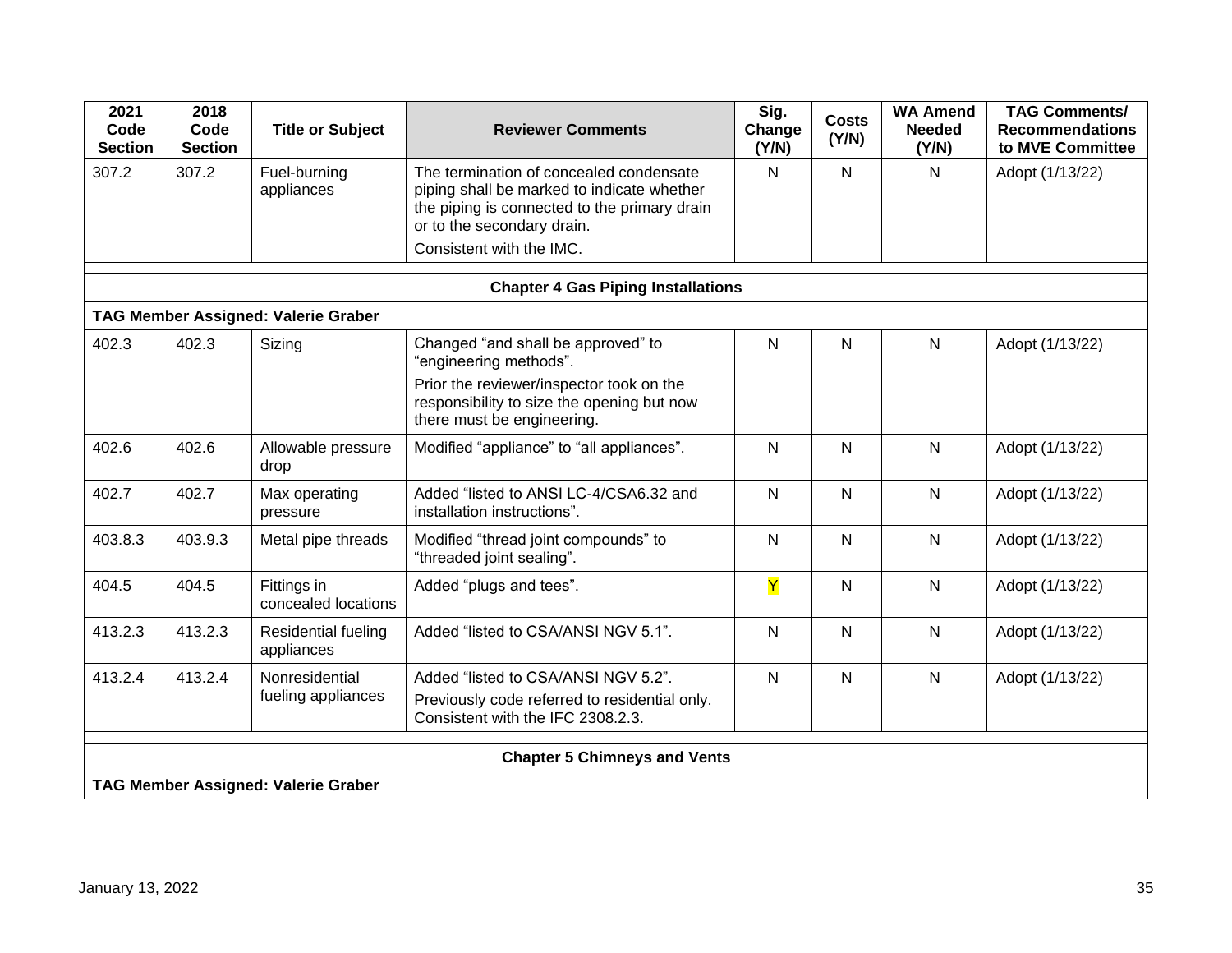| 2021<br>Code<br><b>Section</b>            | 2018<br>Code<br><b>Section</b>             | <b>Title or Subject</b>                    | <b>Reviewer Comments</b>                                                                                                                                                                                   | Sig.<br>Change<br>(Y/N) | <b>Costs</b><br>(Y/N) | <b>WA Amend</b><br><b>Needed</b><br>(Y/N) | <b>TAG Comments/</b><br><b>Recommendations</b><br>to MVE Committee |  |
|-------------------------------------------|--------------------------------------------|--------------------------------------------|------------------------------------------------------------------------------------------------------------------------------------------------------------------------------------------------------------|-------------------------|-----------------------|-------------------------------------------|--------------------------------------------------------------------|--|
| 503.5.6.1                                 | 503.5.6.1                                  | Chimney lining                             | Pervious code allowed existing unlined<br>chimneys to remain if the appliance matched.<br>This has been removed and all existing<br>chimneys must be brought up to code when<br>the appliance is replaced. | Y                       | Y                     | N                                         | Adopt (1/13/22)                                                    |  |
| 503.8                                     | 503.8                                      | Venting system<br>terminal clearances      | Took out the language and replaced it with<br>house figure. Figure was appendix C and it<br>has been updated with a chart.                                                                                 | Y                       | $\mathsf{N}$          | $\mathsf{N}$                              | Adopt (1/13/22)                                                    |  |
| 503.10.7                                  | 503.10.6                                   | Connector<br>junctions                     | New section to require a Tee or Wye fitting<br>when connecting a vent.                                                                                                                                     | $\mathsf{N}$            | $\mathsf{N}$          | N                                         | Adopt (1/13/22)                                                    |  |
|                                           |                                            |                                            | <b>Chapter 6 Specific Appliances</b>                                                                                                                                                                       |                         |                       |                                           |                                                                    |  |
|                                           |                                            | <b>TAG Member Assigned: Valerie Graber</b> |                                                                                                                                                                                                            |                         |                       |                                           |                                                                    |  |
| 614.4.1                                   | 614.6                                      | <b>Terminal location</b>                   | New section - "exhaust termination to 3' from<br>openings into the building. Gas dry exhaust<br>terminations did not have a distance<br>requirement. It serves as the gas vent".<br>Much needed section.   | Y                       | ${\sf N}$             | $\mathsf{N}$                              | Adopt (1/13/22)                                                    |  |
| 614.7                                     | 614.6                                      | Makeup air                                 | All dryer closets need makeup air. Prior only<br>dryers exhausting 200 CFM or more.<br>Problem with 2018 language, cannot control<br>replacement dryers.                                                   | $\overline{\mathsf{Y}}$ | Y                     | N                                         | Adopt (1/13/22)                                                    |  |
| 618.6                                     | 618.6                                      | Furnace plenums<br>and air ducts           | New text added. "Return air shall not be<br>taken from the mech room containing the<br>furnace." Return air must be ducted.<br>The code is redundant.                                                      | $\mathsf{N}$            | $\mathsf{N}$          | N                                         | Adopt (1/13/22)                                                    |  |
| 623.2                                     | 623.2                                      | Prohibited location                        | Removed an unnecessary exception.                                                                                                                                                                          | $\mathsf{N}$            | ${\sf N}$             | $\mathsf{N}$                              | Adopt (1/13/22)                                                    |  |
| <b>Chapter 7 Gaseous Hydrogen Systems</b> |                                            |                                            |                                                                                                                                                                                                            |                         |                       |                                           |                                                                    |  |
|                                           | <b>TAG Member Assigned: Valerie Graber</b> |                                            |                                                                                                                                                                                                            |                         |                       |                                           |                                                                    |  |
|                                           |                                            |                                            | No changes in the IFGC Ch7 redline.                                                                                                                                                                        |                         |                       |                                           |                                                                    |  |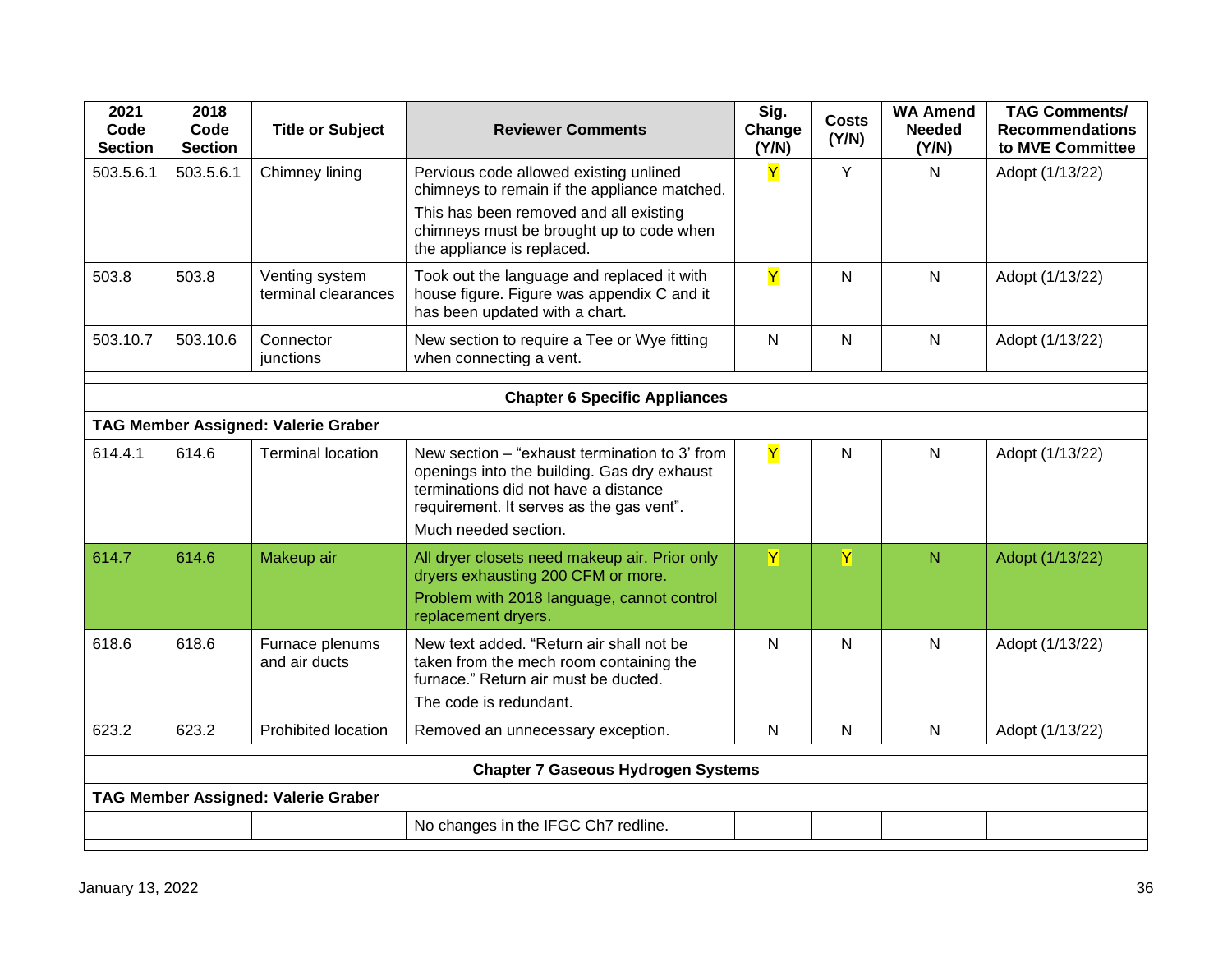| 2021<br>Code<br><b>Section</b>                        | 2018<br>Code<br><b>Section</b> | <b>Title or Subject</b>                       | <b>Reviewer Comments</b>                                                                                                                                                                                                 | Sig.<br>Change<br>(Y/N) | <b>Costs</b><br>(Y/N) | <b>WA Amend</b><br><b>Needed</b><br>(Y/N) | <b>TAG Comments/</b><br><b>Recommendations</b><br>to MVE Committee |  |
|-------------------------------------------------------|--------------------------------|-----------------------------------------------|--------------------------------------------------------------------------------------------------------------------------------------------------------------------------------------------------------------------------|-------------------------|-----------------------|-------------------------------------------|--------------------------------------------------------------------|--|
|                                                       |                                |                                               | <b>Chapter 8 Referenced Standards</b>                                                                                                                                                                                    |                         |                       |                                           |                                                                    |  |
|                                                       |                                | <b>TAG Member Assigned: Valerie Graber</b>    |                                                                                                                                                                                                                          |                         |                       |                                           |                                                                    |  |
| <b>NFPA</b>                                           | <b>NFPA</b>                    | <b>NFPA 58-17</b>                             | This should be NFPA 58-20 to be consistent<br>with IMC, IRC & IFC.                                                                                                                                                       | N                       | N                     | Y                                         | Amend as indicated<br>(1/13/22)                                    |  |
| 2021 INTERNATIONAL RESIDENTIAL CODE, Chapters 12 - 24 |                                |                                               |                                                                                                                                                                                                                          |                         |                       |                                           |                                                                    |  |
|                                                       |                                |                                               | <b>Chapter 12 Mechanical Administration</b>                                                                                                                                                                              |                         |                       |                                           |                                                                    |  |
|                                                       |                                | <b>TAG Member Assigned: Jeff Yirak</b>        |                                                                                                                                                                                                                          |                         |                       |                                           |                                                                    |  |
|                                                       |                                |                                               | No changes in the Ch12 redline.                                                                                                                                                                                          |                         |                       |                                           |                                                                    |  |
| M1201.1                                               | M1201.1                        | General                                       | <b>Existing State Amendment</b><br>Adds reference to NFPA 54 and 58 as<br>required by statute for LP gas installations<br><b>Staff Recommendation:</b><br>Update to latest editions of NFPA 54 (2021),<br>NFPA 58 (2020) |                         |                       | Y                                         | Update per staff<br>recommendation<br>(1/06/22)                    |  |
| M1201.3                                               | M1201.3                        | Construction<br>documents<br>WA only language | <b>Existing State Amendment</b><br>Requires system information on plans<br><b>Staff Recommendation:</b><br>Retain state amendment                                                                                        |                         |                       |                                           | Retain per staff<br>recommendation<br>(1/06/22)                    |  |
| M1201.4                                               | M1201.4                        | Testing<br>WA only language                   | <b>Existing State Amendment</b><br>Allows building official to require flow testing<br><b>Staff Recommendation:</b><br>Retain state amendment                                                                            |                         |                       |                                           | Retain per staff<br>recommendation<br>(1/06/22)                    |  |
|                                                       |                                |                                               | <b>Chapter 13 General Mechanical System Requirements</b>                                                                                                                                                                 |                         |                       |                                           |                                                                    |  |
|                                                       |                                | <b>TAG Member Assigned: Mike Lubliner</b>     |                                                                                                                                                                                                                          |                         |                       |                                           |                                                                    |  |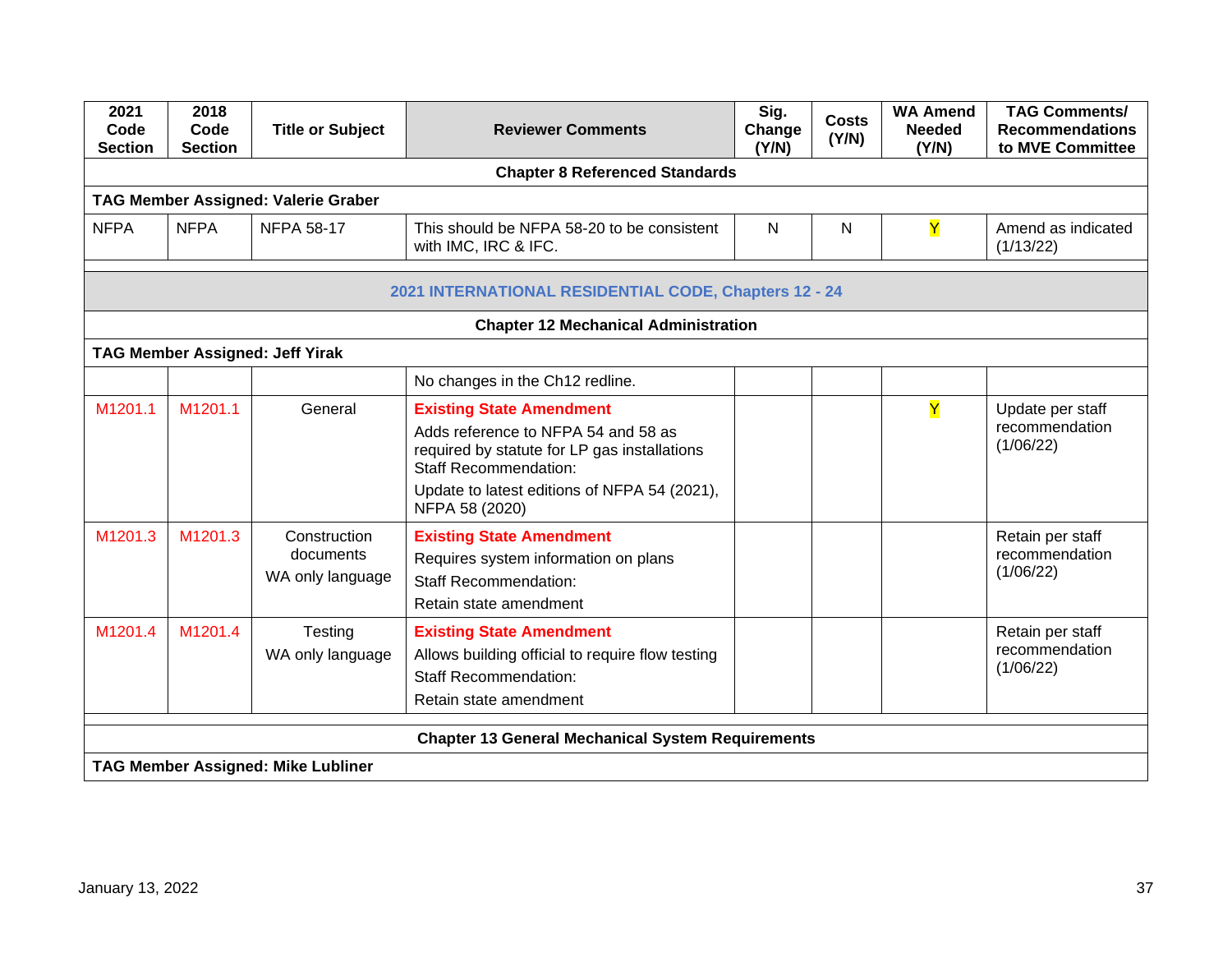| 2021<br>Code<br><b>Section</b>                                 | 2018<br>Code<br><b>Section</b> | <b>Title or Subject</b>                            | <b>Reviewer Comments</b>                                                                                                                                                                                                                           | Sig.<br>Change<br>(Y/N) | <b>Costs</b><br>(Y/N) | <b>WA Amend</b><br><b>Needed</b><br>(Y/N) | <b>TAG Comments/</b><br><b>Recommendations</b><br>to MVE Committee                                                     |  |
|----------------------------------------------------------------|--------------------------------|----------------------------------------------------|----------------------------------------------------------------------------------------------------------------------------------------------------------------------------------------------------------------------------------------------------|-------------------------|-----------------------|-------------------------------------------|------------------------------------------------------------------------------------------------------------------------|--|
| M1301.2                                                        | M1301.2                        | Identification                                     | <b>Existing State Amendment</b><br>Adds an exception for identification for small<br>fittings to be printed on the packaging<br><b>Staff Recommendation:</b><br>Retain state amendment                                                             |                         |                       |                                           | Retain per staff<br>recommendation<br>(1/06/22)                                                                        |  |
| M1307.2                                                        | M1307.2                        | Anchorage of<br>appliances                         | <b>Existing State Amendment</b><br>Requires seismic strapping in accordance<br>with the plumbing code<br><b>Staff Recommendation:</b><br>Retain state amendment                                                                                    |                         |                       |                                           | Retain per staff<br>recommendation<br>(1/06/22)                                                                        |  |
| M1307.7                                                        | <b>NA</b>                      | Prohibited support                                 | Gypsum board shall not be used as a<br>support base under an appliance                                                                                                                                                                             | N                       | $\mathsf{N}$          | N                                         | Accept (1/06/22)                                                                                                       |  |
| <b>Chapter 14 Heating and Cooling Equipment and Appliances</b> |                                |                                                    |                                                                                                                                                                                                                                                    |                         |                       |                                           |                                                                                                                        |  |
|                                                                |                                | TAG Member Assigned: Jeff Yirak, Mike Lubliner     |                                                                                                                                                                                                                                                    |                         |                       |                                           |                                                                                                                        |  |
| M1402.1                                                        | M1402.1                        | <b>Central Furnaces</b>                            | Central furnaces shall conform to either UL<br>1995 or UL/CSA/ANCE 60335-2-40. If there<br>is no cooling coil in the furnace, I don't think<br>the latter will apply. Brings this section in<br>parallel with other sections of the model<br>code. | $\mathsf{N}$            | $\mathsf{N}$          | $\mathsf{N}$                              | Accept (1/06/22)                                                                                                       |  |
| M1411.3.<br>1.2                                                | N/A                            | Appliance,<br>equipment, and<br>insulation in pans | If the appliance, equipment, or insulation will<br>be damaged if the auxiliary drain pan fills,<br>that portion thereof shall be above the rim of<br>the pan and supports in the pan shall be<br>water resistant and approved.                     | N                       | $\mathsf{N}$          | N                                         | Accept (1/06/22)                                                                                                       |  |
| M1411.6                                                        | M1411.6                        | Insulation of<br>refrigerant piping                | Reduces minimum insulation level of vapor<br>(suction) lines to R-3 from R-4. This appears<br>to be in conflict with R403.4 Washington<br>State Energy Code - Residential, which<br>would require R-6.                                             | $\mathsf{N}$            | $\mathsf{N}$          | $\overline{\mathsf{Y}}$                   | Make amendment to<br>refer piping<br>insulation<br>requirements to<br>WSEC. Jeff will<br>work on proposal<br>(1/06/22) |  |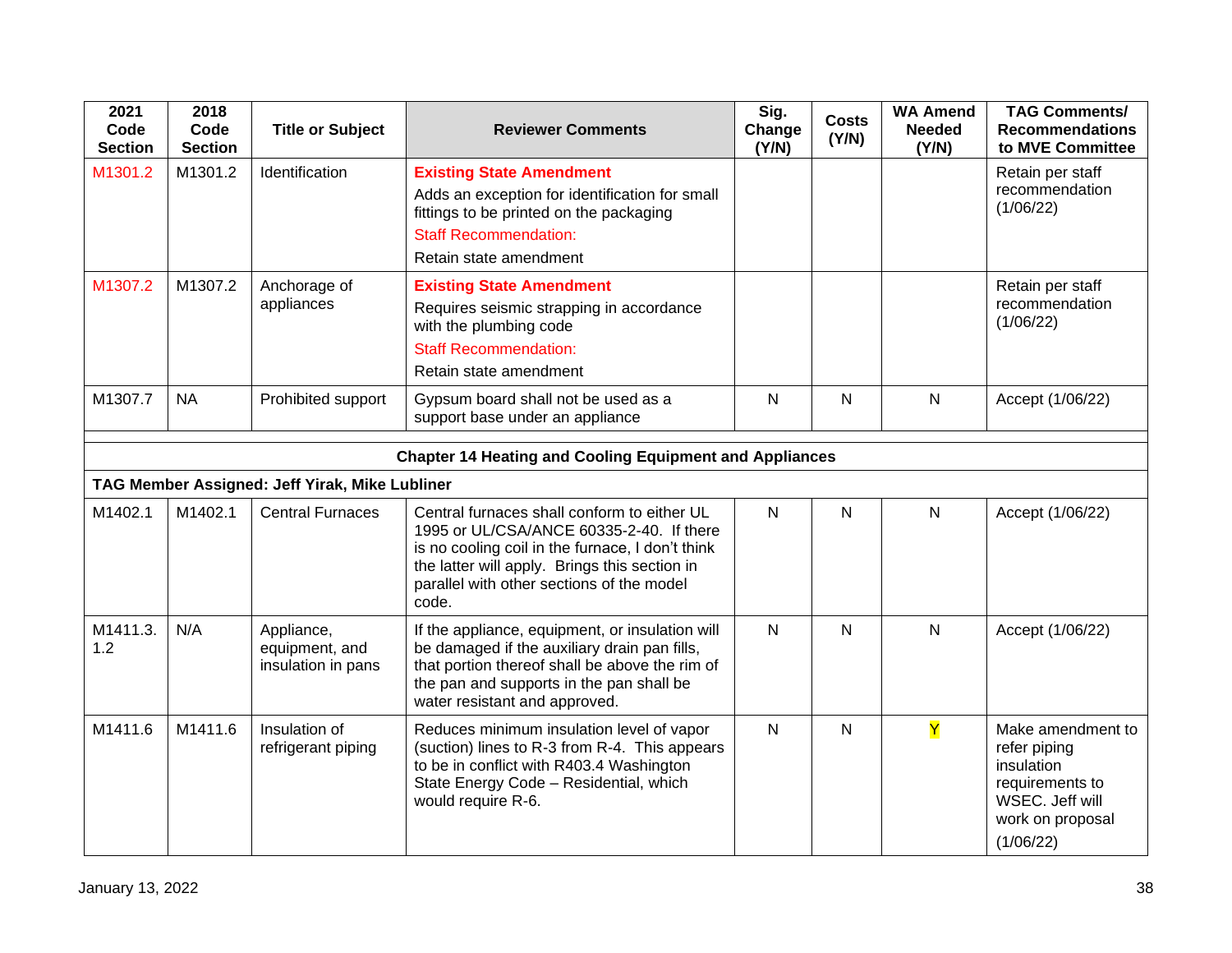| 2021<br>Code<br><b>Section</b>    | 2018<br>Code<br><b>Section</b> | <b>Title or Subject</b>                           | <b>Reviewer Comments</b>                                                                                                                                                                      | Sig.<br>Change<br>(Y/N) | <b>Costs</b><br>(Y/N) | <b>WA Amend</b><br><b>Needed</b><br>(Y/N) | <b>TAG Comments/</b><br><b>Recommendations</b><br>to MVE Committee |  |
|-----------------------------------|--------------------------------|---------------------------------------------------|-----------------------------------------------------------------------------------------------------------------------------------------------------------------------------------------------|-------------------------|-----------------------|-------------------------------------------|--------------------------------------------------------------------|--|
| M1411.8                           | N/A                            | Support of<br>refrigerant piping                  | Refrigerant piping and tubing shall be<br>securely fastened within 6' of condensing<br>unit. Provides restraint other than by unit<br>connection.                                             | $\mathsf{N}$            | $\mathsf{N}$          | N                                         | Accept (1/06/22)                                                   |  |
| M1413.1                           | M1413.1                        | General                                           | <b>Existing State Amendment</b><br>Change reference from IPC to state<br>plumbing code<br><b>Staff Recommendation: Retain state</b><br>amendment but fix typo and update section<br>reference |                         |                       | $\overline{\mathsf{Y}}$                   | Update per staff<br>recommendation<br>(1/06/22)                    |  |
| <b>Chapter 15 Exhaust Systems</b> |                                |                                                   |                                                                                                                                                                                               |                         |                       |                                           |                                                                    |  |
|                                   |                                | TAG Member Assigned: Nancy Bernard, Mike Lubliner |                                                                                                                                                                                               |                         |                       |                                           |                                                                    |  |
| M1502.3                           | M1502.3                        | <b>Duct Termination</b>                           | Accept new language                                                                                                                                                                           | $\mathsf{N}$            | $\mathsf{N}$          | $\mathsf{N}$                              | Adopt (1/06/22)                                                    |  |
| M1502.4.<br>5                     |                                | <b>Booster Fans</b><br>Prohibited                 | Accept new language                                                                                                                                                                           | $\mathsf{N}$            | $\mathsf{N}$          | N                                         | Adopt (1/06/22)                                                    |  |
|                                   |                                |                                                   | Accept renumbering                                                                                                                                                                            | $\mathsf{N}$            | $\mathsf{N}$          | N                                         | Adopt (1/06/22)                                                    |  |
| M1503.2.                          | M1503.2.                       | Open-top broiler<br>exhaust                       | <b>Existing State Amendment</b><br>Adds an exception allowing outdoor broiler<br>units without hoods<br><b>Staff Recommendation: Retain state</b><br>amendment                                |                         |                       |                                           | Concur with Staff<br>(1/06/22)                                     |  |
| M1504.3                           | M1504.3                        | Exhaust openings                                  | <b>Existing State Amendment</b><br>Adds an allowance for combination<br>termination fittings as used with H/ERV<br><b>Staff Recommendation: Retain state</b><br>amendment                     |                         |                       |                                           | Concur with Staff<br>(1/06/22)                                     |  |
| M1505.1                           | M1505.1                        | General                                           | Modify amendment to add new language                                                                                                                                                          | $\mathsf{N}$            | N                     | N                                         | Adopt (1/06/22)                                                    |  |
| M1505.3                           | M1505.3                        | <b>Exhaust equipment</b>                          | Modify amendment to add new language                                                                                                                                                          | $\mathsf{N}$            | $\mathsf{N}$          | Ν                                         | Adopt (1/06/22)                                                    |  |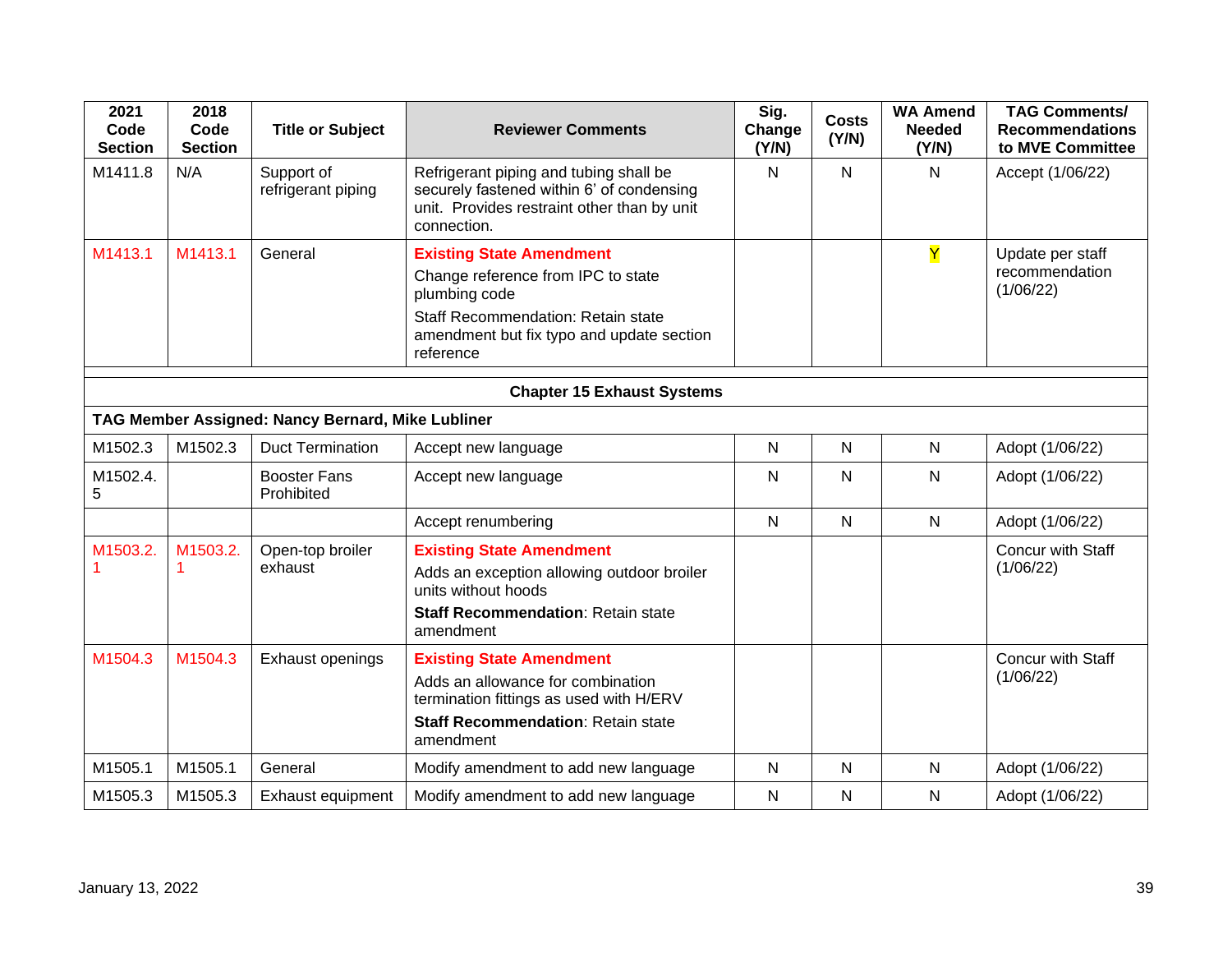| 2021<br>Code<br><b>Section</b>          | 2018<br>Code<br><b>Section</b> | <b>Title or Subject</b>                                                                   | <b>Reviewer Comments</b>                                                                                                                                                                                                                                                                             | Sig.<br>Change<br>(Y/N) | <b>Costs</b><br>(Y/N) | <b>WA Amend</b><br><b>Needed</b><br>(Y/N) | <b>TAG Comments/</b><br><b>Recommendations</b><br>to MVE Committee |  |
|-----------------------------------------|--------------------------------|-------------------------------------------------------------------------------------------|------------------------------------------------------------------------------------------------------------------------------------------------------------------------------------------------------------------------------------------------------------------------------------------------------|-------------------------|-----------------------|-------------------------------------------|--------------------------------------------------------------------|--|
| M1505.4<br>(and all<br>subsectio<br>ns) | <b>Same</b>                    | Mechanical<br>ventilation                                                                 | <b>Existing State Amendment</b><br>State whole house ventilation requirements<br><b>Staff Recommendation: Retain state</b><br>amendment                                                                                                                                                              |                         |                       |                                           | Retain<br>(1/06/22)                                                |  |
| M1505.4.<br>$\overline{c}$              | M1505.4.<br>2                  | System controls                                                                           | Modify amendment to add new language                                                                                                                                                                                                                                                                 | $\mathsf{N}$            | N                     | N                                         | Adopt (1/06/22)                                                    |  |
| M1505.4.<br>3                           | M1505.4.<br>3                  | Mechanical<br>ventilation rate                                                            | Modify amendment to add new language                                                                                                                                                                                                                                                                 | $\mathsf{N}$            | $\mathsf{N}$          | N                                         | Adopt (1/06/22)                                                    |  |
| Table<br>M1505.4.<br>4                  | Table<br>M1505.4.<br>4         | Minimum Required<br>Local Exhaust<br>Rates For One-<br>and Two-Family<br><b>Dwellings</b> | Modify amendment to add footnote a to<br>Table M1505.4.4(1)                                                                                                                                                                                                                                          | $\mathsf{N}$            | $\mathsf{N}$          | N                                         | Adopt (1/06/22)                                                    |  |
|                                         |                                |                                                                                           | <b>Chapter 16 Duct Systems</b>                                                                                                                                                                                                                                                                       |                         |                       |                                           |                                                                    |  |
|                                         |                                | <b>TAG Member Assigned: Nancy Bernard</b>                                                 |                                                                                                                                                                                                                                                                                                      |                         |                       |                                           |                                                                    |  |
| M1601.1.                                | M1601.1.<br>1                  | Above-ground<br>ducts systems                                                             | Retain state amendment but modify to<br>include new item 7.6, Item 8 and the new<br>sentence at the send of 7.4.                                                                                                                                                                                     | N                       | $\mathsf{N}$          | N                                         | Adopt (1/06/22)                                                    |  |
| M1601.1.                                | M1601.1.                       | Above-ground duct<br>systems                                                              | <b>Existing State Amendment</b><br>State amendment is Item 7, not allowing wall<br>cavities and floor spaces to be used as<br>plenum<br><b>Staff Recommendation: Retain state</b><br>amendment but modify to include new item<br>7.6, Item 8 (from 2018) and the new<br>sentence at the send of 7.4. |                         |                       | Y                                         | Concur with Staff<br>(1/06/22)                                     |  |
| <b>Chapter 17 Combustion Air</b>        |                                |                                                                                           |                                                                                                                                                                                                                                                                                                      |                         |                       |                                           |                                                                    |  |
|                                         |                                | <b>TAG Member Assigned: Nancy Bernard</b>                                                 |                                                                                                                                                                                                                                                                                                      |                         |                       |                                           |                                                                    |  |
|                                         |                                |                                                                                           | No changes in the IRC redline.                                                                                                                                                                                                                                                                       |                         |                       |                                           |                                                                    |  |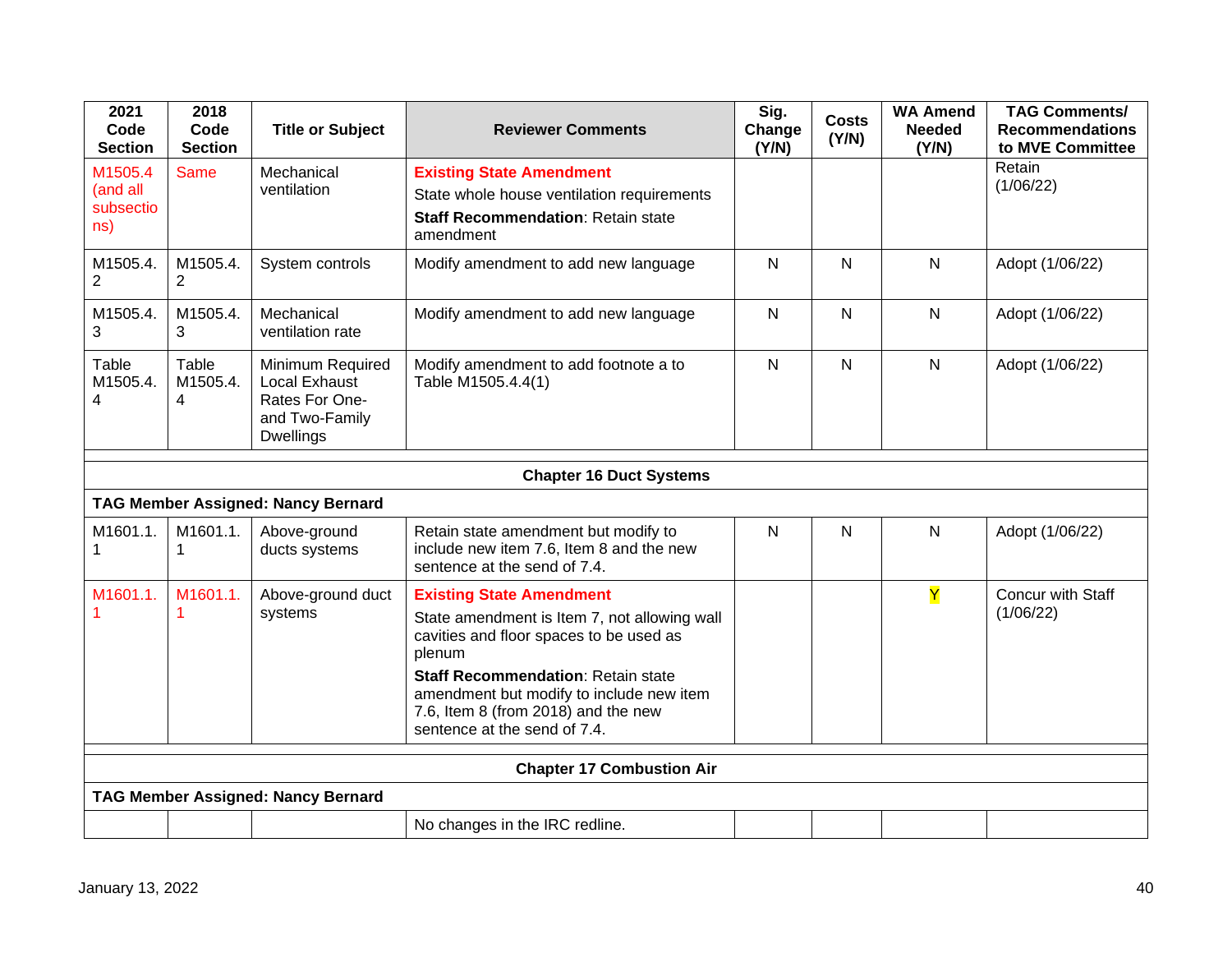| 2021<br>Code<br><b>Section</b>              | 2018<br>Code<br><b>Section</b>    | <b>Title or Subject</b>                            | <b>Reviewer Comments</b>                                                                                                                                                                                                                                                                                                                                                                                                     | Sig.<br>Change<br>(Y/N) | <b>Costs</b><br>(Y/N) | <b>WA Amend</b><br><b>Needed</b><br>(Y/N) | <b>TAG Comments/</b><br><b>Recommendations</b><br>to MVE Committee                                                                      |  |  |
|---------------------------------------------|-----------------------------------|----------------------------------------------------|------------------------------------------------------------------------------------------------------------------------------------------------------------------------------------------------------------------------------------------------------------------------------------------------------------------------------------------------------------------------------------------------------------------------------|-------------------------|-----------------------|-------------------------------------------|-----------------------------------------------------------------------------------------------------------------------------------------|--|--|
| M1701.1                                     | M1701.1                           | Scope                                              | <b>Existing State Amendment</b><br>Adds a pointer to Chapter 10 for fireplaces<br><b>Staff Recommendation: Retain state</b><br>amendment                                                                                                                                                                                                                                                                                     |                         |                       |                                           | Concur with staff<br>(1/06/22)                                                                                                          |  |  |
| <b>Chapter 18 Chimneys and Vents</b>        |                                   |                                                    |                                                                                                                                                                                                                                                                                                                                                                                                                              |                         |                       |                                           |                                                                                                                                         |  |  |
|                                             | <b>TAG Member Assigned: Staff</b> |                                                    |                                                                                                                                                                                                                                                                                                                                                                                                                              |                         |                       |                                           |                                                                                                                                         |  |  |
| M1802.4                                     | <b>New</b>                        | <b>Blocked vent switch</b>                         | An additional safety device for oil-fired<br>appliances has been added to be consistent<br>with what is required for some gas fired<br>appliances<br>Oil fired appliances shall be equipped with a<br>device that will stop burner operation in the<br>event that the venting system is obstructed.<br>Such device shall have a manual reset and<br>shall be installed in accordance with the<br>manufacturers instructions. | $\mathbf Y$             | Y                     | N                                         | Adopt (1/13/22)<br><b>Most manufacturers</b><br>do not have this<br>device as part of the<br>venting system on<br>oil fired appliances. |  |  |
|                                             |                                   |                                                    | <b>Chapter 19 Special Appliances, Equipment and Systems</b>                                                                                                                                                                                                                                                                                                                                                                  |                         |                       |                                           |                                                                                                                                         |  |  |
|                                             |                                   | <b>TAG Member Assigned: Andrea Smith</b>           |                                                                                                                                                                                                                                                                                                                                                                                                                              |                         |                       |                                           |                                                                                                                                         |  |  |
|                                             |                                   |                                                    | No changes in the IRC redline.                                                                                                                                                                                                                                                                                                                                                                                               |                         |                       |                                           |                                                                                                                                         |  |  |
|                                             |                                   |                                                    | No existing state amendments                                                                                                                                                                                                                                                                                                                                                                                                 |                         |                       |                                           |                                                                                                                                         |  |  |
| <b>Chapter 20 Boilers and Water Heaters</b> |                                   |                                                    |                                                                                                                                                                                                                                                                                                                                                                                                                              |                         |                       |                                           |                                                                                                                                         |  |  |
|                                             |                                   | TAG Member Assigned: Chris McCarthy, Brandon Stock |                                                                                                                                                                                                                                                                                                                                                                                                                              |                         |                       |                                           |                                                                                                                                         |  |  |
|                                             |                                   |                                                    | No Significant Changes                                                                                                                                                                                                                                                                                                                                                                                                       |                         |                       |                                           |                                                                                                                                         |  |  |
| <b>M2000</b>                                | M2000                             | <b>Informational Note</b>                          | <b>Existing State Amendment</b><br>Adds pointer to L&I boiler requirements<br><b>Staff Recommendation:</b><br>Retain state amendment                                                                                                                                                                                                                                                                                         |                         |                       |                                           | <b>Retain state</b><br>amendment<br>(1/13/22)                                                                                           |  |  |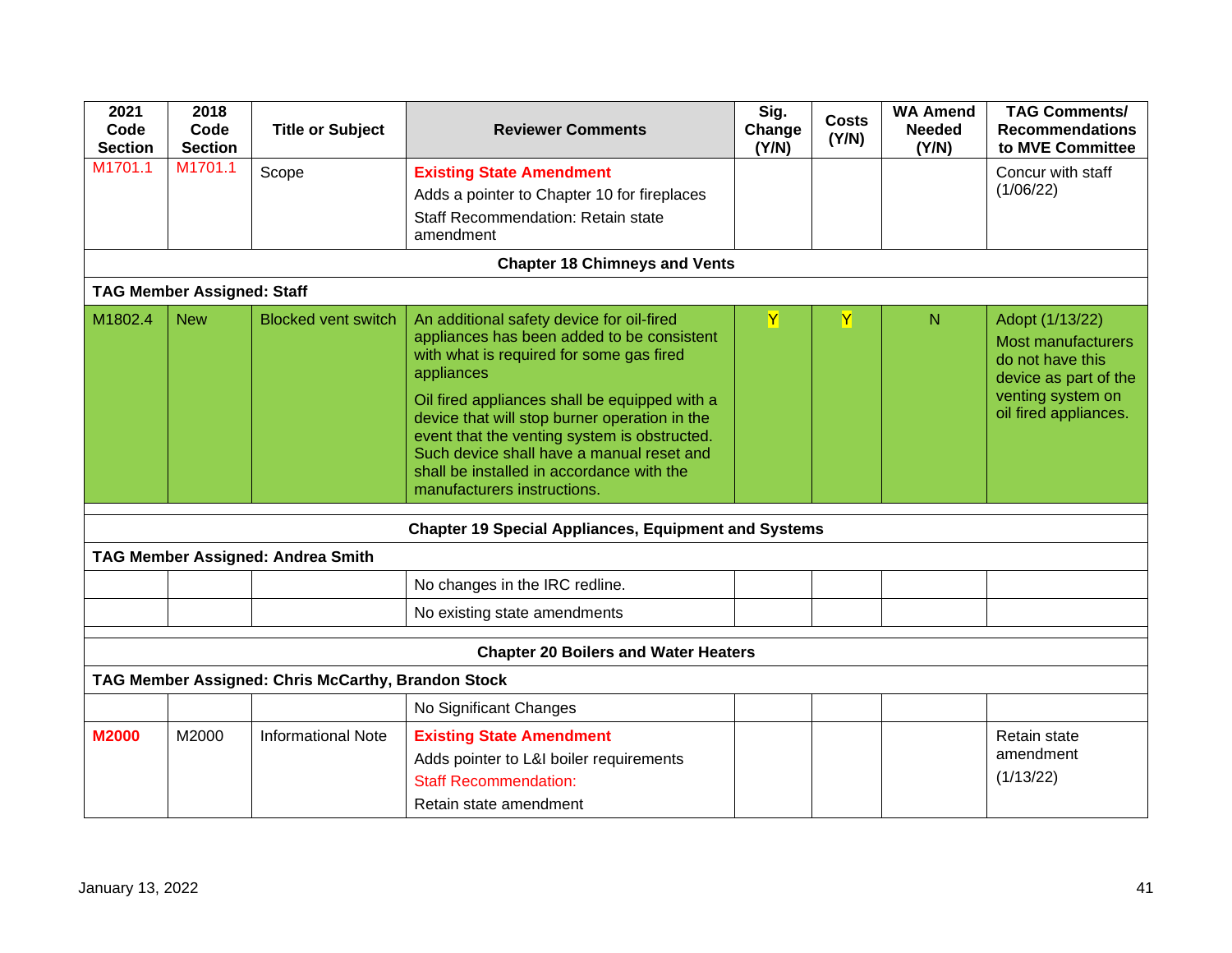| 2021<br>Code<br><b>Section</b>    | 2018<br>Code<br><b>Section</b> | <b>Title or Subject</b>                    | <b>Reviewer Comments</b>                                                                                                                          | Sig.<br>Change<br>(Y/N) | <b>Costs</b><br>(Y/N) | <b>WA Amend</b><br><b>Needed</b><br>(Y/N) | <b>TAG Comments/</b><br><b>Recommendations</b><br>to MVE Committee            |  |
|-----------------------------------|--------------------------------|--------------------------------------------|---------------------------------------------------------------------------------------------------------------------------------------------------|-------------------------|-----------------------|-------------------------------------------|-------------------------------------------------------------------------------|--|
| M2005.1                           | M2005.1                        | General                                    | <b>Existing State Amendment</b><br>Changes reference from IPC to state<br>plumbing code<br><b>Staff Recommendation:</b><br>Retain state amendment |                         |                       |                                           | Retain state<br>amendment<br>(1/13/22)                                        |  |
| <b>Chapter 21 Hydronic Piping</b> |                                |                                            |                                                                                                                                                   |                         |                       |                                           |                                                                               |  |
|                                   |                                | <b>TAG Member Assigned: Chris McCarthy</b> |                                                                                                                                                   |                         |                       |                                           |                                                                               |  |
| M2101.1<br>$1 - 31$               | new                            | Materials/joints/<br>equipment             | Provisions for ground source hat pump<br>piping extended to all hydronic pipe sections.<br>Consistency is beneficial.                             | Y                       |                       | N                                         | (1/13/22)                                                                     |  |
| M2101.3                           | M2101.3                        | Protection of<br>potable water             | <b>Existing State Amendment</b><br>Changes reference from IPC to state<br>plumbing code<br><b>Staff Recommendation:</b><br>Retain state amendment |                         |                       |                                           | Retain state<br>amendment<br>(1/13/22)                                        |  |
| M2101.7                           | M2101.7                        | Prohibited tee<br>applications             | <b>Existing State Amendment</b><br>Section removed to allow secondary<br>pumping<br><b>Staff Recommendation:</b><br>Retain state amendment        |                         |                       |                                           | Retain state<br>amendment<br>(1/13/22)<br>section not adopted                 |  |
| M2103.3                           | M2103.3                        | Piping joints                              | <b>Existing State Amendment</b><br>Changes reference from IPC to state<br>plumbing code<br><b>Staff Recommendation:</b><br>Retain state amendment |                         |                       |                                           | Retain state<br>amendment<br>(1/13/22)<br>more restrictive than<br><b>IRC</b> |  |
| 2105.7                            | 2105.7                         | Preparation of ends                        | Use manufacturer spec                                                                                                                             | N                       |                       | N                                         | accept                                                                        |  |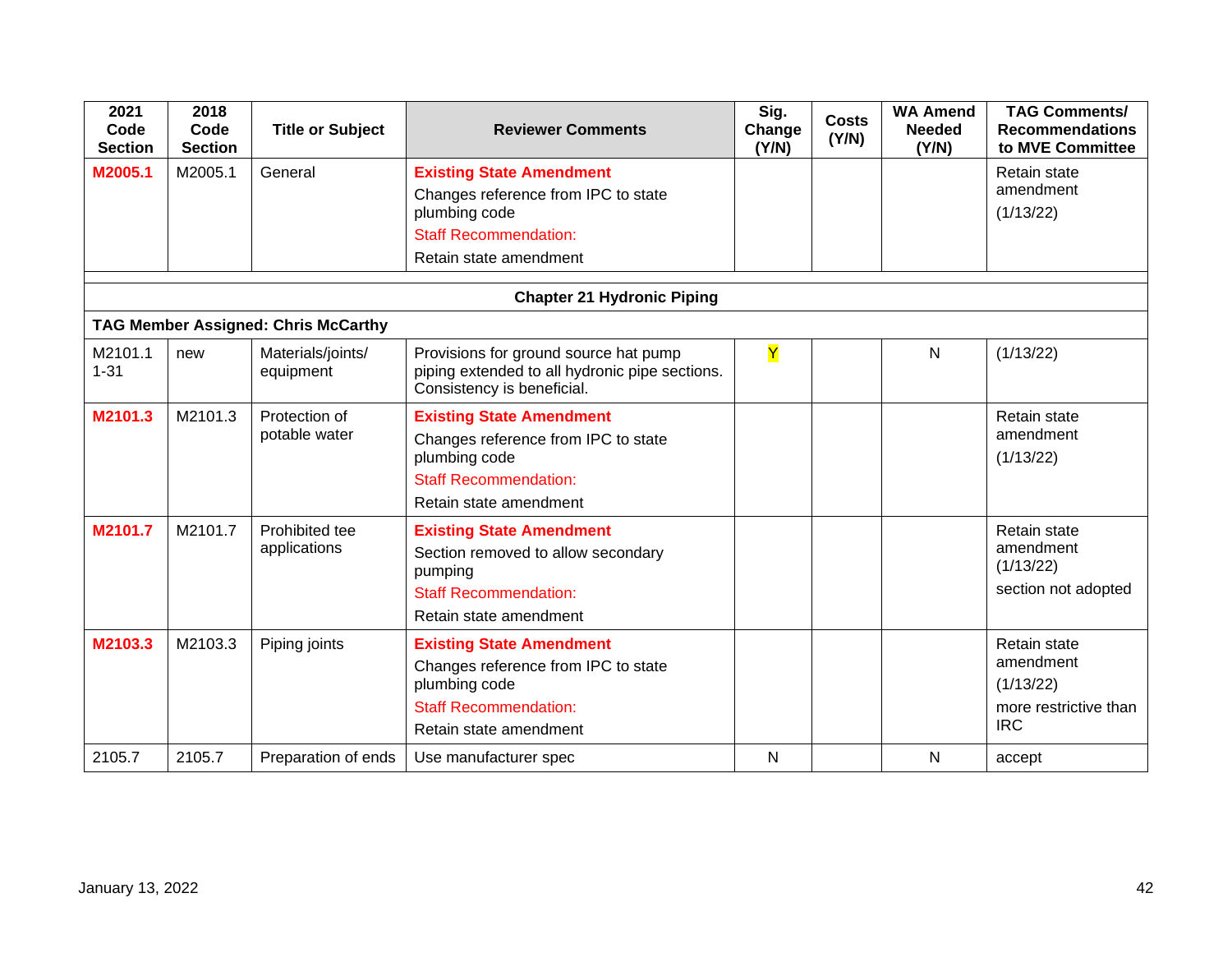| 2021<br>Code<br><b>Section</b>                       | 2018<br>Code<br><b>Section</b>    | <b>Title or Subject</b>                           | <b>Reviewer Comments</b>                                                                                                                          | Sig.<br>Change<br>(Y/N) | <b>Costs</b><br>(Y/N) | <b>WA Amend</b><br><b>Needed</b><br>(Y/N) | <b>TAG Comments/</b><br><b>Recommendations</b><br>to MVE Committee            |  |
|------------------------------------------------------|-----------------------------------|---------------------------------------------------|---------------------------------------------------------------------------------------------------------------------------------------------------|-------------------------|-----------------------|-------------------------------------------|-------------------------------------------------------------------------------|--|
| M2105.9                                              | M2105.9                           | CPVC plastic pipe                                 | <b>Existing State Amendment</b><br>Changes reference from IPC to state<br>plumbing code<br><b>Staff Recommendation:</b><br>Retain state amendment |                         |                       |                                           | Retain state<br>amendment<br>(1/13/22)<br>more restrictive than<br><b>IRC</b> |  |
| M2105.1<br>4                                         | M2105.1<br>4                      | PVC plastic pipe                                  | <b>Existing State Amendment</b><br>Changes reference from IPC to state<br>plumbing code<br><b>Staff Recommendation:</b><br>Retain state amendment |                         |                       |                                           | Retain state<br>amendment<br>(1/13/22)<br>more restrictive than<br><b>IRC</b> |  |
| M2105.1<br>8                                         | M2105.1<br>8                      | Protection of<br>potable water                    | <b>Existing State Amendment</b><br>Changes reference from IPC to state<br>plumbing code<br><b>Staff Recommendation:</b><br>Retain state amendment |                         |                       |                                           | Retain state<br>amendment<br>(1/13/22)                                        |  |
| M2105.1<br>9                                         | M2105.1<br>9                      | Pipe penetrations                                 | <b>Existing State Amendment</b><br>Changes reference from IPC to state<br>plumbing code                                                           |                         |                       |                                           | Retain state<br>amendment<br>(1/13/22)                                        |  |
| <b>Chapter 22 Special Piping and Storage Systems</b> |                                   |                                                   |                                                                                                                                                   |                         |                       |                                           |                                                                               |  |
|                                                      | <b>TAG Member Assigned: Staff</b> |                                                   |                                                                                                                                                   |                         |                       |                                           |                                                                               |  |
| M2202.1                                              | M2202.1                           | <b>Materials</b>                                  | Adds stainless steel tubing conforming to<br>ASTM A254 or ASTM A269                                                                               | $\mathsf{N}$            | N                     | $\mathsf{N}$                              | Adopt (1/13/22)                                                               |  |
| M2202.2                                              | M2202.2                           | Joints and fittings                               | Removes the word "standard" from "Piping<br>shall be connected with standard fittings<br>compatible with the piping material."                    | N                       | N                     | $\mathsf{N}$                              | Adopt (1/13/22)                                                               |  |
| <b>Chapter 23 Solar Thermal Energy Systems</b>       |                                   |                                                   |                                                                                                                                                   |                         |                       |                                           |                                                                               |  |
|                                                      |                                   | TAG Member Assigned: Mike Lubliner, Brandon Stock |                                                                                                                                                   |                         |                       |                                           |                                                                               |  |
|                                                      |                                   |                                                   | No changes in the IRC redline.                                                                                                                    |                         |                       |                                           |                                                                               |  |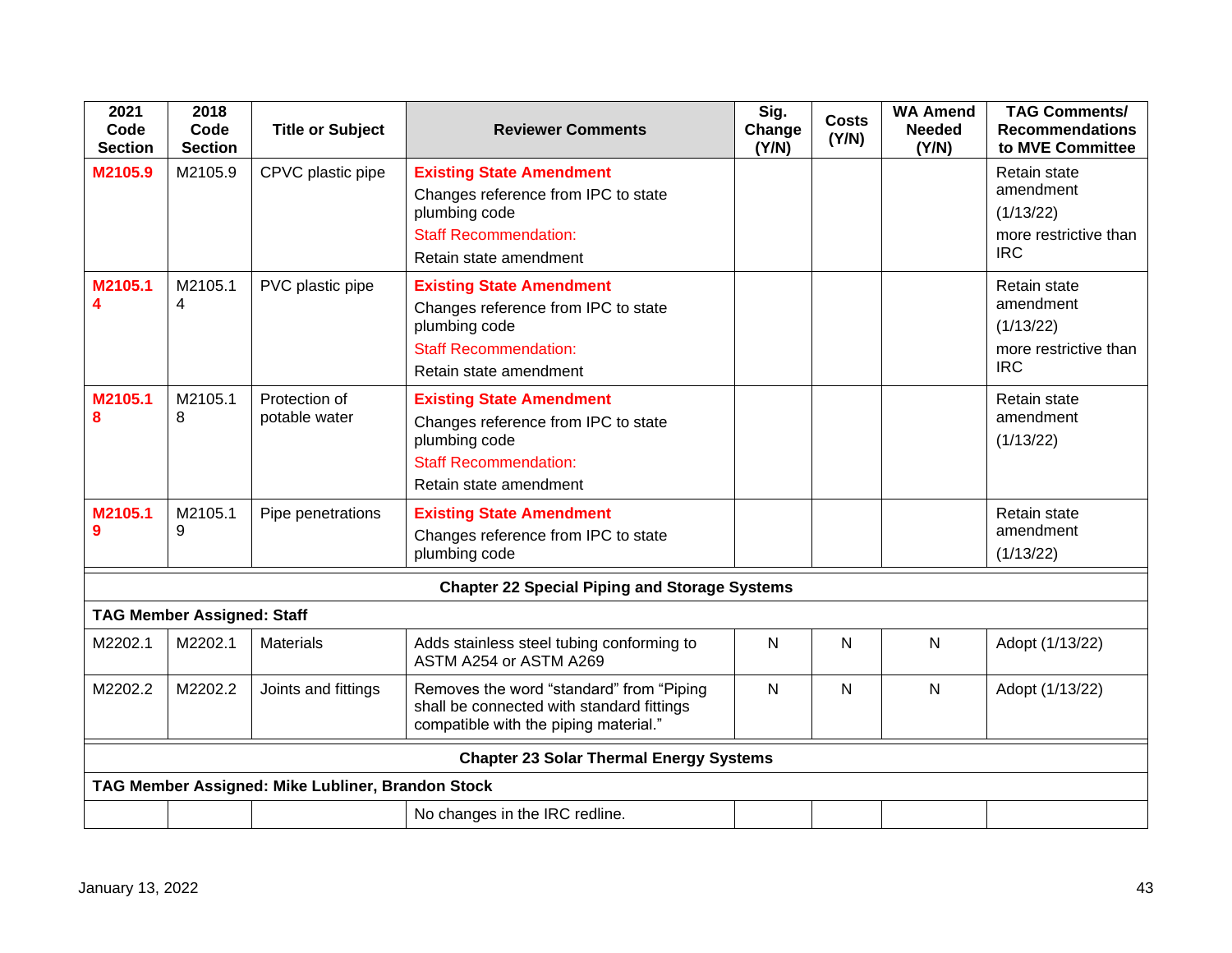| 2021<br>Code<br><b>Section</b> | 2018<br>Code<br><b>Section</b> | <b>Title or Subject</b>                      | <b>Reviewer Comments</b>                                                                                                                                                                                   | Sig.<br>Change<br>(Y/N) | <b>Costs</b><br>(Y/N)   | <b>WA Amend</b><br><b>Needed</b><br>(Y/N) | <b>TAG Comments/</b><br><b>Recommendations</b><br>to MVE Committee |
|--------------------------------|--------------------------------|----------------------------------------------|------------------------------------------------------------------------------------------------------------------------------------------------------------------------------------------------------------|-------------------------|-------------------------|-------------------------------------------|--------------------------------------------------------------------|
| <b>M2300</b><br>etc.           | Same                           | Solar Thermal<br><b>Energy Systems</b>       | <b>Existing State Amendment</b><br>Changes references from IRC plumbing and<br>IRC energy changes to Washington state<br>references<br><b>Staff Recommendation:</b><br>Retain state amendment              |                         |                         |                                           | Retain state<br>amendment<br>(1/13/22)                             |
|                                |                                |                                              | <b>Chapter 24 Fuel Gas</b>                                                                                                                                                                                 |                         |                         |                                           |                                                                    |
|                                |                                | <b>TAG Member Assigned: Valerie Graber</b>   |                                                                                                                                                                                                            |                         |                         |                                           |                                                                    |
| G2403                          | G2403                          | Point of delivery                            | Added "system shutoff" and "after" to<br>establish match with prior code language.                                                                                                                         | $\mathsf{N}$            | N                       | $\mathsf{N}$                              | Adopt (1/13/22)                                                    |
| G2403                          | G2403                          | Regulator,<br>Monitoring                     | New definition for more clarification - now<br>matches IFGC.                                                                                                                                               | $\mathsf{N}$            | N                       | N                                         | Adopt (1/13/22)                                                    |
| G2403                          | G2403                          | Service meter<br>assembly, System<br>shutoff | Establishing the POD governed by this code.<br>Energy code may require additional metering<br>for natural gas appliances which is not POD.                                                                 | $\mathsf{N}$            | N                       | $\mathsf{N}$                              | Adopt (1/13/22)                                                    |
| G2414.8.<br>3                  | G2414.9.<br>3                  | Thread joint sealing                         | Modification - changed "compound to<br>sealing"                                                                                                                                                            | $\mathsf{N}$            | N                       | $\mathsf{N}$                              | Adopt (1/13/22)                                                    |
| G2415.5                        | G2415.5                        | Fittings in<br>concealed locations           | Added "plugs and tees".                                                                                                                                                                                    | Y                       | N                       | $\mathsf{N}$                              | Adopt (1/13/22)                                                    |
| G2427.5.<br>5.1                | G2427.5.<br>5.1                | <b>Chimney lining</b>                        | Pervious code allowed existing unlined<br>chimneys to remain if the appliance matched.<br>This has been removed and all existing<br>chimneys must be brought up to code when<br>the appliance is replaced. | Y                       | $\overline{\mathsf{Y}}$ | $\mathsf{N}$                              | Adopt (1/13/22)                                                    |
| G2427.8                        | G2427.8                        | Venting system<br>terminal clearances        | Took out the language and replaced it with<br>house figure. Figure was appendix C and it<br>has been updated with a chart.                                                                                 | Ÿ                       | N                       | N                                         | Adopt (1/13/22)                                                    |
| G2439.5                        | G2439.5                        | Makeup air                                   | All dryer closets need makeup air. Prior only<br>dryers exhausting 200 CFM or more.                                                                                                                        | $\mathbf Y$             | Y                       | N                                         | Adopt (1/13/22)                                                    |
| G2447.2                        | G2447.2                        | Prohibited location                          | Removed an unnecessary exception.                                                                                                                                                                          | $\mathsf{N}$            | N                       | $\mathsf{N}$                              | Adopt (1/13/22)                                                    |